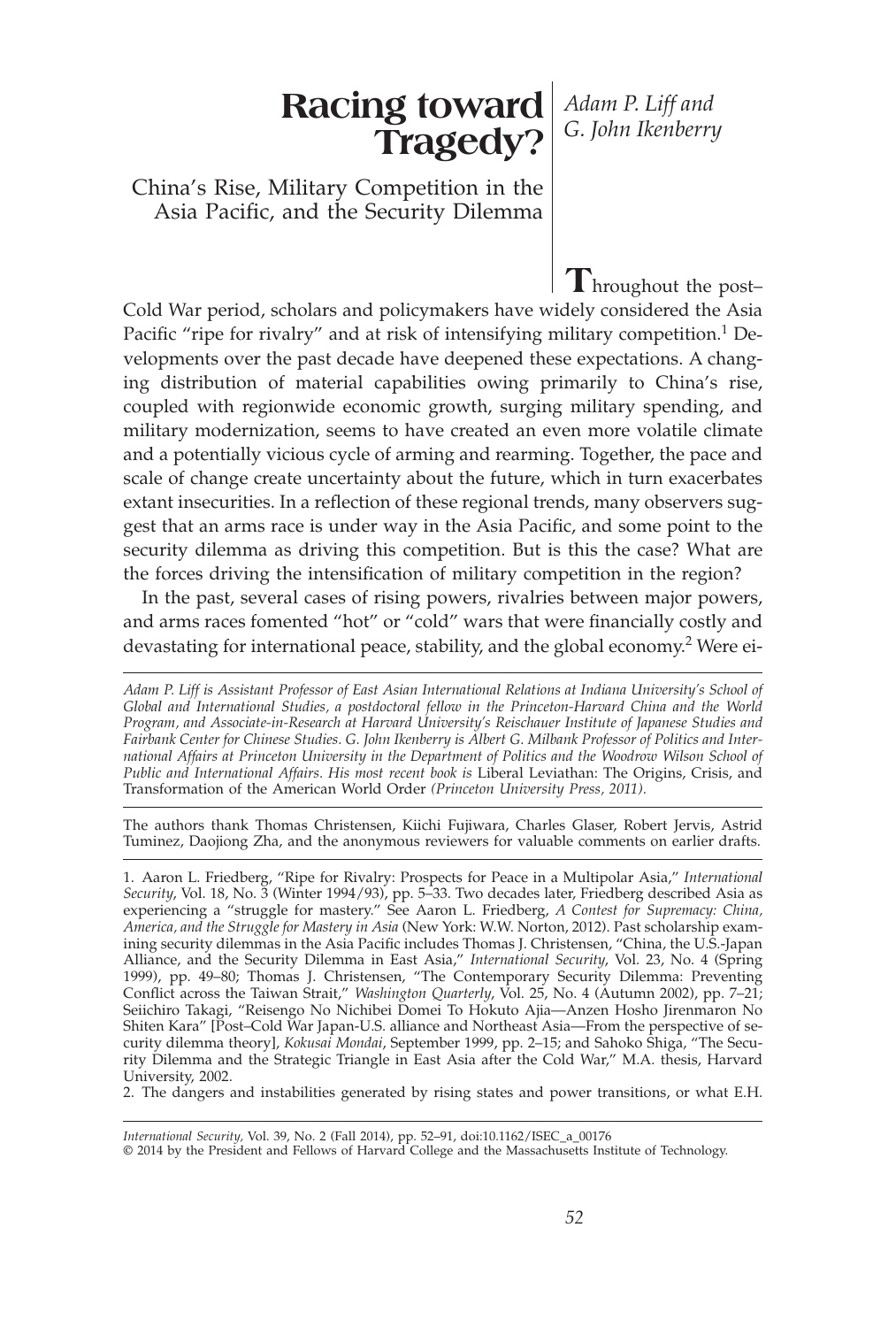ther type of conflict to occur in the Asia Pacific today, its effects could be disastrous for the region and impose catastrophic costs on the global economy and international order. Yet China's growing power and regional relationships, marked by widespread uncertainties and insecurities about the future, appear to be important facts of life in the contemporary Asia Pacific. Political frictions and mistrust among major actors in this unfolding drama are exacerbating the effects of objectively measurable and rapid material shifts. To make matters worse, long-standing disputes over maritime boundaries and territorial claims, not to mention history, fester. For evidence of the disturbing trend line, in 2012 aggregate military spending in Asia surpassed that of Europe for the first time in modern history. $3$ 

At the center of this drama is the rise of China and China's relationship with the United States. Rapid economic growth across the Asia Pacific and China's surging investment in military power—itself aimed in large part at mitigating the military superiority of the United States and some key U.S. allies—have been central drivers of Washington's so-called rebalance toward the Asia Pacific. In response, Beijing cries foul, bemoans alleged U.S. efforts to "contain its peaceful rise"—a popular meme in Chinese commentary on U.S. strategic intentions toward Asia—further ramps up its military spending and bolsters its warfighting capabilities. A vicious, unavoidable, and tragic action-reaction cycle is born.

Or is it? Given the apparently increasing volatility of the contemporary Asia Pacific, a key question for scholars and policymakers is whether states in the region can find ways to engage in strategic restraint, peacefully address conflicts of interests, and manage nascent rivalries amid China's rapid rise. Or are these actors merely players in a structurally determined tragedy, inevitably locked in a web of escalating hostility and arms competition?

To begin to answer this question, we examine the evolving patterns of military competition in the Asia Pacific and explore the underlying drivers. We focus primarily on assessing the extent to which worsening regional dynamics flow from one possible major driver of nascent competition: emerging security

Carr has called the "problem of peaceful change," are the subject of a rich and wide-ranging literature. For classic statements, see Carr, *The Twenty Years Crisis, 1919–1939: An Introduction to the Study of International Relations* (New York: Harper and Row, 1964), pp. 208–223; A.F.K. Organski and Jacek Kugler, *The War Ledger* (Chicago: University of Chicago Press, 1980); and Robert Gilpin, *War and Change in World Politics* (Cambridge: Cambridge University Press, 1981).

<sup>3.</sup> Myra MacDonald, "Asia's Defense Spending Overtakes Europe's: IISS," Reuters, March 14, 2013.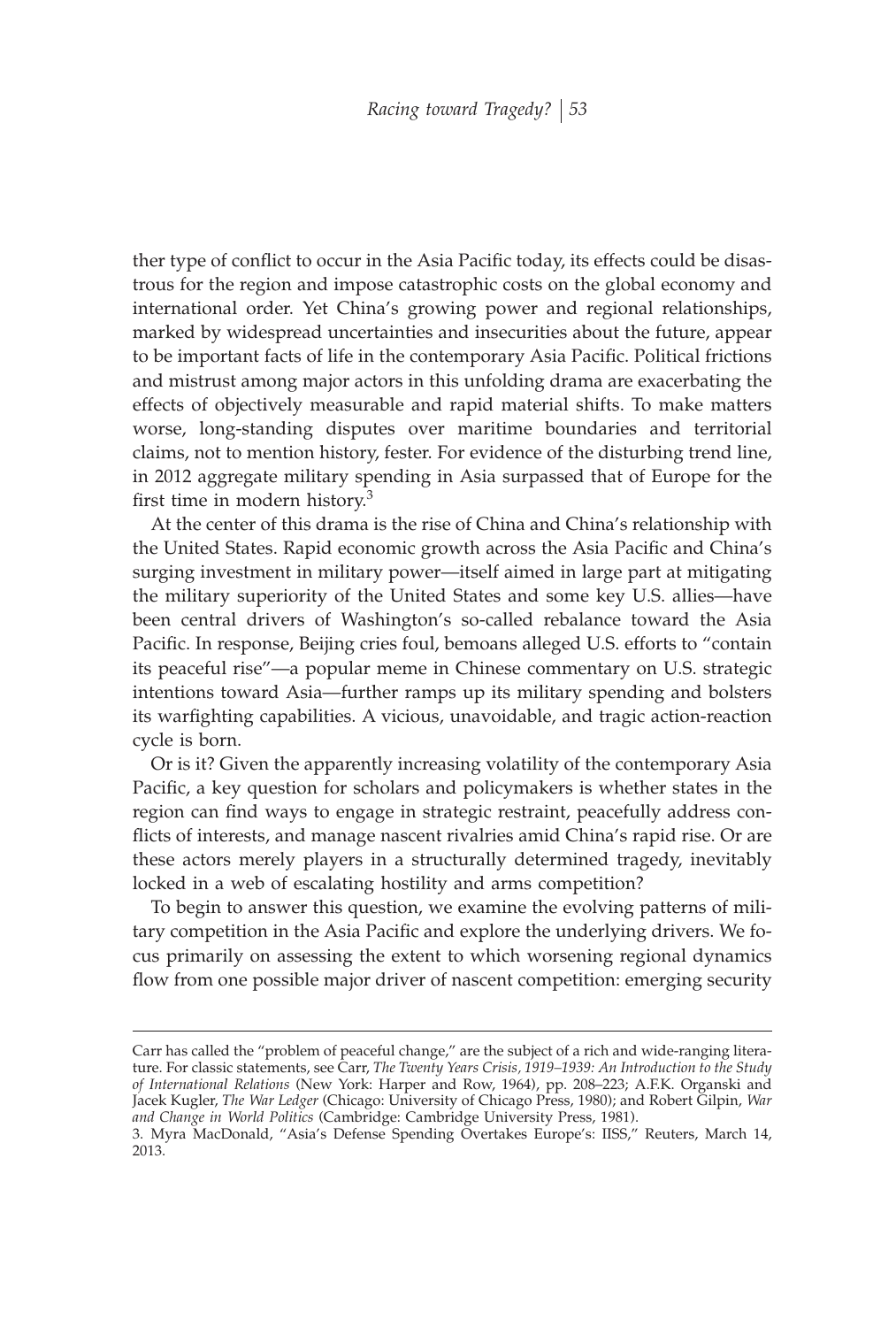dilemmas brought about by the combination of an anarchic international system and China's rapidly growing material power and military capabilities. Security dilemmas are situations in which both sides have defensive, or status quo, intentions and would prefer to avoid costly and destabilizing competition and mutual arming.<sup>4</sup> Yet because of insecurity and uncertainty about the other's true intentions, each side concludes that it has no alternative. The result is a costly and potentially disastrous action-reaction sequence that could be mitigated if only both sides were able to engage in more credible restraint and signal their defensive intentions. Yet under anarchy this is difficult to do.

The article argues the following. First, there is already some evidence of security dilemma-driven military competition in the Asia Pacific, which could worsen significantly in the near future. These dynamics manifest despite the available evidence showing that the region is not now engaged in a full-scale arms race. Second, our empirical analysis finds that the security dilemma is not the only cause of action-reaction-type military buildups taking place today. In several cases, military competition is also, or primarily, driven by clearly identifiable conflicts of interest where one or both sides is/are perceived by the other to seek de facto changes to, not maintenance of, the status quo. The distinction between these dynamics and security dilemma–driven action-reaction spirals has both theoretical and practical significance. Third, we argue that "arming"—traditionally conceived of as defense budget increases and quantitative arms buildups—is not the only type of state behavior that can cause or be fueled by a security dilemma. Specifically, both government rhetoric and many of the measures that states are adopting to enhance their military capabilities, while in most cases stopping short of full-scale quantitative arms buildups, can also affect assessments of one another's intentions and thus create or exacerbate an existing, destabilizing spiral. Fourth, one or both sides could adopt policies to ameliorate extant security dilemmas. Although not panaceas, these measures could reduce the perceived need for mutual arming, in addition to significantly reducing the risks of miscalculation or unintended escalation.

This article is structured as follows. First, we briefly examine contemporary affairs in the Asia Pacific, noting that a number of recent developments sug-

<sup>4.</sup> Arguably the two most influential works on the security dilemma are John H. Herz, "Idealist Internationalism and the Security Dilemma," *World Politics*, Vol. 2, No. 2 (January 1950), pp. 157– 180; and Robert Jervis, "Cooperation under the Security Dilemma," *World Politics*, Vol. 30, No. 2 (January 1978), pp. 167–214.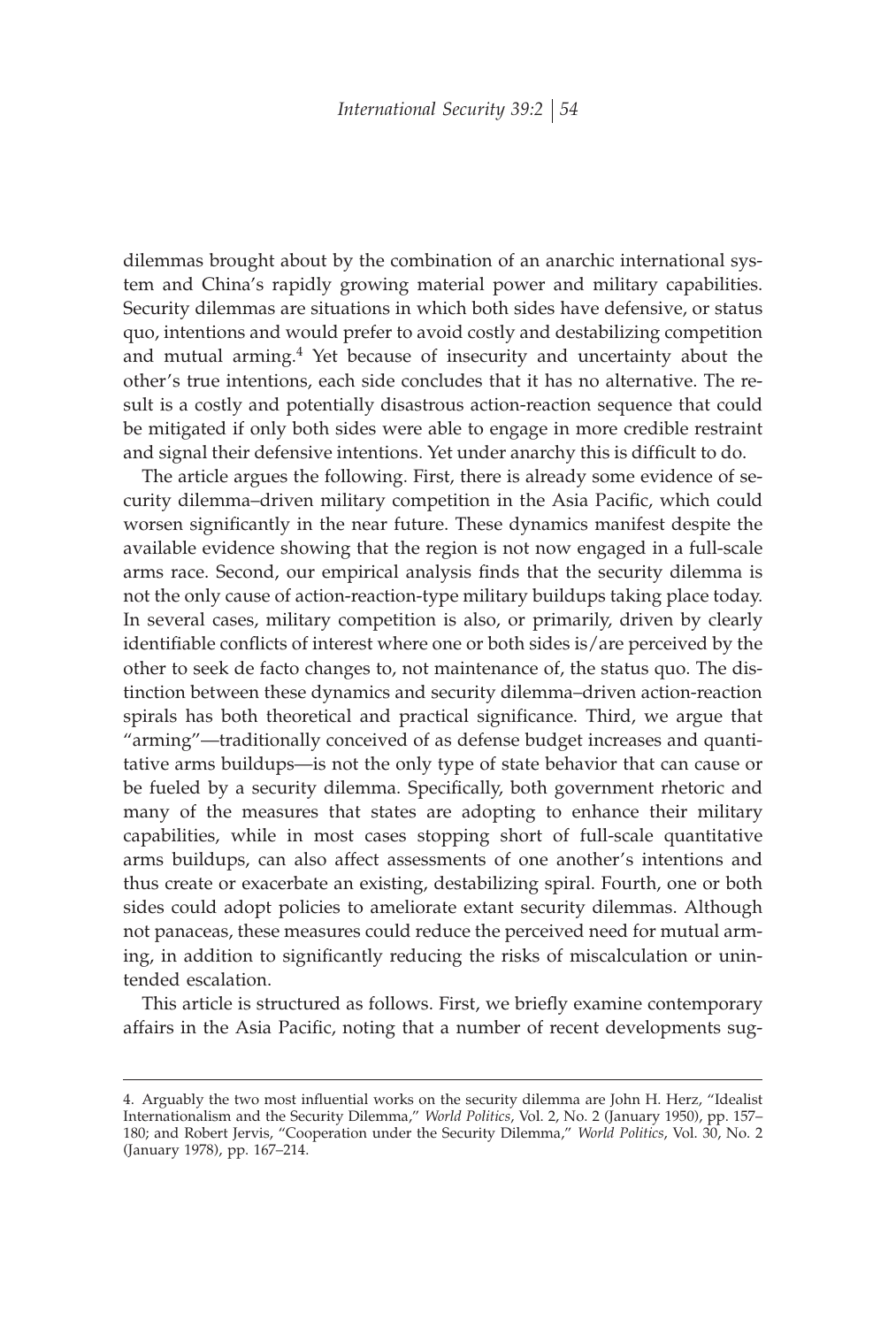gest that the region is ripe for, or may already be experiencing, severe security dilemma–driven dynamics, even arms races. Second, we lay out the basic propositions of security dilemma theory, generating models with which to empirically investigate potential security dilemma dynamics unfolding in the region and to distinguish them from other types of action-reaction dynamics. We summarize existing research on how to ameliorate the security dilemma and present two basic models of military competition, each with different implications for policy. Third, based on the above theoretical elaborations of the security dilemma, we construct an empirical test to evaluate the drivers of contemporary military competition in the Asia Pacific. Fourth, we provide an empirical survey of the causes and consequences of military competition in the region, assessing the extent to which the security dilemma logic is at work. Finally, we reflect on the implications of our findings for security dilemma theory and its applicability to the contemporary Asia Pacific. We close with a brief discussion of measures that states in the region could adopt to mitigate and to more effectively manage military competition in a manner that can limit costs, instability, and the likelihood of escalation to war.

# *China's Rise and Worsening Military Competition in the Asia Pacific*

The Asia Pacific is a region in geopolitical transition. For decades, regional stability has been maintained primarily through a U.S.-led alliance system. Since the turn of the millennium, however, the shifting political and economic terrain has led many observers to expect an upsurge in military competition, arms races, and the possibility of a catastrophic military conflict.

The rapid transformation of the region is not exclusively a story about China. Indeed, the economies and militaries of the countries in Southeast Asia, as well as China's large neighbors India and Russia, have also experienced rapid growth. Meanwhile, U.S. allies South Korea and Australia are significantly strengthening their militaries and becoming increasingly active players in regional security. For its part, Japan remains the world's third-largest economy, has considerable wealth and military capabilities, and has begun to gradually increase its defense spending. More generally, Japan's traditionally low-key security profile appears to be undergoing changes of potentially immense long-term significance.

Yet the rapid rise of China, the resulting shift in the distribution of regional material capabilities, and uncertainty about China's future trajectory are arguably the main forces driving concerns about possible arms races, now or in the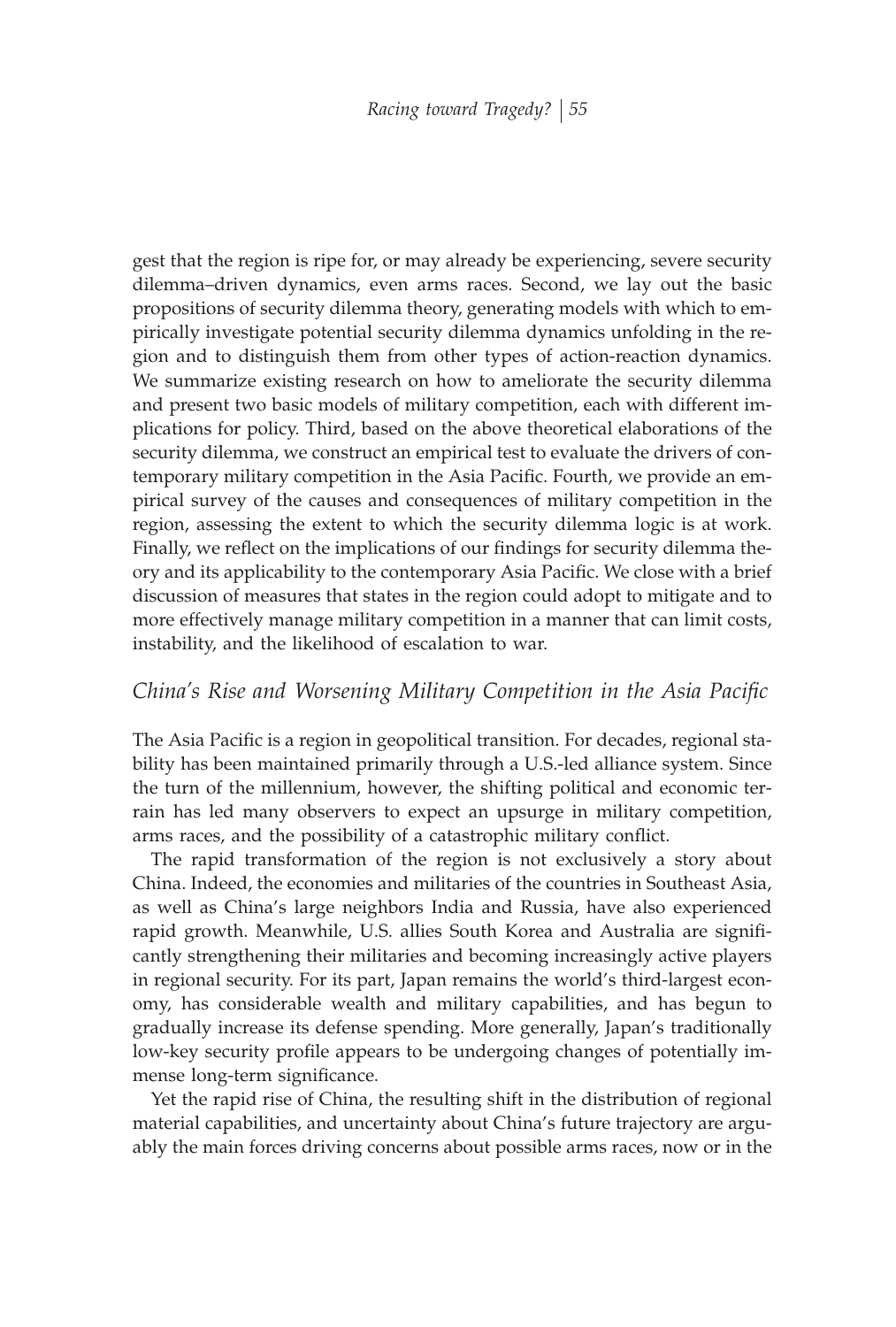future. In 2010 China became the world's second-largest economy. Its official defense spending has nearly quintupled in nominal renminbi terms since 2002 and now ranks second only to that of the (globally distributed) U.S. military. China's defense spending remains largely constant as a percentage of its (rapidly growing) gross domestic product, though that long-term trend has reversed itself for the last several years, including a twice-as-fast projected increase in 2014.<sup>5</sup> Widespread concerns about the objective reality of China's rapidly increasing military capabilities are exacerbated by its low military transparency, which deepens general uncertainty and specific worries about its capabilities and intentions.

China's worsening relations with its neighbors may exemplify the challenge that any state with such rapidly increasing material capabilities has in signaling restraint. As China's leaders state, Beijing may be modernizing its military forces primarily to compensate for decades of neglect, and its leaders may sincerely view its policies toward its neighbors as reactive and defensive. Yet the more important point is that regardless of China's actual intentions, to other states the objective reality of Beijing's growing military power, coupled with its rapidly expanding military capabilities and recent policies vis-à-vis disputed territory and features on its periphery, appear provocative and newly "assertive," even aggressive. $6$  As a case in point, however controversial and destabilizing, China's vast claims over islands and features in the South and East China Seas predate its current "rise" by decades. Yet as China's military capabilities grow, Beijing is increasingly capable of asserting these claims in a manner that it was unable to only a few years ago. Similarly, the growing frequency and geographical scope of its patrols and exercises worsen tensions by creating far more opportunities for a clash or incident, as Chinese

<sup>5.</sup> Adam P. Liff and Andrew S. Erickson, "Demystifying China's Defence Spending: Less Mysterious in the Aggregate," *China Quarterly*, Vol. 216 (December 2013), pp. 805–830; and Andrew S. Erickson and Adam P. Liff, "The Budget This Time: Taking the Measure of China's Defense Spending," *ASAN Forum*, Vol. 2, No. 2 (April 2014), http://www.theasanforum.org/the-budgetthis-time-taking-the-measure-of-chinas-defense-spending/.

<sup>6. &</sup>quot;China Taking 'More Aggressive' Stance at Sea a Cause for Concern, Mullen Says," Agence France-Presse, July 25, 2010. Japan's 2011 white paper called China's behavior toward its neighbors "assertive" and expressed "concern" over "China's future direction." The Chinese government dismissed these "irresponsible comments" and encouraged Japan to reflect on its own military's past. See Chris Buckley, "China Accuses Japan of Exaggerating It As a Military Threat," Reuters, August 4, 2011; and Yorhee Koh, "Japan Sharpens Rhetoric on China, Calling It 'Assertive' for First Time," *Wall Street Journal*, August 3, 2011. For a recent critique of the "assertiveness meme," see Alastair Iain Johnston, "How New and Assertive Is China's New Assertiveness?" *International Security*, Vol. 37, No. 4 (Spring 2013), pp. 7–48.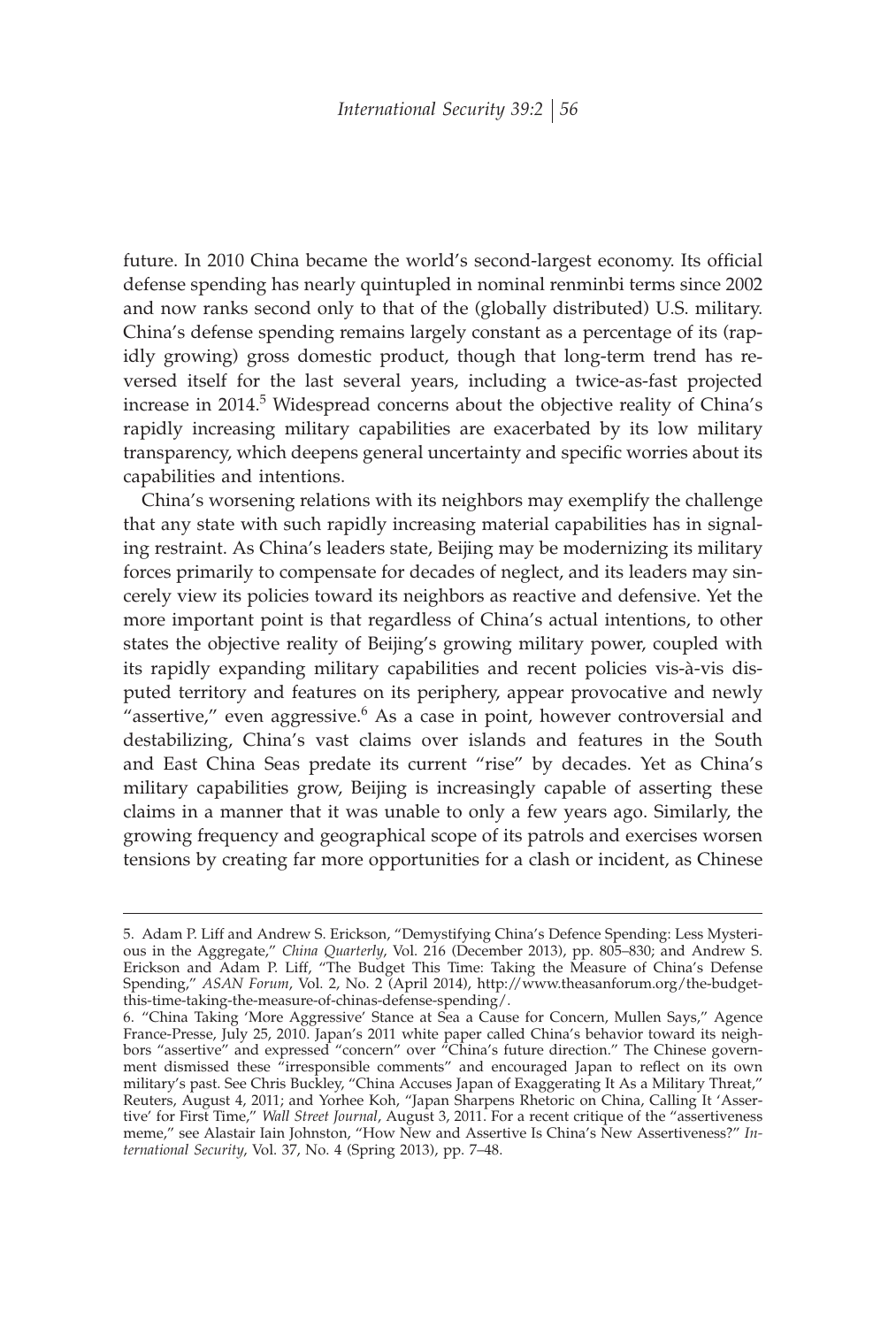vessels and aircraft increasingly cross paths with foreign militaries in international waters.

A decade ago, China's leaders appeared far more sensitive to the dilemma their country faces as a rising power; the slogan "peaceful rise" and China's engagement and reassurance of neighboring states of its peaceful intentions encapsulated this self-awareness.<sup>7</sup> At least seen from Beijing, China's intentions may continue to be "peaceful" and its military policy "defensive"—both now and in the future—as its leaders often assert. Yet its future intentions are unknowable—even to the most prescient of Chinese leaders. Under anarchy and in the context of Beijing's rapid enhancement of military capabilities, this uncertainty can create or exacerbate regional instability. To the extent that China's intentions are truly peaceful and defensive, if Beijing is unable to credibly convey them, its rise is likely to increasingly elicit backlash and counterbalancing from its neighbors. The perhaps unintended result will be to worsen, rather than enhance, China's security—even to the point of self-encirclement. The net result is high costs all around—in terms of wasteful military spending and an increasingly unstable region even if a military conflict does not occur that leave all parties worse off.

As in any strategic interaction, it takes two to tango. Indeed, the United States and its Asia Pacific security allies and partners are engaging in extensive efforts to hedge against both uncertainty and Beijing's specific policies by balancing against China.<sup>8</sup> Despite severe domestic pressure to reduce defense spending, Washington has enhanced what Secretary of State Hillary Clinton called "forward-deployed" diplomacy, strengthening security ties with and among its allies and partners and generally buttressing its military presence throughout the Asia Pacific.<sup>9</sup> Seen from Washington, the associated policies are, inter alia, a defensive reaction to China's growing power and its policies. They are intended to bolster the credibility of the long-standing role of the United States in the region as "resident power," security provider, and leader. Yet, regardless of Washington's actual intentions, the associated policies and

<sup>7.</sup> See Avery Goldstein, "An Emerging China's Emerging Grand Strategy: A Neo-Bismarckian Turn?" in G. John Ikenberry and Michael Mastanduno, eds., *International Relations Theory and the* Asia-Pacific (New York: Columbia University Press, 2003), pp. 57-106.

<sup>8.</sup> Adam P. Liff, "Whither the Balancers? Reconsidering Methods and Metrics in Contemporary Security Studies and Secondary State Military Balancing Responses to China's Rise," working paper, Princeton University, 2014.

<sup>9.</sup> Hillary Clinton, "America's Pacific Century," *Foreign Policy*, November 2011, http://www .foreignpolicy.com/articles/2011/10/11/americas\_pacific\_century.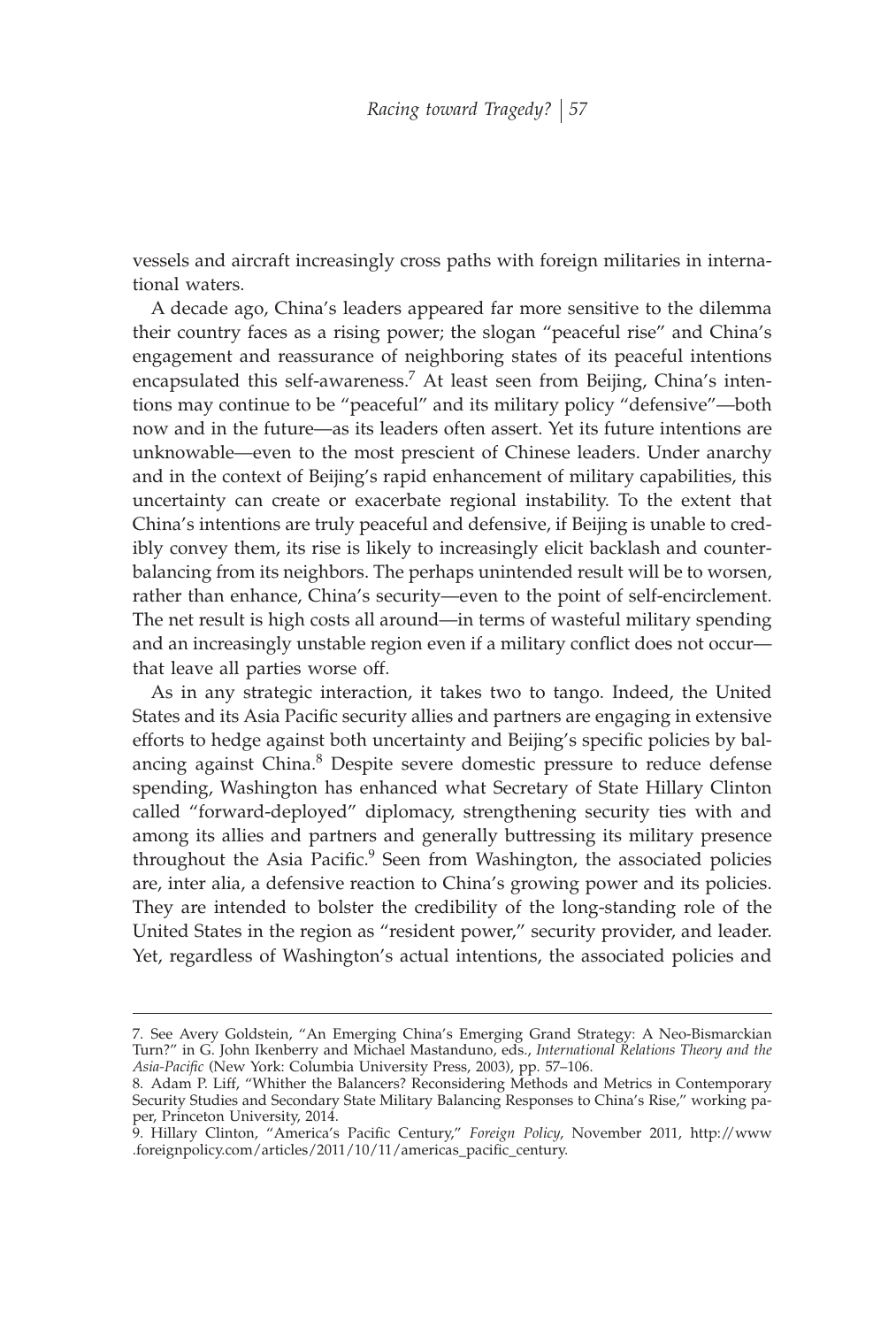rhetoric may appear threatening to Beijing and, consequently, could trigger unwanted defensive counterresponses.<sup>10</sup>

In short, at least on the surface, deepening political tensions and military competition unfolding in the contemporary Asia Pacific appear to be driven largely by action-reaction dynamics emblematic of a structurally driven security dilemma. Military competition, however, can have different causes and take different forms. To what extent is the Asia Pacific experiencing a security dilemma?

#### the security dilemma in theory

The security dilemma is a type of insecurity dynamic between states that foments military competition and arms races, even wars, that each state would prefer to avoid if only it could receive credible commitments of the other side's peaceful, or status quo, intentions.<sup>11</sup> It is a consequence of an anarchic, decentralized, and uncertain strategic environment. The states involved are not pursuing offensive or revisionist security strategies and do not seek domination or conquest; rather, they are status quo security-seekers.<sup>12</sup> Both sides would prefer to spend limited resources improving domestic welfare and engaging in other nonmilitary pursuits. Yet mistrust and uncertainty about intentions lead one side to interpret the other's defensive measures as offensive—and therefore threatening. The other side responds in kind. This interaction inadvertently stimulates a tragic action-reaction spiral of military competition that leaves both sides poorer and less secure.

Scholars have used the security dilemma, a foundational concept in international relations theory, to explain some of the most consequential (and tragic) developments of the modern era, including the origins of World War I and patterns of conflict and cooperation during and after the Cold War.<sup>13</sup> Some schol-

13. See Robert Jervis, "Was the Cold War a Security Dilemma?" *Journal of Cold War Studies*, Vol. 3,

<sup>10.</sup> A former vice minister at the Chinese ministry of foreign affairs warns, "Should this illthought-out policy of rebalancing continue and the security environment worsen, an arms race would be inevitable." See He Yafei, "The Trust Deficit: How the U.S. 'Pivot' to Asia Looks from Beijing" *Foreign Policy*, May 13, 2013, http://www.foreignpolicy.com/articles/2013/05/13/how china sees the us pivot to asia.

<sup>11.</sup> For the classic statement of the security dilemma, see Herz, "Idealist Internationalism and the Security Dilemma," p. 157. See also John H. Herz, *International Politics in the Atomic Age* (New York: Columbia University Press, 1959), pp. 231–243.

<sup>12.</sup> The distinction between revisionist and status quo states is well established in the literature. Status quo powers seek to preserve and protect values they already possess, whereas revisionist powers, as Randall L. Schweller notes, "value what they covet more than what they possess. . . . They will employ military force to change the status quo and to extend their values." See Schweller, "Bandwagoning for Profit: Bringing the Revisionist State Back In," International Security, Vol. 19, No. 1 (Summer 1994), p. 105. Gilpin identifies revisionist states as those that aim at "systemic change," that is, changes relating to the rules of diplomacy, security arrangements, and the hierarchy of prestige. See Gilpin, *War and Change in World Politics*, p. 34.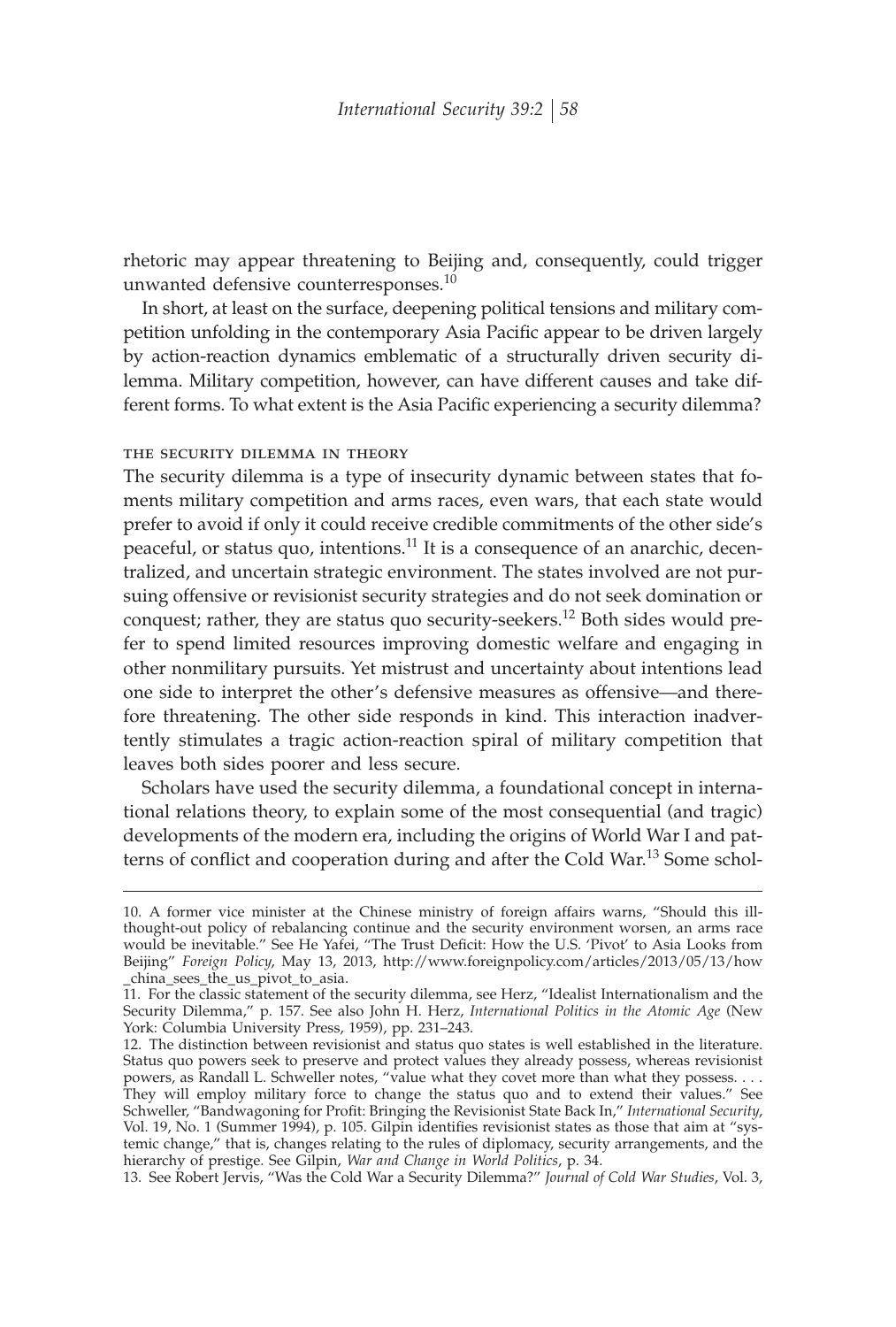ars have argued that NATO and the U.S. military presence have served to "pacify" old European rivals, providing security and reducing the uncertainty and mistrust that would otherwise spark security dilemma–driven competition and conflict.<sup>14</sup> In the Asia Pacific, the U.S.-Japan alliance has arguably ameliorated security dilemma–driven competition by reducing Japan's desire to invest heavily in a major military buildup, a development that, even if seen by Tokyo as defensive, might trigger destabilizing countermeasures from its neighbors, especially China.<sup>15</sup>

Past scholarship has sought to identify circumstances and variables that create or intensify the security dilemma. Robert Jervis's seminal study provides the most sophisticated and elegant statement of the theory.<sup>16</sup> Jervis identifies the difficulty of distinguishing between offensive and defensive postures—and weapons—as the most important variable affecting the incidence and intensity of the security dilemma. A secondary variable is the degree to which the technologies associated with offensive weapons give the state that possesses them an advantage in war. Jervis argues that the security dilemma will be in full evidence and its consequences most disastrous when states cannot distinguish between offensive and defensive forces and when the offense has the advantage. On the other hand, the distinguishability of offensive and defensive forces and the defense having the advantage is stabilizing and facilitates opportunities for agreements that buttress mutual security. Between these two extremes, other possibilities exist. Jervis's key insight, however, is that the more difficult it is for states to distinguish between the offensive and defensive measures of adversaries, the greater the intensity of the security dilemma will be.

In another effort to explain the logic of the security dilemma, Charles Glaser examines the character of the adversarial states and the importance of subjective perceptions in determining outcomes.<sup>17</sup> In Glaser's view, the key variable

No. 1 (Winter 2001), pp. 36–60; Jack L. Snyder, "Perceptions of the Security Dilemma in 1914," in Robert Jervis, Richard Ned Lebow, and Janice Gross Stein, eds., *Psychology and Deterrence* (Baltimore, Md.: Johns Hopkins University Press, 1985), pp. 153-179; Melvyn P. Leffler, *A Preponderance of Power: National Security, the Truman Administration, and the Cold War* (Redwood City, Calif.: Stanford University Press, 1992); Raymond L. Garthoff, *Détente and Confrontation: American-Soviet Relations from Nixon to Reagan*, rev. ed. (Washington, D.C.: Brookings Institution Press, 1994); and Alan Collins, *The Security Dilemma and the End of the Cold War* (New York: St. Martin's, 1997).

<sup>14.</sup> Josef Joffe, "Europe's American Pacifier," *Foreign Policy,* No. 54 (April 1984), pp. 64–82. See also Stephen G. Brooks, G. John Ikenberry, and William C. Wohlforth, "Don't Come Home, America: The Case against Retrenchment," *International Security*, Vol. 37, No. 3 (Winter 2012/13), pp. 7–51. 15. Christensen, "China, the U.S.-Japan Alliance, and the Security Dilemma in East Asia."

<sup>16.</sup> Jervis, "Cooperation under the Security Dilemma."

<sup>17.</sup> Charles L. Glaser, "The Security Dilemma Revisited," *World Politics*, Vol. 50, No. 1 (October 1997), pp. 171–201.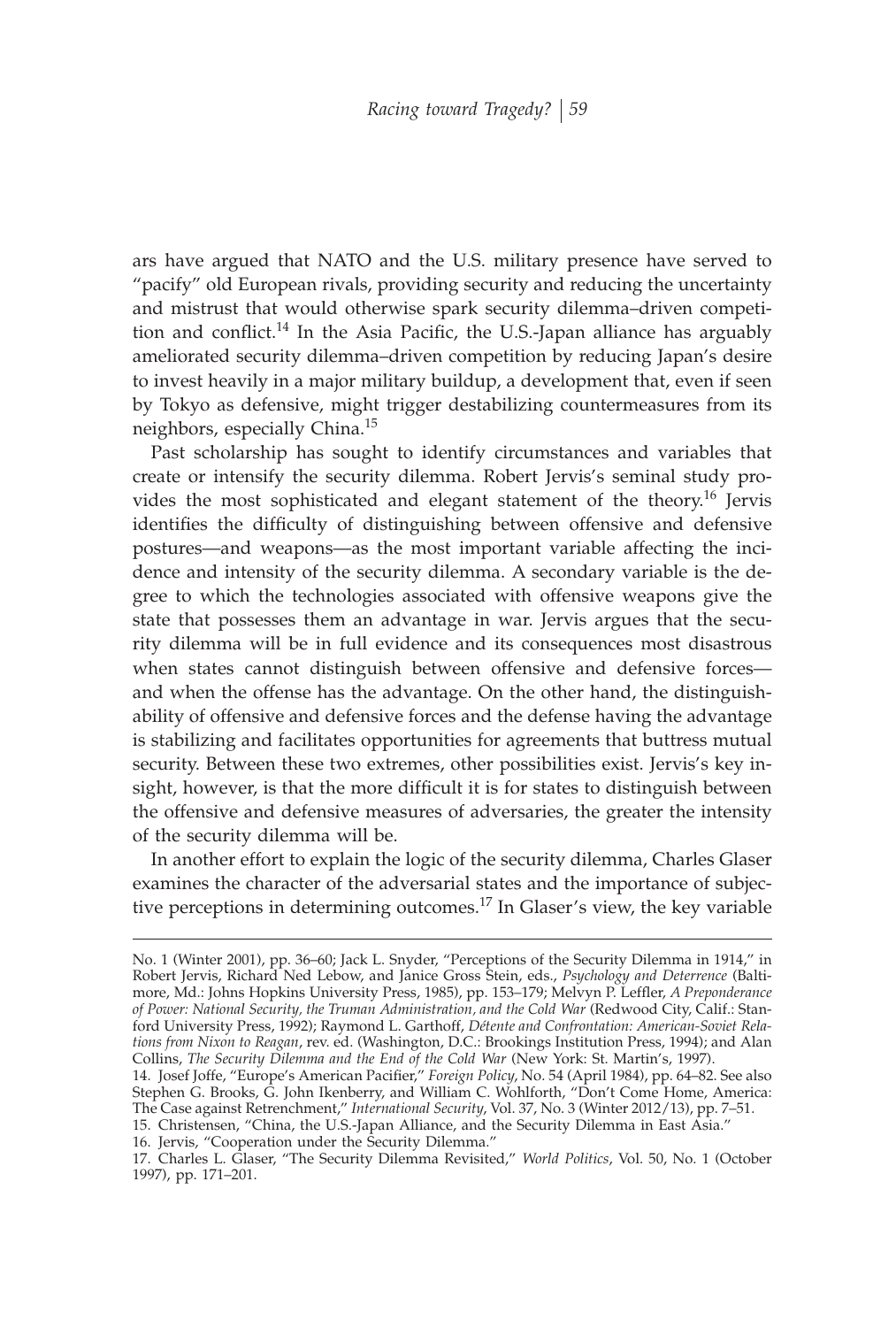is a state's knowledge of the other state's motives. Does it perceive the rival state as a "security seeker" or as a "greedy state," seeking to fulfill its revisionist intentions through a military buildup and associated policies? The security dilemma cannot be the source of military competition where a greedy state is present because, by definition, such states do not seek maintenance of the status quo. Distinguishing between security-seeking states and greedy states, however, is difficult under international anarchy. Consequently, states may engage in worst-case scenario planning, potentially triggering security dilemma– driven action-reaction spirals.

Glaser's formulation is useful for assessing current circumstances in the Asia Pacific for two reasons. First, his distinction between status quo and greedy states suggests that security dilemmas occur primarily between states whose interests are otherwise largely aligned and that have a shared interest in avoiding war. In contrast, if a conflict or action-reaction military competition is a direct consequence of a clash over specific material interests (e.g., territory), then security dilemma theory is less relevant, despite a similar observed outcome: mutual arming. Second, Glaser's other variable—unit-level knowledge of the other state's motives (i.e., information)—is relevant when thinking about the impact on security dilemma dynamics of varying levels of military transparency and possible crossed signals—that is, sincere misunderstandings concerning the intentions of particular policies—especially the role that both can play in exacerbating extant uncertainty and mistrust.

We offer two further refinements of the theory and its practical consequences in the real world. First, as Glaser suggests, not all conflicts or arms races are driven by security dilemmas between status quo actors concerned only about security. In addition to concrete conflicts of interest, states may increase investments in military power for other, nondefensive (but also nonrevisionist) reasons—for example, domestic politics or pursuit of coveted, yet abstract, international prestige or status. Yet such investments, even if not initially motivated by external threats, can create or exacerbate a security dilemma. To the extent such buildups are driven primarily by internal factors, there may be no mutually acceptable bargains that would satisfy one or both sides' concerns and eliminate the need for further investments in military power.<sup>18</sup>

Second, although related scholarship tends to focus on the most conspicu-

<sup>18.</sup> See Randall L. Schweller, "Neorealism's Status-Quo Bias: What Security Dilemma?" *Security Studies*, Vol. 5, No. 3 (Spring 1996), pp. 90–121.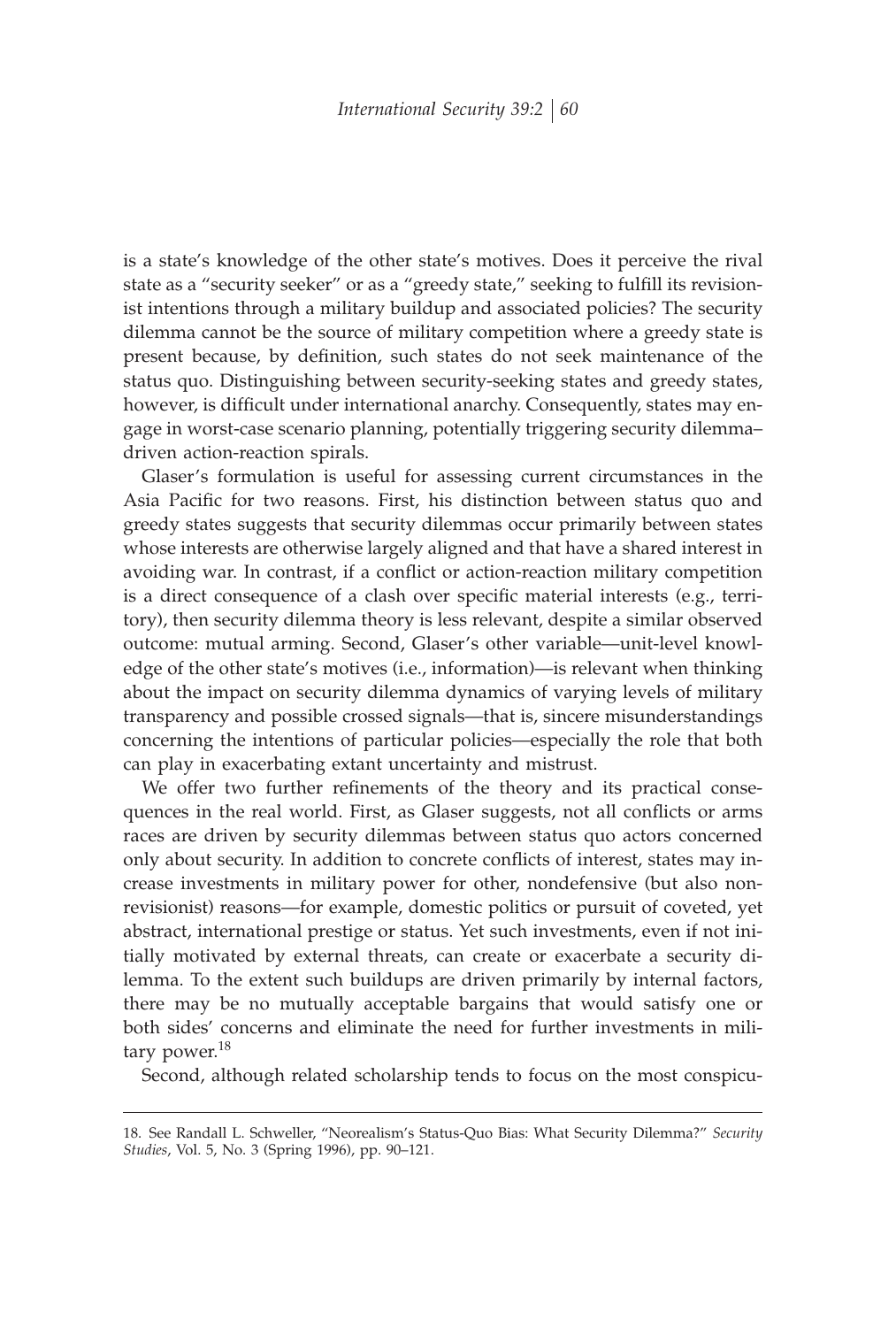ous, and often easily quantifiable, metrics (e.g., surging defense spending or immensely costly arms procurement decisions—think the Cold War or Wilhelmine Germany's naval buildup, respectively—or the formation of new alliances), we argue that two less conspicuous, measures that states can adopt may also trigger or intensify security dilemmas through the same basic mechanism: generating insecurity in others.<sup>19</sup>

To begin, borrowing from recent scholarship critiquing the balancing literature, we expand the scope of the metrics typically employed in scholarly debates on the security dilemma to include a broader selection of internal and external policy measures aimed at enhancing a state's military capabilities.<sup>20</sup> Indeed, various military force development and force employment measures aimed at enhancing military capabilities often overlooked in the existing literature can significantly influence a state's perceptions of its would-be adversary's intentions. Such measures include qualitatively improving military capabilities through modernization, innovation, or rationalization; transforming force structure or posture to confront changing threats; tightening military ties with other states short of new, formal mutual defense pacts through joint exercises and training, hosting or rotating foreign forces, collocating military facilities, expanding interoperability and joint contingency planning, and sharing intelligence and military technology.<sup>21</sup> In addition, we argue that independent of shifts in material power, leadership rhetoric and political statements can generate insecurity in others. For example, statements seen by one side as supporting the status quo may be interpreted by the other party as offensive and threatening.

## ameliorating the security dilemma

Can anything be done to ameliorate security dilemmas? Because the fundamental cause of the security dilemma is the anarchic character of world politics, no absolute solution to the problem seems to exist. Yet situational variables, even assessments of intentions based on specific policies and rhetoric, can significantly affect the intensity of security dilemma–driven action-

<sup>19.</sup> The security dilemma literature does hint at the importance of state actions that go beyond arming, including alliance building and forward deployment of forces. See Glenn H. Snyder, "The Security Dilemma in Alliance Politics," *World Politics*, Vol. 36, No. 4 (July 1984), pp. 461–495; and Charles L. Glaser, *Rational Theory of International Politics: The Logic of Competition and Cooperation* (Princeton, N.J.: Princeton University Press, 2010), p. 60.

<sup>20.</sup> Liff, "Whither the Balancers?"

<sup>21.</sup> Ibid.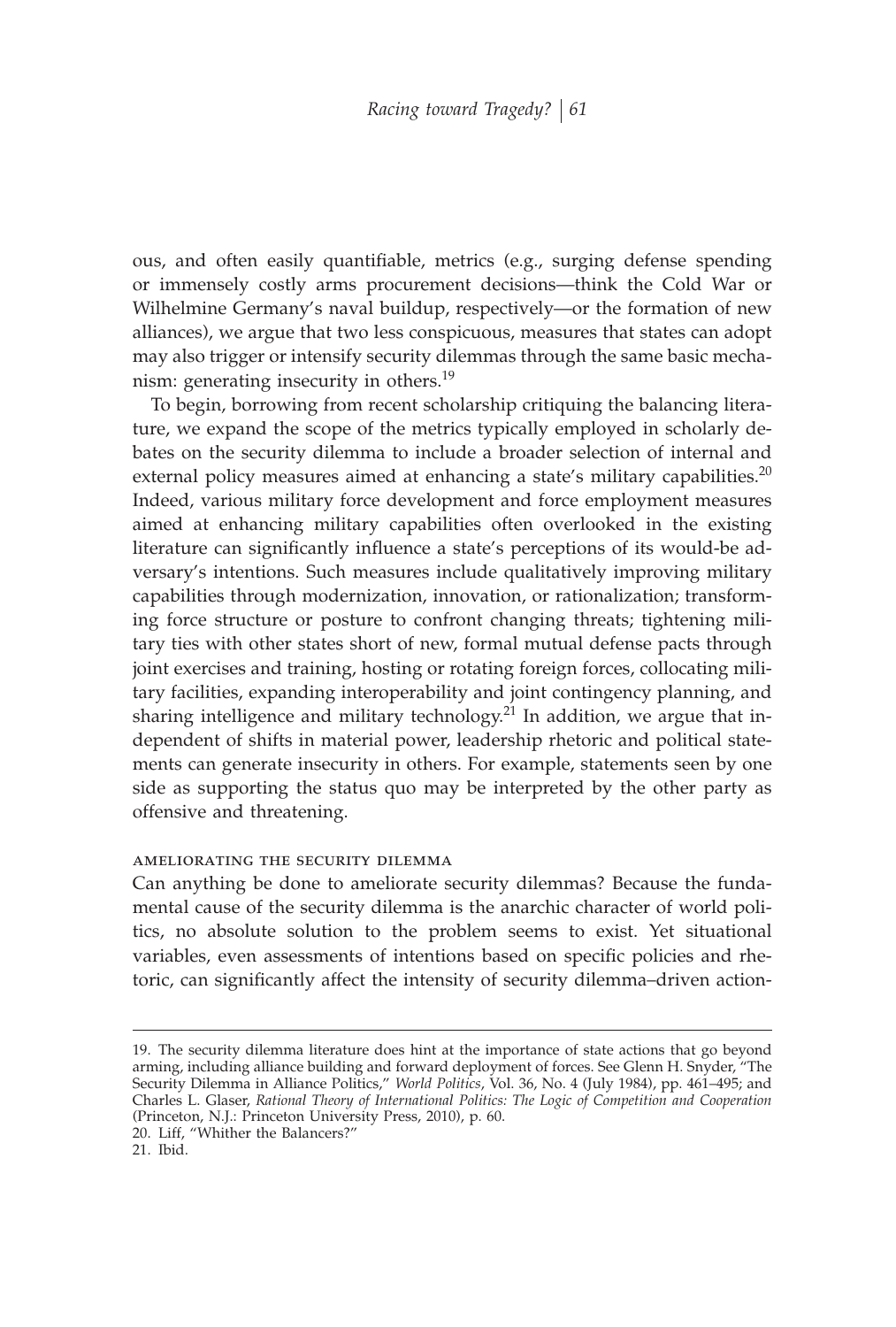reaction dynamics. A state might be willing to forgo, or at least limit, a new round of arms building given credible assurances. Even without a supranational authority to enforce binding agreements, an iterative diplomatic process might lead to reciprocal steps to refrain from bolstering military capabilities that would otherwise ignite a new cycle of unwelcome and costly action and reaction.<sup>22</sup>

Past scholarship has explored ways to ameliorate the security dilemma, focusing primarily on steps to increase transparency and reassurance. These measures are not panaceas, but to the extent they reduce anarchy-induced uncertainty, they are worth considering. First, sharing information about each side's interpretations of the other's actions can facilitate recognition of the dilemma in which the states find themselves, as well as the opportunity costs. It can also mitigate the possible fallacy that bolstering military capabilities will lead to a commensurate increase in security—or perhaps even more useful, show that current policies increase both sides' insecurity and the likelihood of a catastrophic clash. $23$  Second, in circumstances where intentions are truly status quo, increasing transparency about capabilities and decisionmaking can reduce tensions.<sup>24</sup> Absent credible alternative explanations, the other state's default response is often to assume—and to plan for—the worst. Third, diplomatic mechanisms for bargaining may ameliorate security dilemma–driven competition by establishing an ongoing process for leaders to explain their policies and establish a basis for restraint-oriented reciprocity. Finally, the wider strategic setting in which states operate can make a difference. As Jervis argues, if diffuse gains are possible from cooperation in the military and other domains—gains that are put at risk in a security dilemma–driven competition—illuminating these potential mutual benefits may alter leaders' cost-benefit calculations, reducing tensions and increasing trust through cooperation in other areas.<sup>25</sup>

It is tempting for scholars to argue that security dilemma conflicts are easier

<sup>22.</sup> The classic discussion of the problems and opportunities for cooperation under the security dilemma is Jervis, "Cooperation under the Security Dilemma." See also Robert Axelrod and Robert O. Keohane, "Achieving Cooperation under Anarchy: Strategies and Institutions," in David A. Baldwin, ed., *Neorealism and Neoliberalism: The Contemporary Debate* (New York: Columbia University Press, 1993), pp. 85–115.

<sup>23.</sup> See Dan Lindley, *Promoting Peace through Information: Transparency as a Tool of Security Regimes* (Princeton, N.J.: Princeton University Press, 2007).

<sup>24.</sup> This assessment is consistent with Glaser's focus on the degree of "unit-level knowledge of the state's motives." See Glaser, "The Security Dilemma Revisited," p. 174.

<sup>25.</sup> Jervis, "Cooperation under the Security Dilemma."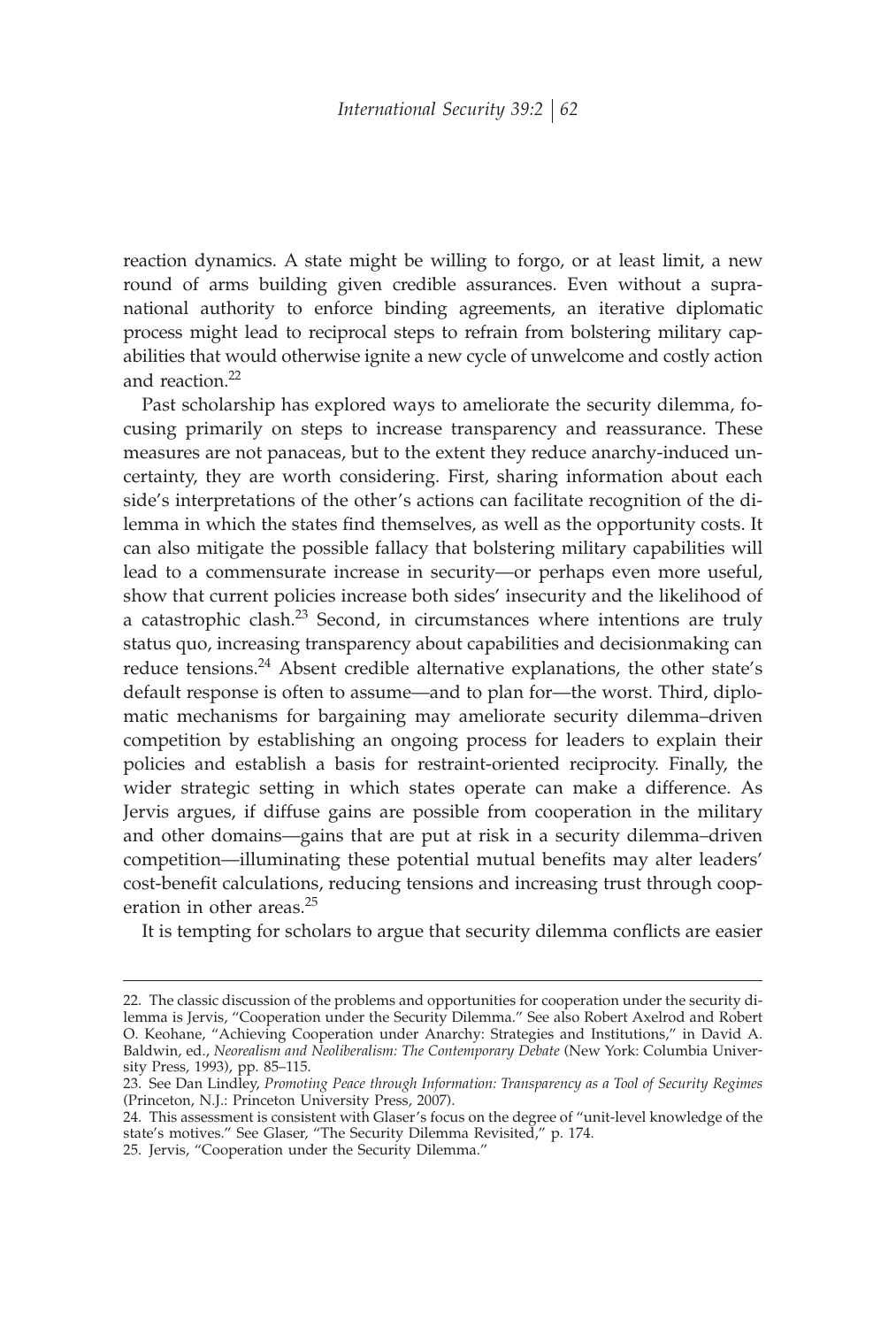to resolve than other sorts of security conflicts, as the states involved would if they could overcome uncertainty and enforcement problems—opt for lower levels of military spending and arms competition. Other types of security competition are rooted in less diplomatically tractable causes—revisionist ambitions, domestic politics, pursuit of prestige, and more fundamental clashes of interests. Yet security dilemma conflicts are not necessarily easier to solve. Correctly identifying competition as driven—or at least partially driven—by a security dilemma logic, however, better positions policymakers to recognize and implement diplomatic measures to ameliorate the underlying causes.

# *Developing a Test of Drivers of Military Competition*

Based on the above theoretical elaborations of the security dilemma, we construct an empirical test to evaluate the drivers of contemporary military competition in the Asia Pacific. To be sure, the transition from the realm of abstract theory to the empirical world is often treacherous. Above all, it requires simplified abstractions of a complicated world—rarely do real-world cases fit neatly into the theoretical boxes in which scholars place them. For the purposes of this article, we identify two basic "types" of competitive security dynamics between states.

A type-1 strategic setting is characterized by a traditional security dilemma that is, a situation in which security relations between potential rivals are unstable and defined by mutual suspicions of each other's intentions but where both sides are status quo, defensive-oriented states. Despite having aligned interests, they nevertheless are engaged in a destabilizing action-reaction cycle whereby moves to enhance one's own security for defensive reasons are seen by the other side as evincing potentially offensive intentions. A vicious cycle ensues, as the other side judges it has no choice but to employ countermeasures. If the two sides could credibly signal their benign intentions—both now and in the future—they would seek a "bargain" to reduce military competition.

Several variants of type-1 security dynamics exist. One variant is an idealtype security-dilemma conflict derived from the classic security dilemma in its purest form. A destabilizing spiral is caused and perpetuated exclusively by increases in one or the other side's military capabilities strictly as a response to security concerns emanating from uncertainty rooted in international anarchy. The spiral devolves into a full-scale arms race, manifest in surging military expenditures and massive increases in weapons procurement on both sides. A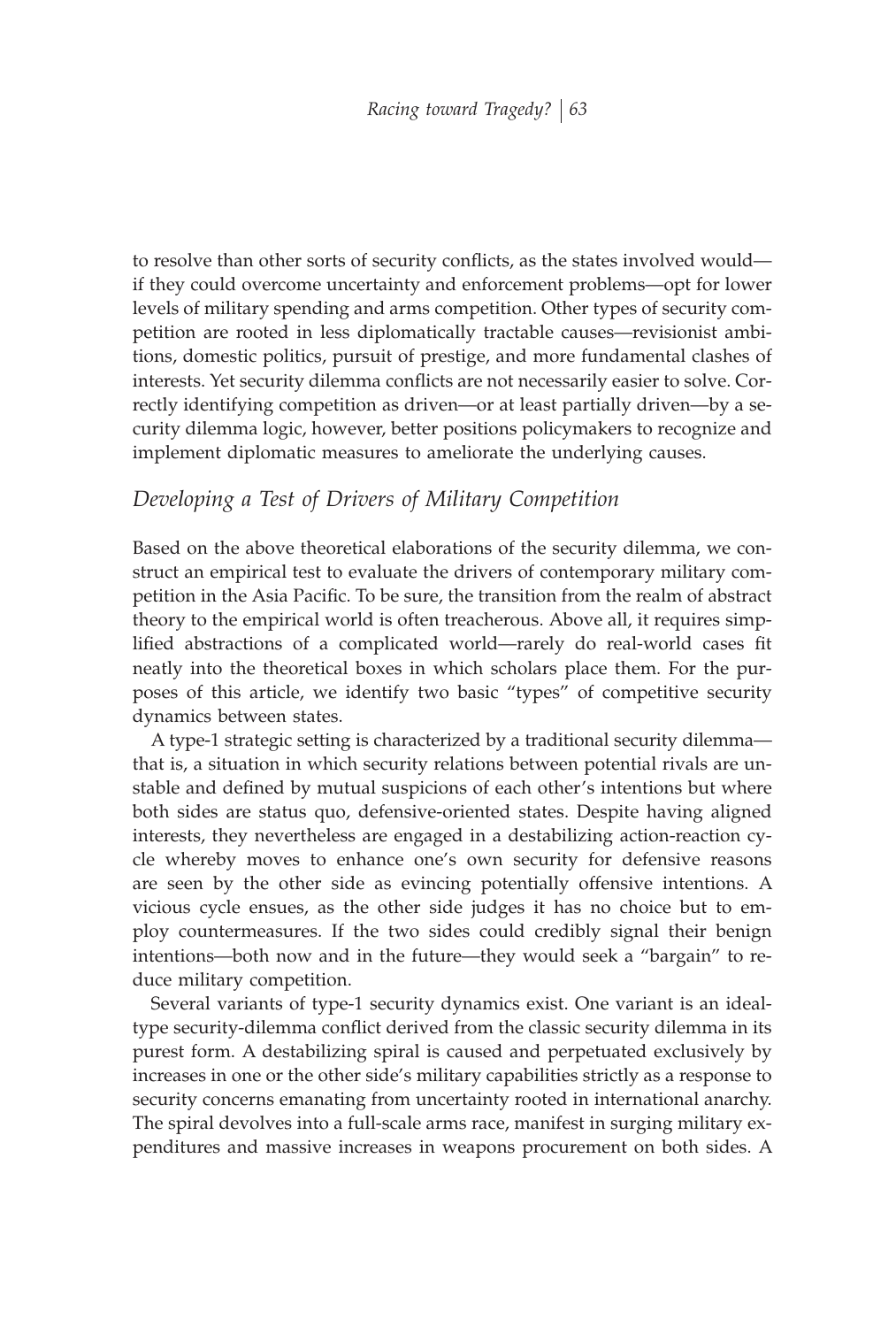second variant is a milder version, with consequences significantly less severe: gradual efforts on both sides to enhance military capabilities that fall far short of full-scale arms racing. In a third variant, spirals emerge and perpetuate not only because of objectively identifiable efforts by one or both sides to enhance military capabilities; the genesis and intensity of the spiral is also affected by the political relations (e.g., the level of strategic trust) between the two sides. This situation in turn can be affected by such factors as leaders' rhetoric, ideology, and levels of military transparency.<sup>26</sup>

A type-2 strategic setting differs from type-1 logics not in the observed outcome—an action-reaction competitive spiral—but in its primary underlying driver. Type-2 dynamics are those in which one or more states seek changes to the status quo in a fundamentally zero-sum manner. Although one or both sides may wish to avoid war, the core driver of military competition is a direct conflict of interest. One or both sides are not status quo security seekers arming because of mistrust and uncertainty under anarchy. The two sides' interests are not aligned, and efforts to enhance military capabilities are a means to a de facto revisionist end.<sup>27</sup>

Consistent with key variables advanced by classic theoretical works in the security dilemma literature, we utilize a four-question test for security dilemmas in the Asia Pacific. We adapt this approach from works by Seiichiro Takagi and Sahoko Shiga, which were themselves based on variables originally introduced by Jervis and Glaser.<sup>28</sup> The first question is: What is the offense-defense balance in the Asia Pacific? Second, are allegedly defensive measures/ weapons distinguishable from offensive ones? (If not, resolving or mitigating a security dilemma will be difficult).

<sup>26.</sup> The term "strategic trust" figures frequently in high-level policy discussions about U.S.-China relations. See, for example, Mike Mullen, "A Step toward Trust with China," *New York Times*, July 25, 2011. For Chinese views, see Xi Jinping, "Work Together for a Bright Future of China-U.S. Cooperative Partnership," Washington, D.C., February 15, 2012, http://www.fmprc.gov.cn/mfa \_eng/wjdt\_665385/zyjh\_665391/t910351.shtml; and He, "The Trust Deficit."

 $27.$  The two settings presented here do not represent the full universe of possible explanations for military buildups. Pursuit of military capabilities for any number of reasons distinct from a perceived threat can generate insecurity in others. Examples include pursuit of certain capabilities primarily for symbolic purposes (e.g., Wilhelmine Germany's naval buildup), because of domestic political factors such as a military-industrial complex, to counter domestic threats such as insurgencies or civil war, or because of bureaucratic logrolling. Rigorous examination of such alternatives, however, is necessarily beyond the scope of this article.

<sup>28.</sup> Takagi, "Reisengo No Nichibei Domei To Hokuto Ajia"; Shiga, "The Security Dilemma and the Strategic Triangle in East Asia after the Cold War"; Jervis, "Cooperation under the Security Dilemma"; and Glaser, "The Security Dilemma Revisited."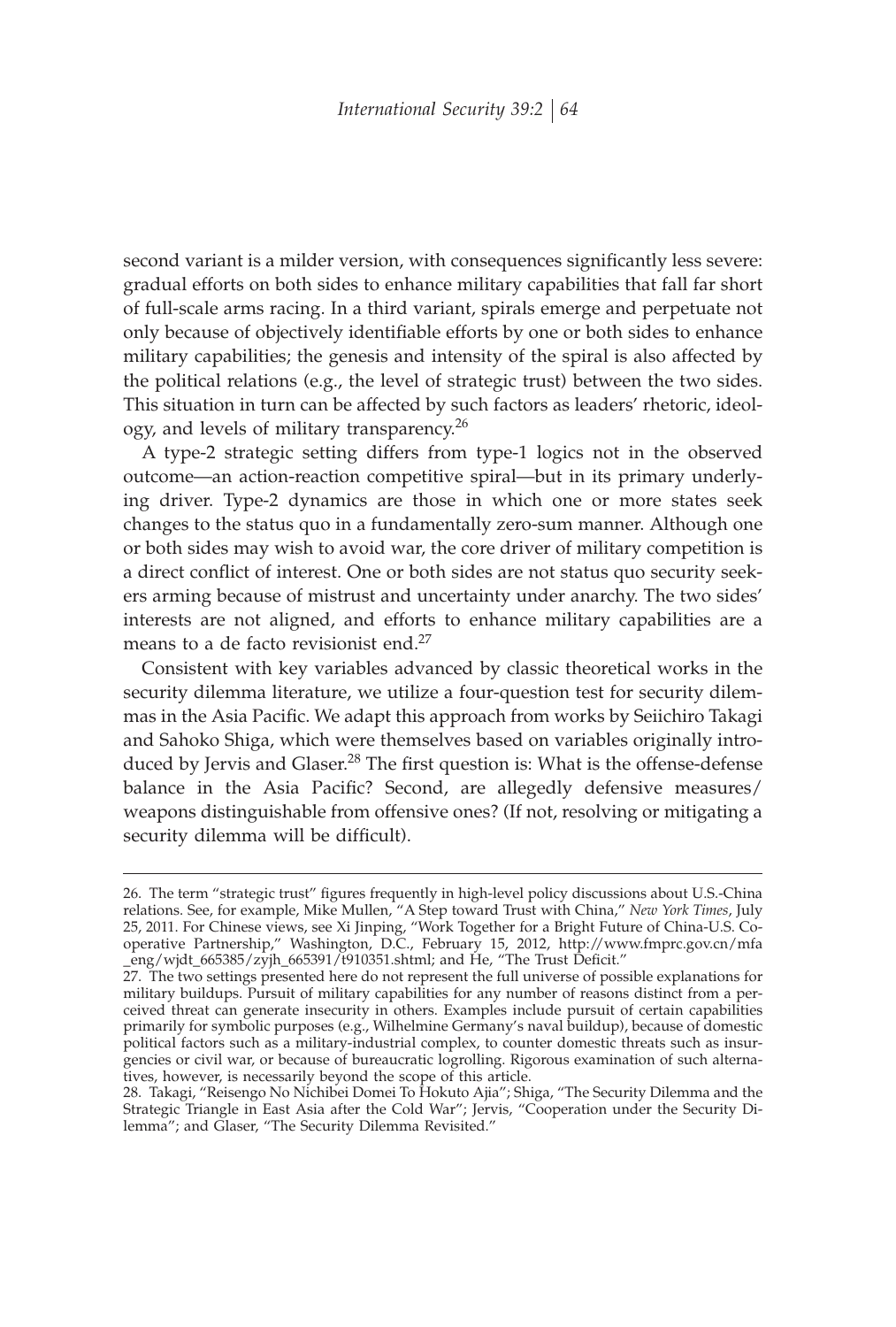As discussed earlier. Glaser's analysis builds on Jervis's and argues that scholars must take into account two additional variables to develop a more complete understanding of the severity of the dilemma: (1) the extent of "the adversary's greed (that is, motives beyond security)," and (2) the degree of "the adversary's unit-level knowledge of the state's motives."<sup>29</sup> Accordingly, our test for traditional security dilemma dynamics requires answers to two additional questions: Are military buildups in the Asia Pacific driven by clashing interests, with one or both sides being "greedy"? To the extent they are not, the competition could be driven by security dilemma dynamics. If military buildups are not the result of clashing interests and both sides are security seekers, does each have a good understanding of the other's motives? If not, the conflict could be driven by security dilemma dynamics. In addition to the general challenges of asymmetric information and credible commitment under anarchy, we must consider relative levels of military transparency.

In the following section, we analyze contemporary circumstances in the Asia Pacific using the criteria above. Our objective is to determine whether and, ideally, the extent to which worsening military competition in the region is driven by security dilemma dynamics.

# *Empirical Survey of Asia Pacific States' Policies and Policy Drivers*

What does the available evidence suggest about regional states' responses to China's rise? Do their responses reveal action-reaction dynamics? If so, are those dynamics indicative of type-1 or type-2 logics, or elements of both? In answering these questions, we begin with a brief overview of China's military development and policies. Next, we proceed to our empirical survey of state responses. Our cases include secondary states that are long-standing formal U.S. treaty allies—Australia and Japan; secondary states that are not— Singapore and Vietnam; and the de facto established great power United States. In each case, we are looking for efforts to enhance military capabilities in response to a perceived threat, including military spending increases, arms buildups, and less conspicuous as well as less easily quantifiable measures that states may take to improve their military capabilities to deter and, if necessary, defeat an adversary in twenty-first-century warfare. We then examine the drivers of these efforts.

<sup>29.</sup> Glaser, "The Security Dilemma Revisited," p. 174.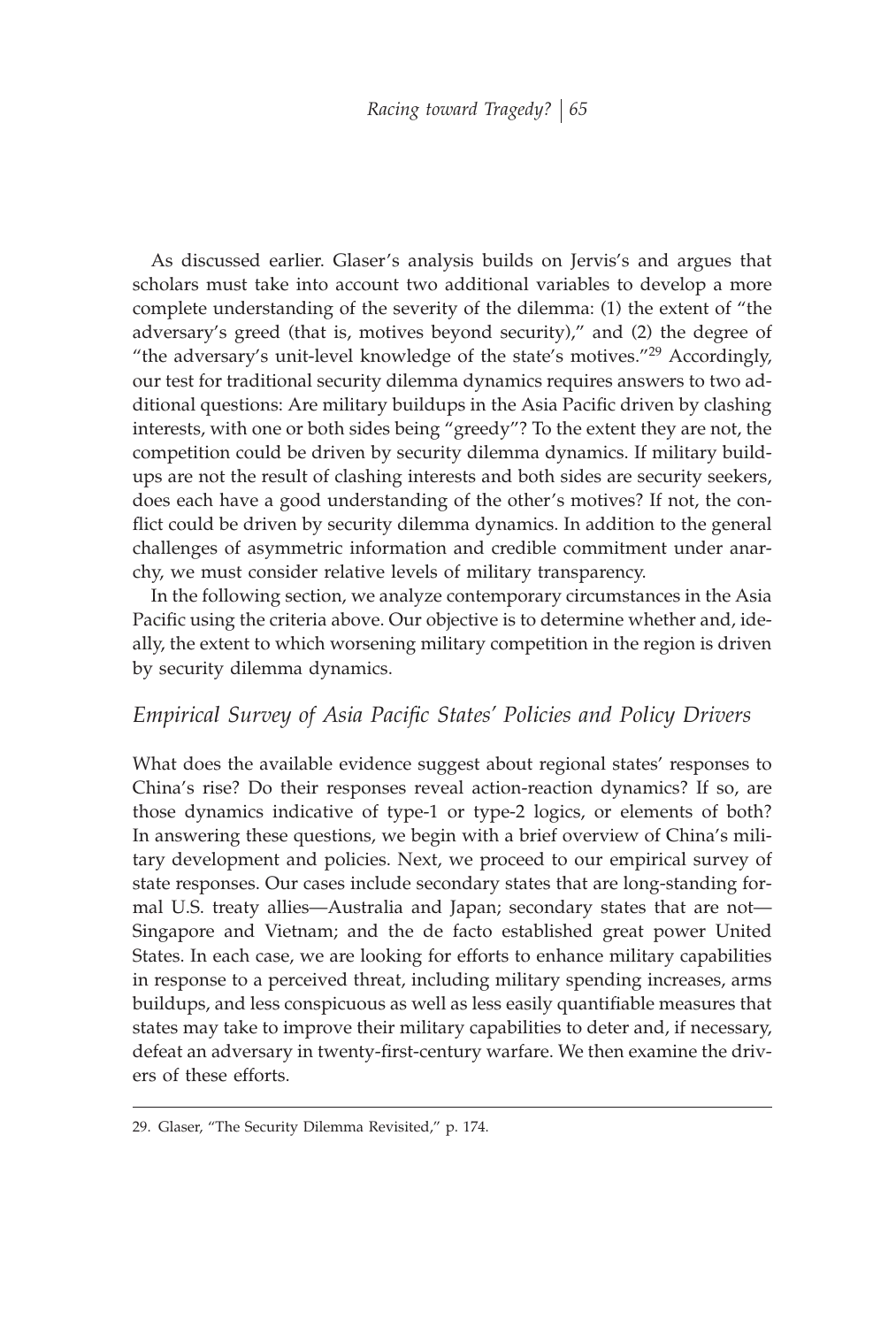#### china's military buildup

Over the past twenty-five years, China has significantly increased its military spending and enhanced its military capabilities both quantitatively and qualitatively. There seems more to come, as political and military leaders in Beijing refer to an "increasingly severe" security environment and call for still greater military spending and capabilities. $30$  Meanwhile, most U.S. allies and partners see China as the primary cause of the problem.

Beijing appears to interpret U.S. security alliances and partnerships in the Asia Pacific as Cold War "relics" and therefore the persistence and strengthening of these relationships as a sign of U.S. attempts to "contain" China. In contrast, the United States and its security allies and partners seem to see their own moves as responses to the objective reality of the changing distribution of material capabilities and uncertainty about the future; they are aimed at maintaining regional stability and a status quo that allows all countries—including China—to remain secure and grow prosperous. On the surface, at least, the consequences of China's rise—in particular its pace and scope—seems a textbook case of a security dilemma–induced destabilizing spiral. Additional factors intensifying this dynamic are widespread uncertainty about China's intentions given the confusing doctrine of the People's Liberation Army (PLA) and Beijing's relatively low transparency concerning its military affairs and policy decisionmaking.

The objectively measurable change in China's military spending and capabilities over the past quarter century is telling. Since 1990 China's official defense budget has increased in nominal terms by double digits every year except 2010. Its projected official defense budget in 2014 was 808 billion renminbi (approximately \$132 billion), a 12.2 percent increase over 2013. The official figure is the world's second highest, more than double Japan's and nearly three times India's. Many analysts believe that Beijing's official budget is significantly lower than its actual spending. Regardless of the precise figure, the basic trend line is clear: both spending on and the capabilities of the PLA have increased at a rapid rate.<sup>31</sup>

<sup>30.</sup> In March 2014, the director of the People's Liberation Army Navy's expert-consultation committee stated that China's military budget remained "far from the level it needs to be as the country faces increasingly severe security challenges." See David J. Lynch, "China Challenges Obama's Asia Pivot with Rapid Military Buildup," *Bloomberg.com*, April 22, 2014, http://www.bloomberg .com/news/2014-04-23/china-defies-obama-s-slow-asia-pivot-with-rapid-military-buildup.html. 31. Liff and Erickson, "Demystifying China's Defence Spending"; and Erickson and Liff, "The Budget This Time."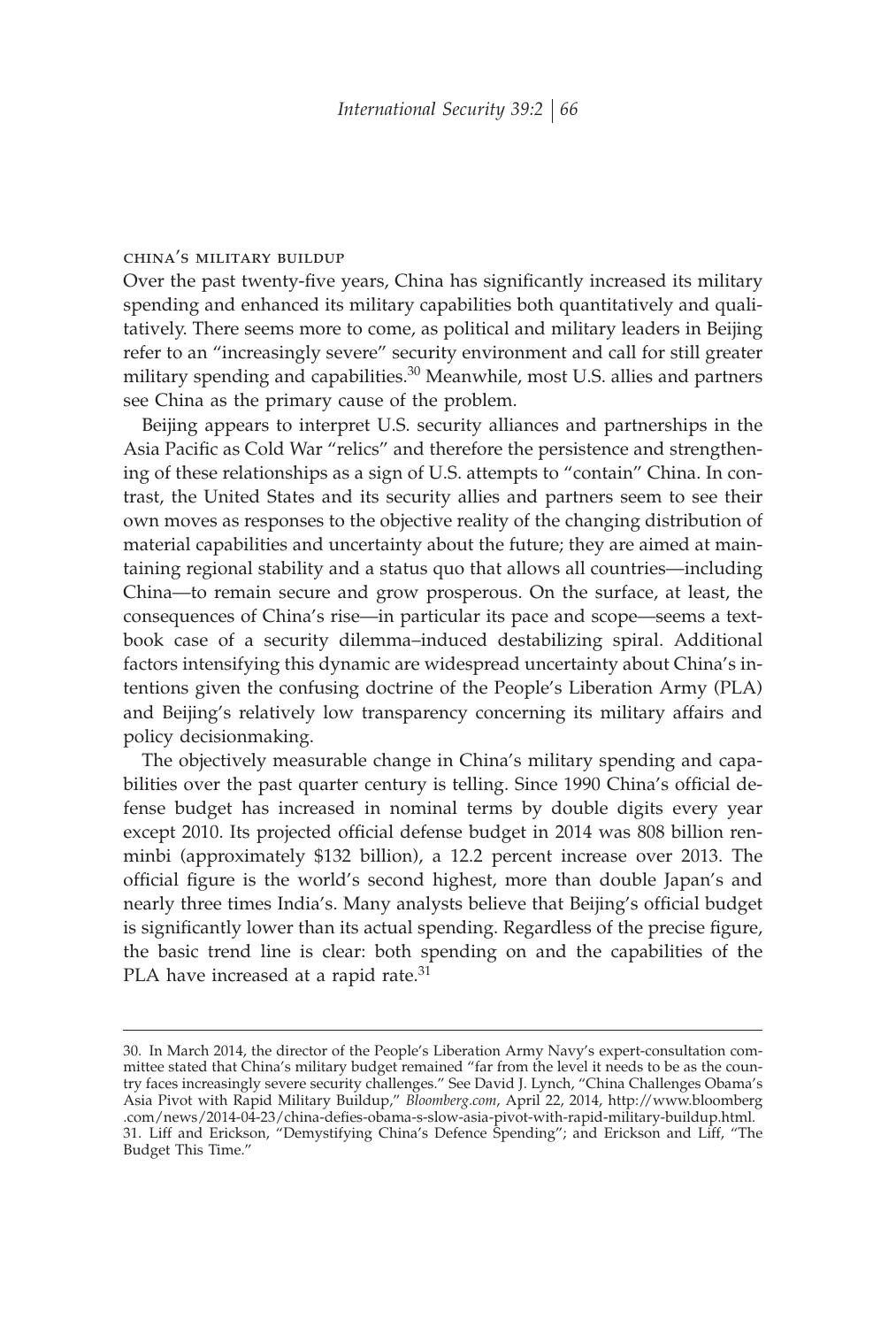Especially since 2000, the pace and scope of improvement in the PLA's military capabilities have exceeded most observers' expectations. Accordingly, and regardless of Beijing's intentions, the PLA increasingly poses at least a potential threat to China's neighbors and the United States.<sup>32</sup> A salient example is the PLA's conventional ballistic missile program, including its advanced cruise missiles and an indigenously developed antiship ballistic missile—the first of its kind for China. Progress is also manifest in China's rapidly improving naval and air forces.

The potentially destabilizing impact of China's surging defense budget and rapidly modernizing military on the security of neighboring states arguably is exacerbated by China's ambiguous strategy of "active defense" (*jiji fangyu*), which officially states that China will use military force only if it is attacked. PLA doctrinal writings suggest, however, that Beijing may interpret almost any affront to its "sovereignty and territorial integrity" as constituting an "attack" a vague policy that the U.S. Defense Department identifies as troubling. $33$ 

Regardless of China's actual intentions, many in the region interpret recent developments as increasingly threatening. Weapons and platforms widely perceived as ominous despite Beijing's insistence on their supposedly "defensive" nature include the PLA's nascent aircraft carrier program, stealth fighters, armed drones, submarines, short- and medium-range ballistic missiles, nuclear weapons, and antisatellite and cyberwarfare capabilities. China's relative lack of military transparency appears to exacerbate widespread concerns about its rapidly advancing capabilities and intentions. Although since 1998 China has issued biannual defense white papers and submitted basic reports on defense expenditures to the United Nations, by any objective measure its level of transparency on decisionmaking, spending, capabilities, and objectives remains far below those of other countries at comparable levels of military development, including the United States and its most capable regional allies.<sup>34</sup>

Meanwhile, public statements by Chinese officials and government-run media tend to summarily dismiss other countries' concerns about China's mili-

<sup>32.</sup> For a seminal analysis of how China's asymmetric approach can potentially threaten the interests and military of even the conventionally superior United States long before achieving "parity" in military capabilities, see Thomas J. Christensen, "Posing Problems without Catching Up: China's Rise and Challenges for U.S. Security Policy," *International Security*, Vol. 25, No. 4 (Spring 2001), pp. 5–40.

<sup>33.</sup> Office of the Secretary of Defense, *Military and Security Developments Involving the People's Republic of China*, Annual Report to Congress (Washington, D.C.: U.S. Department of Defense, 2010), p. 24.

<sup>34.</sup> Liff and Erickson, "Demystifying China's Defence Spending," pp. 821–823.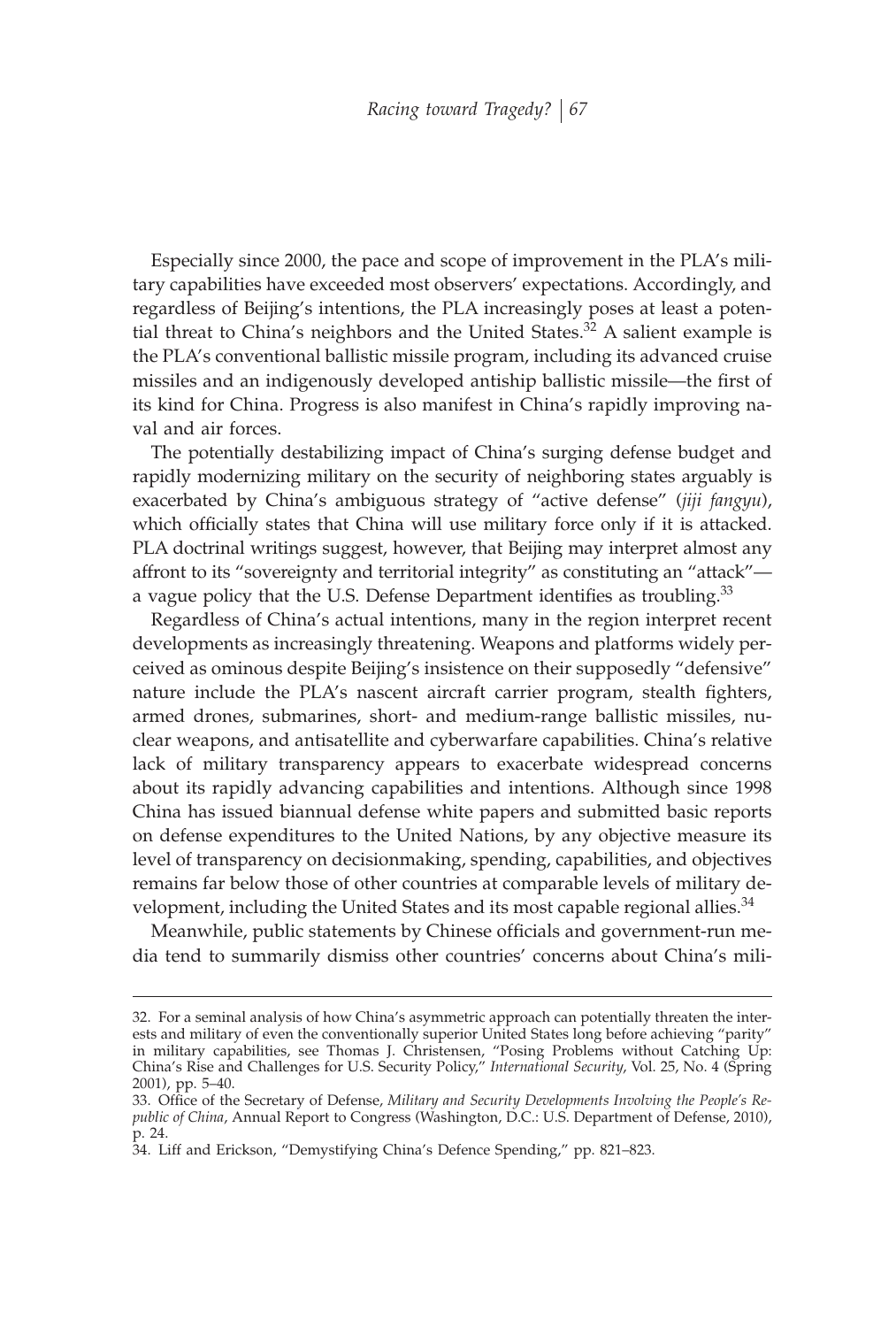tary buildup. Official rhetoric and media commentary suggest only limited awareness that China is engaged in a strategic interaction and a lack of concern about potentially destabilizing consequences—that is, recognition of the costs and potentially disastrous consequences of an emerging security dilemma.<sup>35</sup> For example, foreign concerns are frequently written off by government and military officials and the Chinese media as attempts by the United States and its allies to "hype the China threat theory" (*zhongguo weixie de chaozuo*) for self-interested, ulterior motives (*bieyouyongxin*).<sup>36</sup> Beijing has employed the same dismissive slogans for years despite sea changes in objectively measurable circumstances, such as China's defense spending increasing from one-third Japan's to two or three times Japan's from 2002 to 2014.<sup>37</sup> In a 2011 interview on China's aircraft carrier program, a naval researcher explained Beijing's motivations as "just want[ing] to improve [China's] self defense ability," stating that China "does not want[] to threat[en] any country" and that the idea of China as a threat is "baseless."<sup>38</sup> Meanwhile, as apparent evidence of the fundamental attribution error from social psychology in play in international politics, Beijing dismisses Japan's stated concerns about its massive neighbor's rapidly advancing military capabilities as disguised efforts to justify Tokyo's supposed hidden agenda of remilitarization and "resurgent militarism" (*jungguozhuyi de sihuifuran*).<sup>39</sup>

Meanwhile, the Barack Obama administration's so-called rebalance to the

<sup>35.</sup> One high-ranking PLA official has stated that those formulating China's defense budget should pay no heed to international opinion. See "Luo Yuan: Zhongguo Bumouqiu Zhengba" [Luo Yuan: China does not seek hegemony], Xinhua news agency, March 9, 2010.

<sup>36.</sup> See, for example, China's response to Japan's 2013 defense white paper. "Guofangbu: Riben Xin Baogao Xuanran Zhongguo Junshi Weixie Bieyouyongxin" [Ministry of Defense: Japan's new report exaggerates China military threat for ulterior motives], *Jinghua Shibao*, July 28, 2013.

<sup>37.</sup> Compare the following two articles: "Zhongguo Dafu Zeng Junfei Yu 'Zhongguo Weixielun'" [China's large-scale military expenditure increases and "China threat theory"], Xinhua news agency, March 6, 2002; and "Zhongguo Bu Cunzai Yinxing Junfei Mei Zengjia Yi Fenqian Dou Wei Weihu Heping" [China has no invisible military spending: Every one-cent increase for upholding peace], Xinhuanet, March 5, 2014.

<sup>38. &</sup>quot;Five Questions about China's Aircraft Carrier," *People's Daily Online*, July 30, 2011. http:// english.peopledaily.com.cn/90786/7455794.html. A 2011 editorial in *Jiefangjun Bao* (PLA Daily) dismissed overseas concerns about China's aircraft carrier program as "completely unreasonable" (*haowu daoli*), arguing that it was part of China's "defensive national defense policy" (*fangyuxing guofang zhengce*). See "Zhongguo Hangmu Rulie Bu Hui Gaibian Fangweixing Guofang Zhengce" [China's carrier enters ranks; won't change defensive national defense policy], *Jiefangjun Bao*, September 26, 2012.

<sup>39.</sup> Buckley, "China Accuses Japan of Exaggerating It As a Military Threat"; and "China to Japan: Stop Citing Us As a Threat," Voice of America, November 11, 2013, http://www.voanews.com/ content/article/1787646.html. On militarism, see "Yishiweijian Jingti Riben Junguozhuyi de Sihuifuran" [Use history as a mirror: Beware the return of Japanese militarism], *Jiefangjun Bao*, June 23, 2014. The empirical record of Japan's policy decisionmaking since 1945 renders these claims dubious.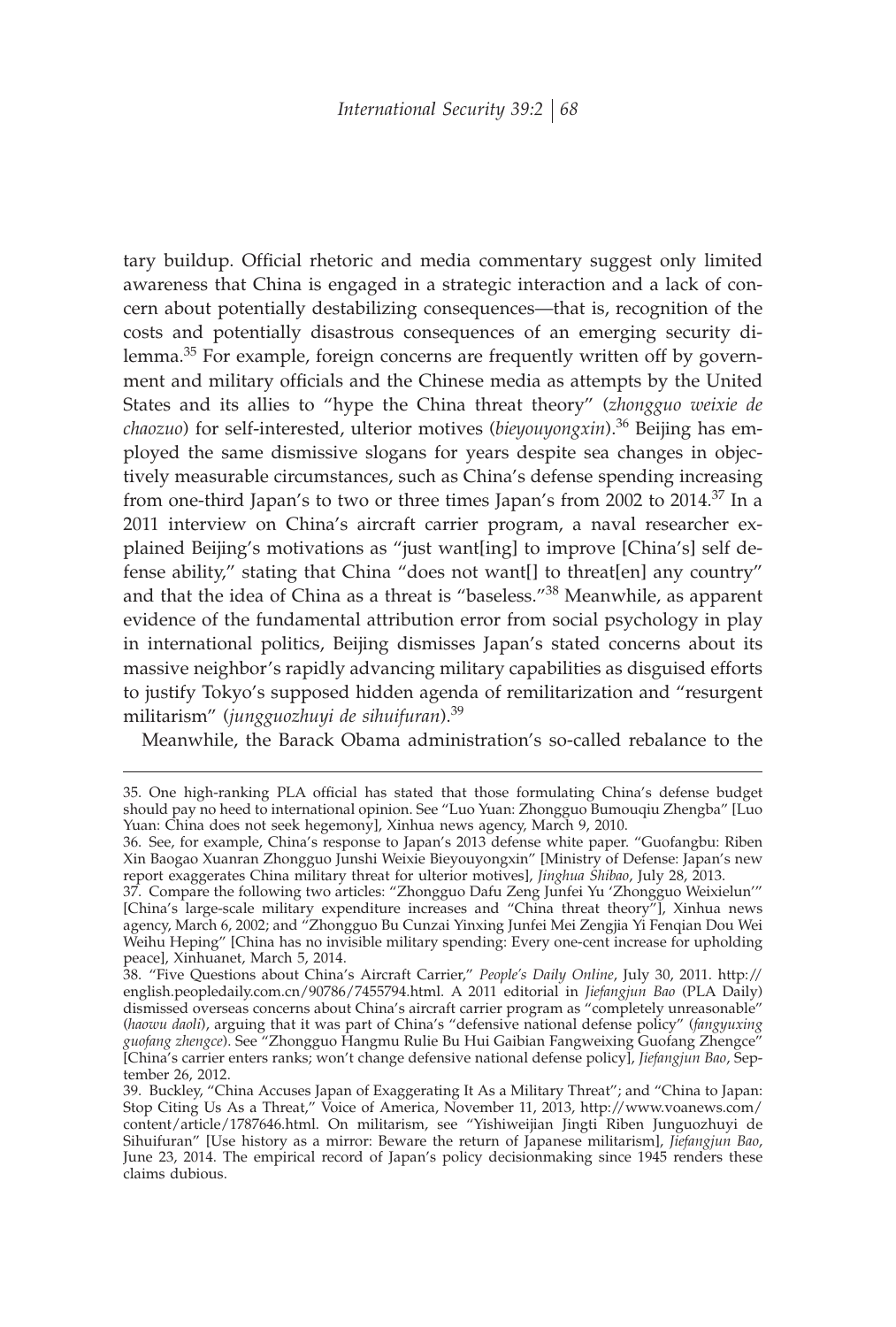Asia Pacific is widely seen in Beijing as a strictly military effort aimed at "containment." This reaction, which seems to have more to do with politics and perceptions than with military capabilities, has arguably exacerbated what may be to some extent inevitable frictions as China rises.

#### australia

An examination of Australia's responses to China's rise and military buildup evinces qualities of a security dilemma driven by both China's surging capabilities and doubts about the sincerity of Beijing's attempts to reassure its neighbors. Significantly, Australia and China have no territorial disputes or obvious direct conflicts of interest. Additionally, they are major trading partners. Australia is a continental-size state separated from China by immense expanses of ocean. In this setting, Australia's efforts to enhance its military capabilities in response to a perceived, yet uncertain, threat from China have key characteristics of type-1 logic.

An apparent turning point in Australia's commitment to enhancing its military capabilities occurred during the first administration of Labor Prime Minister Kevin Rudd (2007–10). Australia's 2009 defense white paper outlined a twenty-year military buildup plan that committed Canberra to increased defense spending every year until 2030. If realized, this proposed buildup would be Australia's largest since World War II, including major investments in submarines, frigates, Aegis air warfare destroyers, 100 F-35 Joint Strike Fighters, and total procurement funds amounting to more than \$52.1 billion.<sup>40</sup> The plan called for Australia not only to double the size of its submarine fleet, but also to ensure that all submarines are qualitatively superior to those currently in use. At \$36 billion, the proposed next-generation "Future Submarine" would be Australia's largest-ever defense project.<sup>41</sup>

In early 2013, the Julia Gillard-led Labor center-left government boosted defense spending and reconfirmed most of the earlier long-term acquisition plans.<sup>42</sup> Australia has continued on the basic course set out in 2009 under the current Liberal-National Party coalition led by Tony Abbott, who took office in September 2013. This continuity suggests bipartisan support for significantly increasing Australia's military power. In 2014 alone, Australia made its

<sup>40.</sup> Jon Grevatt, "Australia's 20-Year Defence White Paper Covers Most of the Bases," *Jane's Defence Weekly*, May 6, 2009.

<sup>41.</sup> Brendan Nicholson, "Smith Seeking U.S. Help to Build 12 Subs," *Australian*, July 25, 2011; and "Australia Reaffirms Submarine Procurement," *Jane's Defence Weekly*, May 26, 2011.

<sup>42.</sup> Mark Thomson, "Deciphering Australia's Defense Budget," *Asia Pacific Bulletin*, No. 215 (Washington, D.C.: East-West Center, May 23, 2013).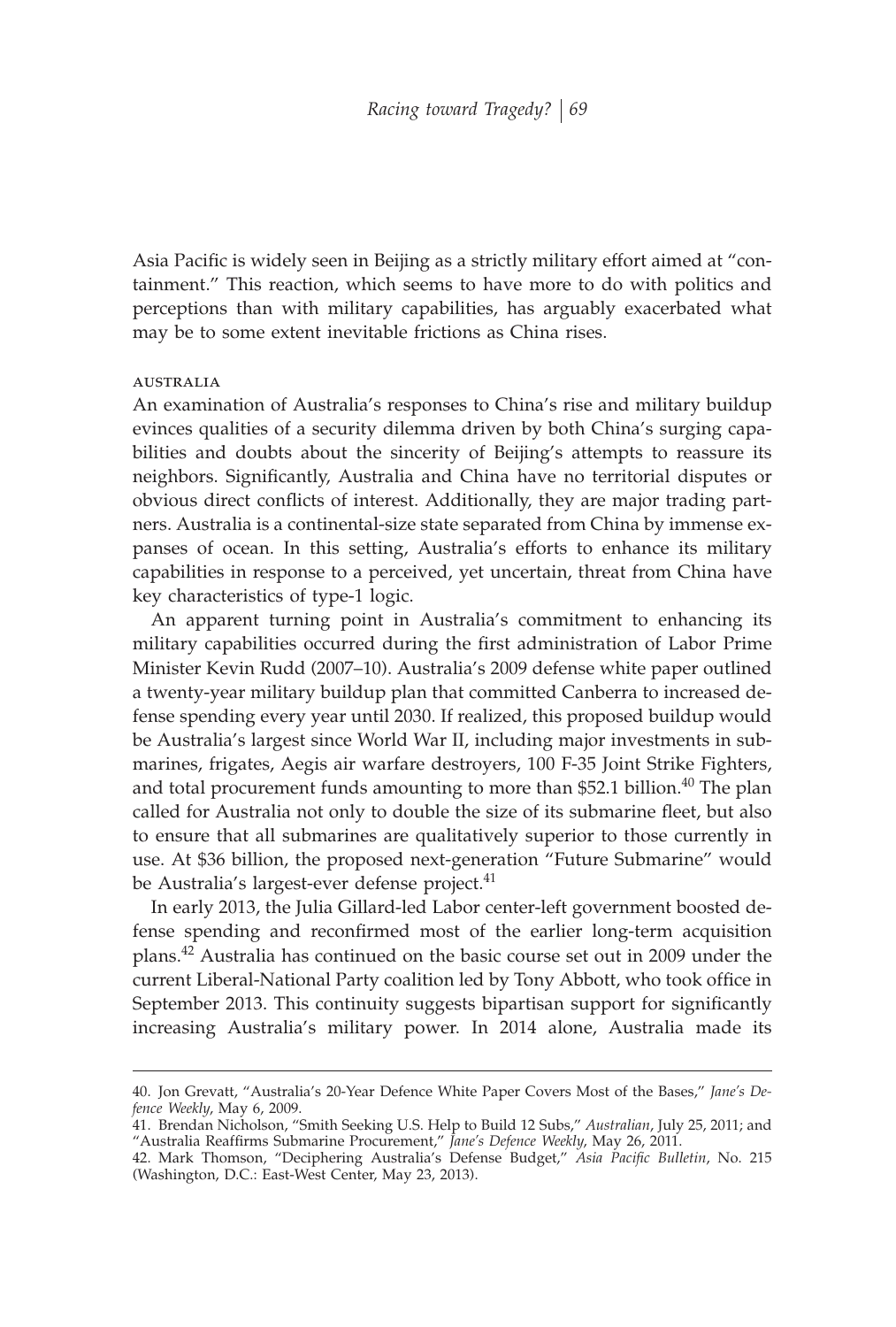largest-ever defense purchase, a \$11.5 billion deal for 58 F-35As; increased its defense spending by 6.1 percent in real terms; and committed \$115 billion to defense through June 2018.

In addition to quantitative and qualitative improvements to its weapons and platforms, Australia has sought to enhance its military capabilities by tightening links with the United States. Most of Australia's weapon procurements are U.S.-built or compatible with U.S. systems, thus facilitating interoperability. In August 2009, the two allies signed the updated "Statement of Principles [SoP] for Enhanced Cooperation between the U.S. Navy (USN) and the RAN in Matters Relating to Submarines."<sup>43</sup> Australia's armed forces conduct dozens of regular joint exercises with the U.S. military, including the massive Talisman Sabre drill.<sup>44</sup> And at the 2011 meeting of the U.S. secretaries of state and defense with their Australian counterparts, Washington and Canberra formally added cyber defense to the U.S.-Australia security alliance and released a joint communiqué that calls for greater interoperability, force posture alignment, and consultations on ballistic missile defense.<sup>45</sup>

In 2011 Australia announced a major force posture review to coincide with the U.S. force posture review in 2014. At the time, Defense Minister Stephen Smith suggested that Canberra might allow the United States to preposition equipment on Australian soil, have greater access to Australian training and test ranges, and regularly use Australian bases and ports.<sup>46</sup> Later in 2011, despite talk of major cuts to U.S. defense spending, President Obama announced to the Australian Parliament a "deliberate and strategic decision" to deploy 2,500 Marines to Australia, increase U.S. Air Force access to airfields in Australia's Northern Territory, and enhance joint training and exercises. Most important, Obama stressed that looming defense budget cuts "will not—I repeat, will not—come at the expense of the Asia-Pacific."<sup>47</sup> By the end of 2014, 1,200 U.S. Marines will be based at Darwin; 2,500 by the end of 2015.<sup>48</sup>

<sup>43.</sup> Jon Grevatt, "Australia and U.S. Update Submarine Co-operation Agreement," *Jane's Defence Weekly*, November 6, 2009.

<sup>44.</sup> Anne Gearon and Lolita C. Baldor, "Deal Near on More U.S. Military Access in Australia," Associated Press, September 15, 2011.

<sup>45.</sup> U.S. Department of State, "Australia–United States Ministerial Consultations (AUSMIN 2011) Joint Communiqué" (Washington, D.C.: U.S. Department of State, 2011), http://www.state.gov/r/ pa/prs/ps/2011/09/172517.htm.

<sup>46.</sup> Ian McPherdran, "U.S. Eyes Base in State's Outback," *Advertiser*, July 29, 2011.

<sup>47.</sup> Barack Obama, "Remarks by President Obama to the Australian Parliament," Canberra, Australia, November 17, 2011, http://www.whitehouse.gov/the-press-office/2011/11/17/remarkspresident-obama-australian-parliament.

<sup>48.</sup> Seth Robson, "Japan, Australia Look to Marines While Beeªng Up Amphibious Forces," *Stars and Stripes*, March 27, 2014, http://www.stripes.com/news/japan-australia-look-to-marineswhile-beefing-up-amphibious-forces-1.274312.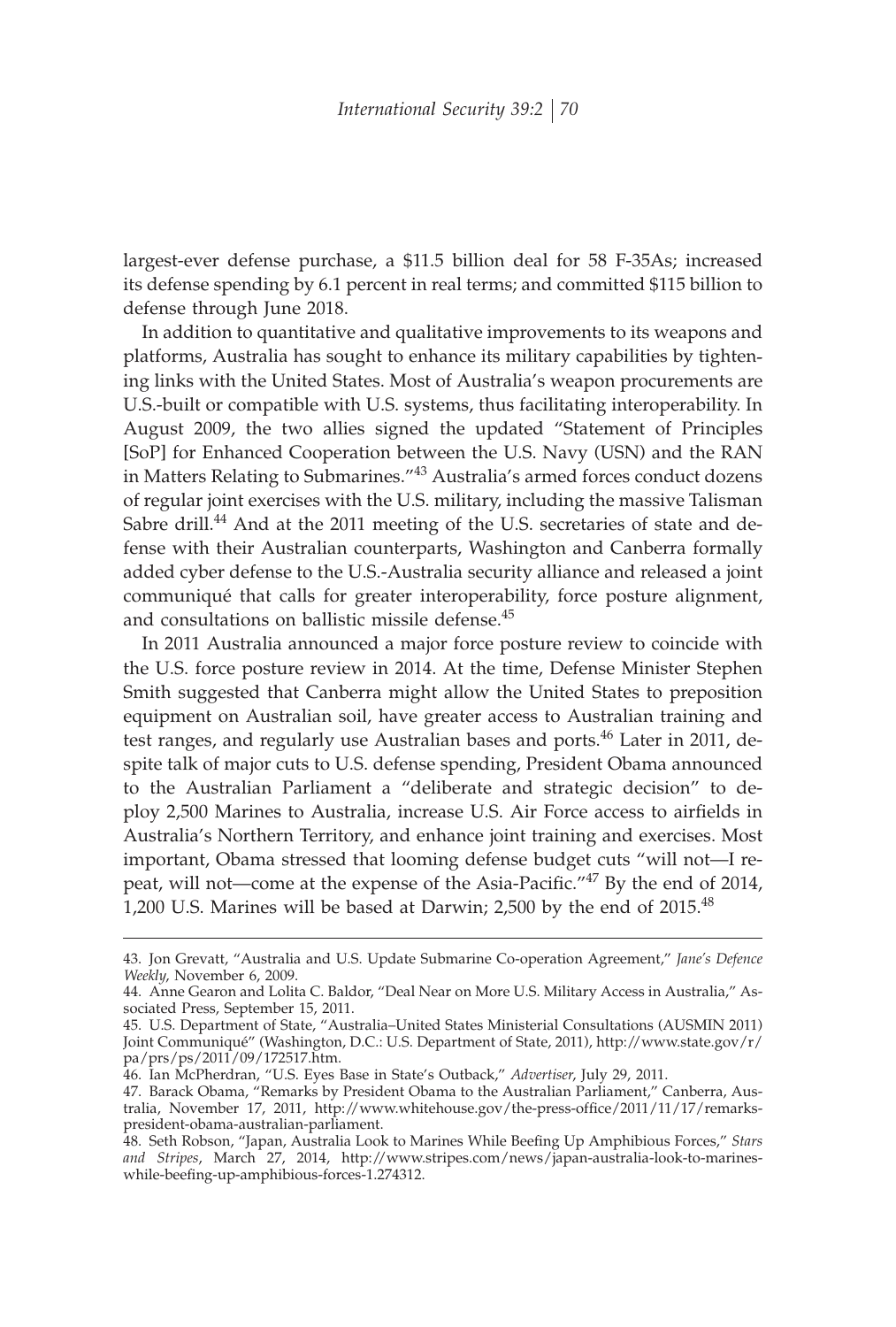Australia has also moved to enhance its military ties with other U.S. security allies and partners in the region. Perhaps most remarkable are its deepening military and security ties with Japan. In 2002 Canberra joined Washington and Tokyo to establish the Trilateral Security Dialogue, which now consists of ministerial-level trilateral security consultations. In Iraq, Australian forces defended Japan's Self-Defense Forces (SDF). In 2007 Prime Ministers John Howard and Shinzo Abe signed the landmark Joint Declaration on Security Cooperation. This declaration led to a qualitative increase in defense links, as well as annual meetings between the two countries' defense and foreign ministers and enhanced bilateral military cooperation.<sup>49</sup> In 2013 and 2014 bilateral defense cooperation accelerated, as Tokyo and Canberra signed the Acquisition and Cross-Servicing Agreement, the Information Security Agreement, and a major security agreement that includes joint development of defense equipment.<sup>50</sup> Military exercises, including high-level bilateral exercises, antisubmarine warfare practice, and multilateral exercises with the United States and other U.S. allies, have also expanded significantly.

Australia's recent security policy changes appear to be a direct reaction to China's increasing military capabilities, as well as doubts about Beijing's intentions because of an absence of strategic trust. Recent statements by Australia's prime ministers as well as official government publications and intelligence assessments suggest a clear—and growing—concern about the PLA and provide grounds for concluding that Australia's policy response flows in large part from a security dilemma–type dynamic. China appears to be similarly affected. For example, during a spring 2012 trip to Beijing, Foreign Minister Bob Carr reported that his Chinese interlocutors expressed concerns about Australia's pursuit of stronger military ties with the United States.<sup>51</sup> Analysts also point to China as the major driver of Canberra's enhanced defense cooperation with Tokyo.<sup>52</sup>

In response to this diplomatic backlash from China, Canberra appears to be limiting explicit references to a Chinese threat. Yet a sampling of official publications and statements by political leaders demonstrates that concern

<sup>49.</sup> Evan S. Medeiros et al., *Pacific Currents: The Responses of U.S. Allies and Security Partners in East Asia to China's Rise* (Santa Monica, Calif.: RAND Corporation, 2008), pp. 213–214.

<sup>50.</sup> Yusuke Ishihara, "Japan-Australia Defence Cooperation in the Asia-Pacific Region," in William Tow and Tomonori Yoshizaki, eds., *Beyond the Hub and Spokes: Australia-Japan Security Cooperation* (Tokyo: National Institute for Defense Studies, 2014), pp. 100–102; and "Australia Defends Security Deal with Japan," Agence France-Presse, April 8, 2014, http://www.defensenews.com/ article/20140408/DEFREG03/304080031/Australia-Defends-Security-Deal-Japan.

<sup>51. &</sup>quot;Carr: China Concerned by Australia-U.S. Military Ties," *BBC News*, May 15, 2012.

<sup>52.</sup> Ishihara, "Japan-Australia Defence Cooperation in the Asia-Pacific Region," p. 122.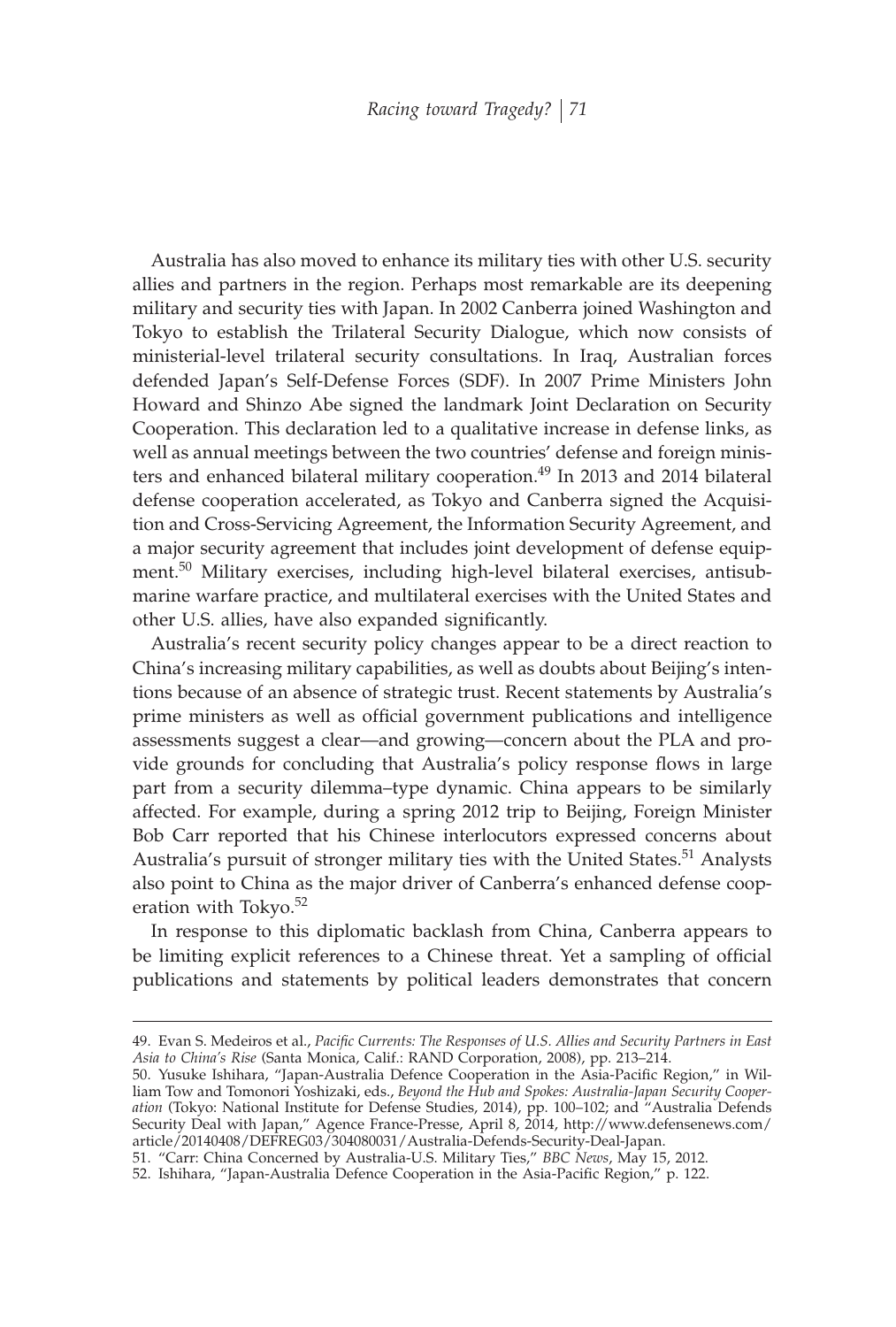about China's rapid military development and a lack of transparency were major drivers of Canberra's original decision to launch a significant military buildup—one that largely continues apace today, despite four prime ministers and major fiscal concerns. Australia's 2007 Defence Update notes that "the pace and scope of [China's] military modernization . . . could create misunderstandings and instability in the region."<sup>53</sup> In a response to a question after the release of the 2009 defense white paper, Prime Minister Rudd told reporters, "It's as plain as day that there is a significant military and naval build-up across the Asia-Pacific region, that's a reality, it's a truth, it's there. Either you can simply choose to ignore that fact, or to incorporate that into a realistic component of Australia's strategic assumptions about what this region will look like over the next two decades."<sup>54</sup> The white paper states, "A major power of China's stature can be expected to develop a globally significant military capability befitting its size. But the pace, scope, and structure of China's military modernisation have the potential to give its neighbours cause for concern if not carefully explained, and if China does not reach out to others to build confidence regarding its military plans." $55$  Finally, recent reports about a leaked intelligence assessment suggest that the Office of National Assessments, the Defence Intelligence Organisation, and the Defence and Foreign Affairs departments "agree that the trend of China's military modernisation is beyond the scope of what would be required for a conflict over Taiwan." They further concur that the speed of China's buildup, coupled with "the opacity of Beijing's intentions and programs," is "already altering the balance of power in Asia and could be a destabilizing influence," adding that "there is the potential for possible misconceptions which could lead to a serious miscalculation or crisis" and "the nature of the [PLA] and the regime means that transparency will continue to be viewed as a potential vulnerability. This contributes to the likelihood of strategic misperceptions."<sup>56</sup> These assessments suggest strongly that seen from Canberra, China's rapidly increasing military capabilities and policies are threatening. Yet they also suggest that their destabilizing effects could be partially mitigated by expanded

<sup>53.</sup> Australian Department of Defence, *Australia's National Security: A Defence Update 2007* (Canberra: Australian Department of Defence, 2007), p. 19.

<sup>54.</sup> Simon Jenkins and Andrew Drummond, "Australia Must Be Strong in Asia-Pacific: Rudd," Australian Associated Press, May 2, 2009.

<sup>55.</sup> Australian Department of Defense, "Defending Australia in the Asia Pacific Century: Force 2030 (Defence White Paper 2009)" (Canberra: Australian Department of Defence, 2009), p. 34. 56. Philip Dorling, "Chinese Expansion Fears Revealed," *Sydney Morning Herald*, January 7, 2011.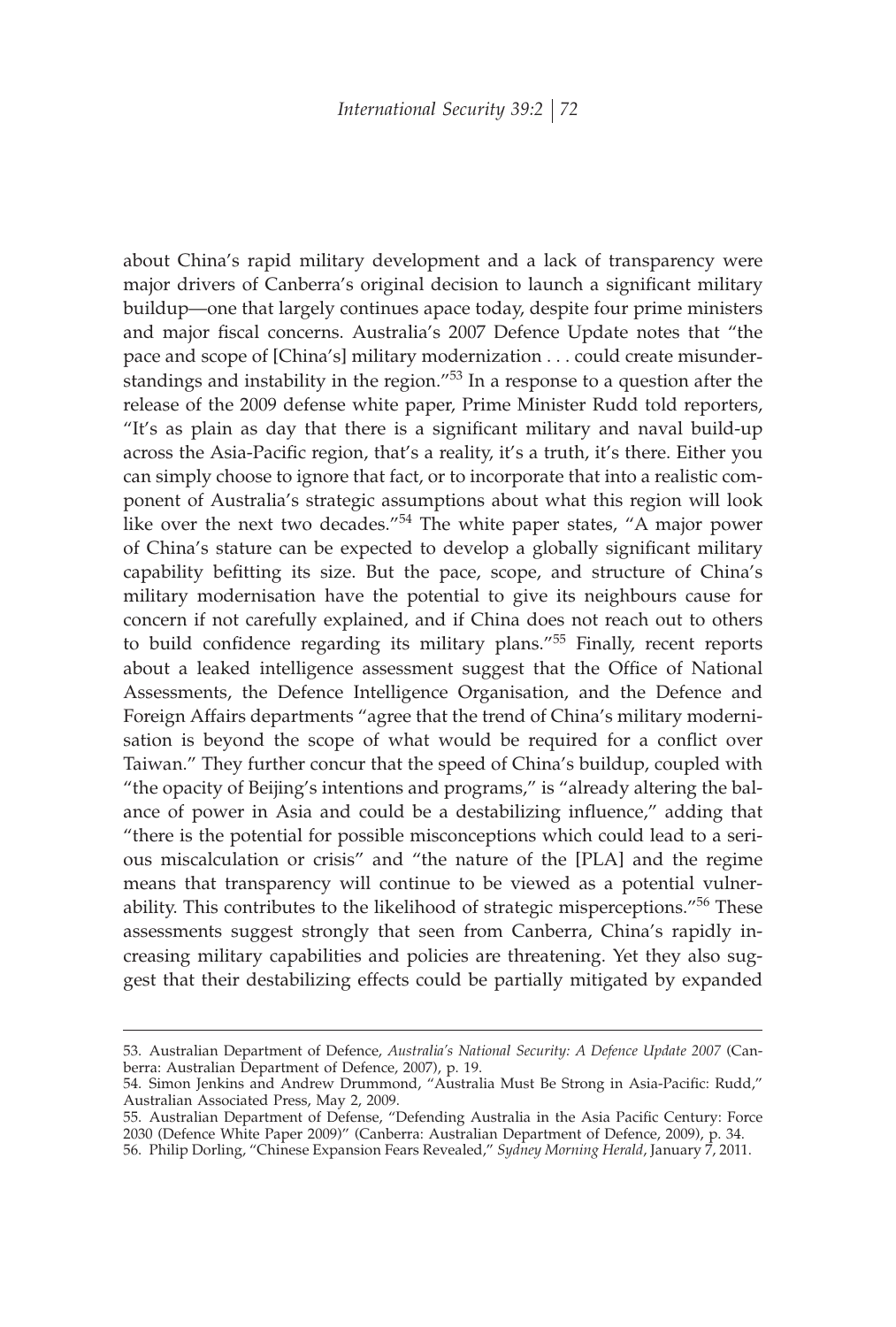efforts by Beijing to improve the two states' political relationship and enhance strategic trust through greater transparency and dialogue.

#### japan

The dynamic between Tokyo and Beijing evinces characteristics of both a type-1 logic—an abstract security dilemma driven by mistrust about both sides' possibly status quo intentions—and a type-2 logic driven by a perceived direct conflict of interest over material/territorial interests in the East China Sea. An issue in bilateral relations for four decades, the latter has become an increasingly salient factor since the collision of a Chinese fishing trawler and a Japanese Coast Guard ship in September 2010.

Although Japan's aging and declining population, less-than-robust economic growth, and severe fiscal conditions pose major obstacles to significantly increasing defense spending, Japan has nevertheless adopted measures aimed at enhancing its military capabilities so as to maximize efficiencies. Remarkably, despite these constraints, the administration of Prime Minister Abe managed to push through defense budget increases in 2013 and 2014, and it plans a cumulative increase of 5 percent by 2019.<sup>57</sup>

Japan's 2010 National Defense Program Guidelines (NDPG) adopted a new basic defense orientation known as "dynamic defense force" (*doteki boeiryoku*), which entails a southwest shift of the SDF's force posture (to islands closer to China) and an increased emphasis on flexibility and highly mobile forces. $58$ Japan has made significant upgrades to its military capabilities, including the expansion of its fleet of Aegis destroyers by 50 percent (from 4 to 6 ships); increases in its fleets of submarines from 16 to 22 (the most since 1945) and its maritime patrol aircraft; the launching of 2 Hyuga-class helicopter destroyers, with plans to build 2 still larger 22DDH destroyers; and construction of signal intelligence facilities, ballistic missile radar, and monitoring posts on or near its southwest islands. Some of these upgrades are driven by the growing missile threat posed by North Korea, but a number of recent trends are a direct response to China's military buildup. Ground Self-Defense Forces regional units

<sup>57.</sup> For data on Japan's defense spending, see Japanese Ministry of Defense, *Wagakuni no Boei to Yosan* [Defense programs and budget of Japan] (Tokyo: Japanese Ministry of Defense, 2014), p. 48, http://www.mod.go.jp/j/yosan/2014/yosan.pdf. These moderate increases come on the heels of eleven consecutive years of defense spending decline.

<sup>58.</sup> Japanese Ministry of Defense, "National Defense Program Guidelines and the Mid-Term Defense Program" (Tokyo: Japanese Ministry of Defense, 2013), http://www.mod.go.jp/e/d\_act/ d\_policy/national.html.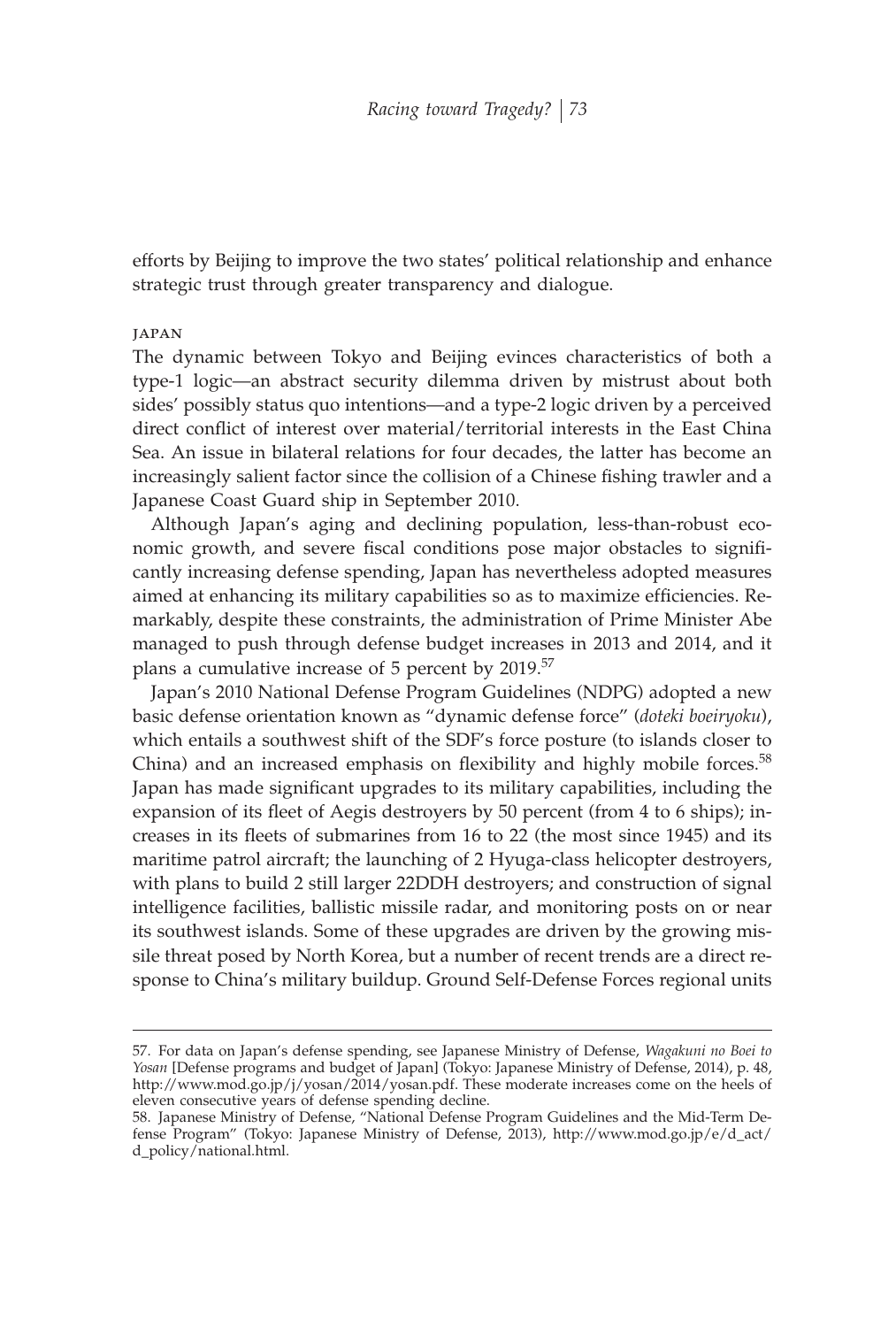based in Kyushu, in coordination with the Maritime Self-Defense Forces and Air Self-Defense Forces, hold exercises focused on responding to an invasion of offshore islands.<sup>59</sup> Japan has also significantly enhanced the capabilities of its already robust Coast Guard.<sup>60</sup>

The 2013 NDPG reinforced the dynamic defense force concept, adding the term "joint" (*togo*), and calls for Japan to build up future defense capabilities "to place priority on ensuring maritime and air superiority, which is the prerequisite for effective deterrence and response in various situations, including the defense posture buildup in the southwestern region."<sup>61</sup> Whether feasible or not, this call suggests that maintaining superiority over China is a primary objective. The 2013 five-year Midterm Defense Plan calls for 7 more destroyers, including 2 Aegis destroyers, bringing the aggregate total up to 54 (from 47) and the Aegis total to 8 from 6 (an effective doubling of Aegis firepower in less than a decade), and 28 F-35s. For the first time since 1945, Japan is also standing up a new amphibious force to be interoperable with U.S. Marines. $62$ 

The SDF and U.S. military have significantly expanded the number and frequency of regular joint exercises, such as Cope North and Red Flag-Alaska between the two air forces, amphibious and counteroffensive training aimed at enemy incursions and occupations of small islands ("Iron Fist") and during the annual Yamasaki exercises, and Patriot missile training at Fort Bliss.<sup>63</sup> In February 2005, Washington and Tokyo announced common strategic objec-

<sup>59.</sup> Japanese Ministry of Defense, "Defense Programs and Budget of Japan: Overview of FY2010 Budget" (Tokyo: Japanese Ministry of Defense, 2013), p. 6, http://www.mod.go.jp/e/d\_budget/ pdf/220416.pdf. In 2005, Kyodo News reported that the Defense Agency had prepared a plan to defend Japan's southwest from possible invasion by dispatching a joint JSDF force spearheaded by 55,000 Ground Self-Defense Force troops. See "Defense Plan Prepared for Remote Islands," *Japan Times*, January 16, 2005.

<sup>60.</sup> Richard J. Samuels, "'New Fighting Power!' Japan's Growing Maritime Capabilities and East Asian Security," *International Security*, Vol. 32, No. 3 (Winter 2007/08), pp. 84–112; and Yoko Masuda, "The Race to Beef Up Japan's Coast Guard," *Japan Real Time* blog, *Wall Street Journal*, October 27, 2012, http://blogs.wsj.com/japanrealtime/2012/10/27/the-race-to-beef-up-japanscoast-guard/?mod-WSJBlogtab/print/.

<sup>61.</sup> Japanese Ministry of Defense, "National Defense Program Guidelines for FY2014 and Beyond (Summary)" (Tokyo: Japanese Ministry of Defense, 2013), December 17, 2013, http://www.mod .go.jp/j/approach/agenda/guideline/2014/pdf/20131217\_e.pdf.

<sup>62.</sup> Japanese Ministry of Defense, "Chuki Boeiryoku Seibi Keikaku (Heisei 26nendo~Heisei 30nendo) Ni Tsuite" [Concerning the mid-term defense program (2014~2018)] (Tokyo: Japanese Ministry of Defense, 2013), http://www.mod.go.jp/j/approach/agenda/guideline/2014/pdf/ chuki\_seibi26-30.pdf.

<sup>63.</sup> Tony Perry and Bruce Wallace, "Japanese Troops Shore Up Skills," *Los Angeles Times*, January 13, 2006; Andersen Air Force Base 36th Wing Public Affairs, "Exercise Cope North Focuses Enhances Japan, U.S. Operations," January 25, 2009, http://www.andersen.af.mil/news/story.asp?id -123132615; and Sean Martin, "U.S., Japanese Airmen Train for Red Flag-Alaska," May 20, 2010, http://www.af.mil/News/ArticleDisplay/tabid/223/Article/116607/us-japanese-airmen-trainfor-red-flag-alaska.aspx.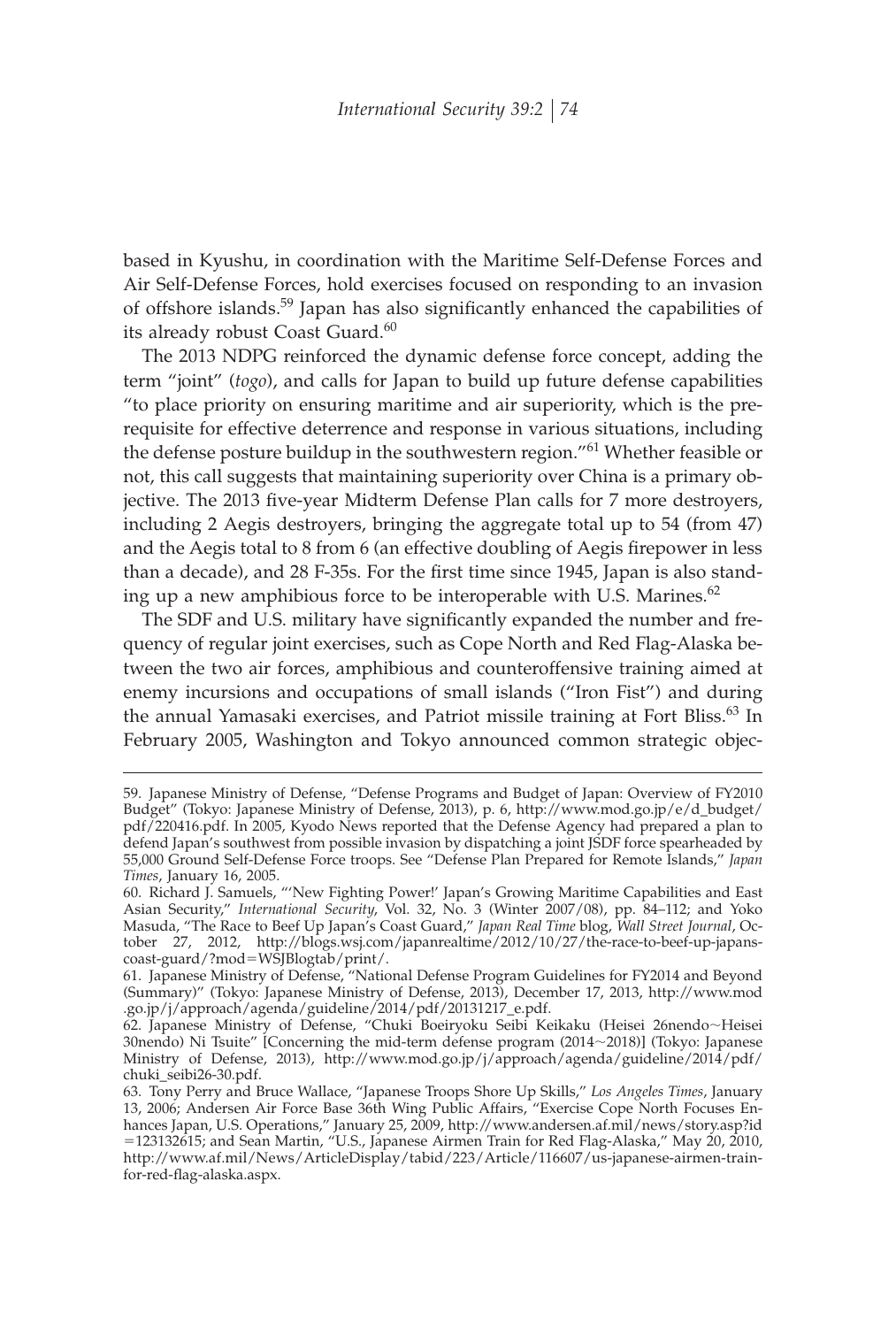tives and in 2006 announced major measures aimed at enhancing interoperability, collocating U.S. and Japanese bases in Japan, as well as expanding joint training and operations and missile defense cooperation.<sup>64</sup> In 2013 Washington and Tokyo announced plans to revise the 1997 Guidelines for Defense Cooperation by the end of 2014 with the explicit objective of "expanding security and defense cooperation."<sup>65</sup>

In addition to tightening links with Washington and Canberra, Tokyo has sought closer relations with other U.S. allies and partners. In 2011 Japan and South Korea called for a bilateral acquisition and cross-servicing agreement.<sup>66</sup> Furthermore, during Keen Sword 2011—the largest joint naval drills between the U.S. and Japanese militaries—South Korea was invited to attend as an observer for the first time.<sup>67</sup> In October 2008, Japan and India signed a joint security declaration stating that the two countries' strategic partnership would become "an essential pillar for the future architecture of the region."<sup>68</sup> In the spring of 2014, the leaders of Australia and the Philippines expressed public support for the Abe administration's effort—achieved via a historic cabinet resolution on July 1—to "reinterpret" the war-renouncing Article 9 of Japan's constitution to enable Japan to exercise the United Nations–sanctioned right to collective self-defense. $69$  This development may herald significant changes to Japan's security policy posture in the Asia Pacific and beyond, the U.S.-Japan security alliance, and Tokyo's security ties with U.S. security allies and partners.

A major, if not the primary, driver of Japan's efforts to enhance its military

<sup>64.</sup> Japanese Ministry of Foreign Affairs, "Joint Statement U.S.-Japan Security Consultative Committee" (Tokyo: Japanese Ministry of Foreign Affairs, February 19, 2005), http://www.mofa.go.jp/ region/n%2Damerica/us/security/scc/joint0502.html; Japanese Ministry of Foreign Affairs, "United States-Japan Roadmap for Realignment Implementation" (Tokyo: Japanese Ministry of Foreign Affairs, May 1, 2006), http://www.mofa.go.jp/region/n-america/us/security/scc/ doc0605.html; and Joseph Coleman, "U.S., Japan Expand Missile-Defense Plan," *Washington Post*, June 23, 2006.

<sup>65.</sup> U.S. Department of State, "Joint Statement of the Security Consultative Committee: Toward a More Robust Alliance and Greater Shared Responsibilities" (Washington, D.C.: U.S. Department of State, October 3, 2013), http://www.state.gov/r/pa/prs/ps/2013/10/215070.htm.

<sup>66.</sup> Japanese Ministry of Defense, "Nikkan Boeisho Kaidan No Gaiyo" [Outline of Japan-ROK defense ministers' discussion] (Tokyo: Japanese Ministry of Defense, June 4, 2011), http://www .mod.go.jp/j/press/youjin/2011/06/04f.pdf. Recent political disputes over historical issues, however, have frozen progress.

<sup>67.</sup> Kosuke Takahashi, "Largest Joint US-Japan Naval Drills Start," *Jane's Defence Weekly*, December 3, 2010.

<sup>68.</sup> Japanese Ministry of Foreign Affairs, "Joint Statement on the Advancement of the Strategic and Global Partnership between Japan and India" (Tokyo: Japanese Ministry of Foreign Affairs, October 22, 2008), http://www.mofa.go.jp/region/asia-paci/india/pmv0810/joint\_s.html.

<sup>69. &</sup>quot;Philippine Leader Backs Larger Japan Military Role," Associated Press, June 24, 2014.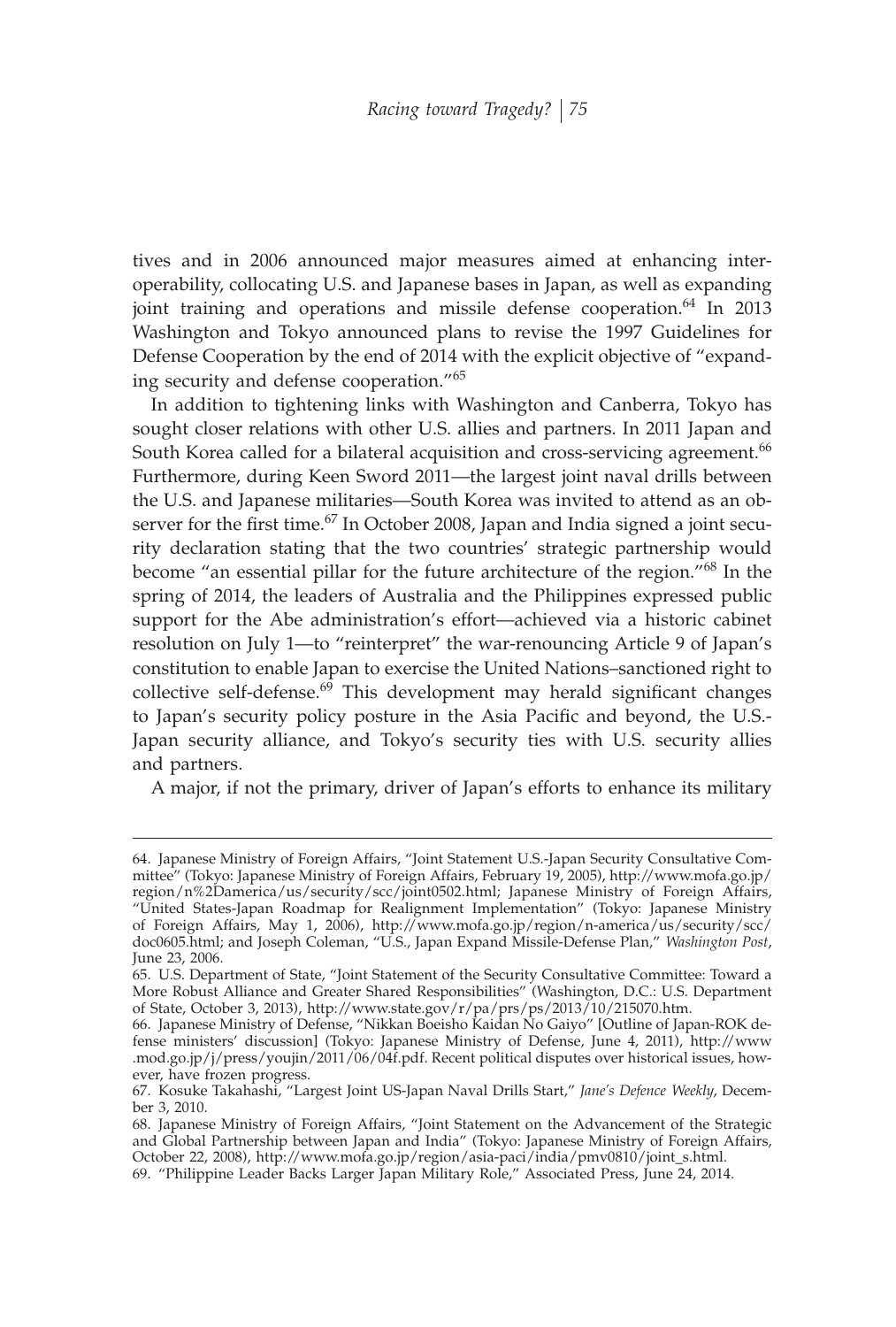capabilities in recent years appears to be a perceived growing threat from China. To Tokyo, this threat perception is heavily influenced by Beijing's rapid military buildup—both its growing capabilities specifically and more general concerns about its strategic intentions given the recent deterioration in political relations between the two countries and China's lack of military transparency. Yet the threat is not merely an abstract and future one. An increasingly salient factor in Japanese defense planners' calculations is the manner in which China is asserting its claim to the Senkaku/Diaoyu Islands in the East China Sea.

As a testament to the role of China's rise and military buildup in driving important aspects of Japan's recent security policy shifts, a recent internal ministry of defense document argued that the objective of Japan's southwest island chain strategy is "to maintain the military superiority of Japan and the United States over China in this region and have China abandon its ambition to pose a threat to the national interests of Japan and the United States."<sup>70</sup> The assumption implicit in this stated objective is that by responding to China's buildup by enhancing their own military capabilities, the allies can increase their security and even convince China to back down. This way of thinking is consistent with the core tragedy of the security dilemma. Similarly, the 2010 NDPG cites China's increasing defense expenditures, rapid military modernization, expanding capabilities, and lack of military transparency as "matter[s] of concern for the region and the international community."<sup>71</sup> It calls for Japan to shift its force posture southwest to address an "SDF deployment vacuum."<sup>72</sup> Japan's 2011 defense white paper expresses concern about China's "assertive" behavior, its lack of military transparency, the size of its defense budget (which had increased 70 percent in the five years prior), and the pace of its ongoing military modernization.<sup>73</sup>

Although China contends that its military buildup is "defensive," Japan clearly sees it as directly threatening. This perceptual disconnect was manifest in Defense Minister Toshimi Kitazawa's August 2011 comment about China's recently unveiled aircraft carrier—which China has repeatedly argued is

<sup>70.</sup> Cited in Yoichi Kato, "SDF Preparations All Have but Only One Target: China," *Asahi Shimbun*, January 1, 2011.

<sup>71.</sup> Japanese Ministry of Defense, "Heisei 23 Nendo Iko Ni Kakawaru Boei Keikaku No Taiko Ni Tsuite" [About the post-2011 National Defense Program guidelines] (Tokyo: Japanese Ministry of Defense, December 17, 2010), http://www.mod.go.jp/j/approach/agenda/guideline/2011/ taikou.html.

<sup>72.</sup> Ibid.

<sup>73.</sup> Japanese Ministry of Defense, "Defense of Japan 2011" (Tokyo: Japanese Ministry of Defense, 2011), http://www.mod.go.jp/e/publ/w\_paper/2011.html.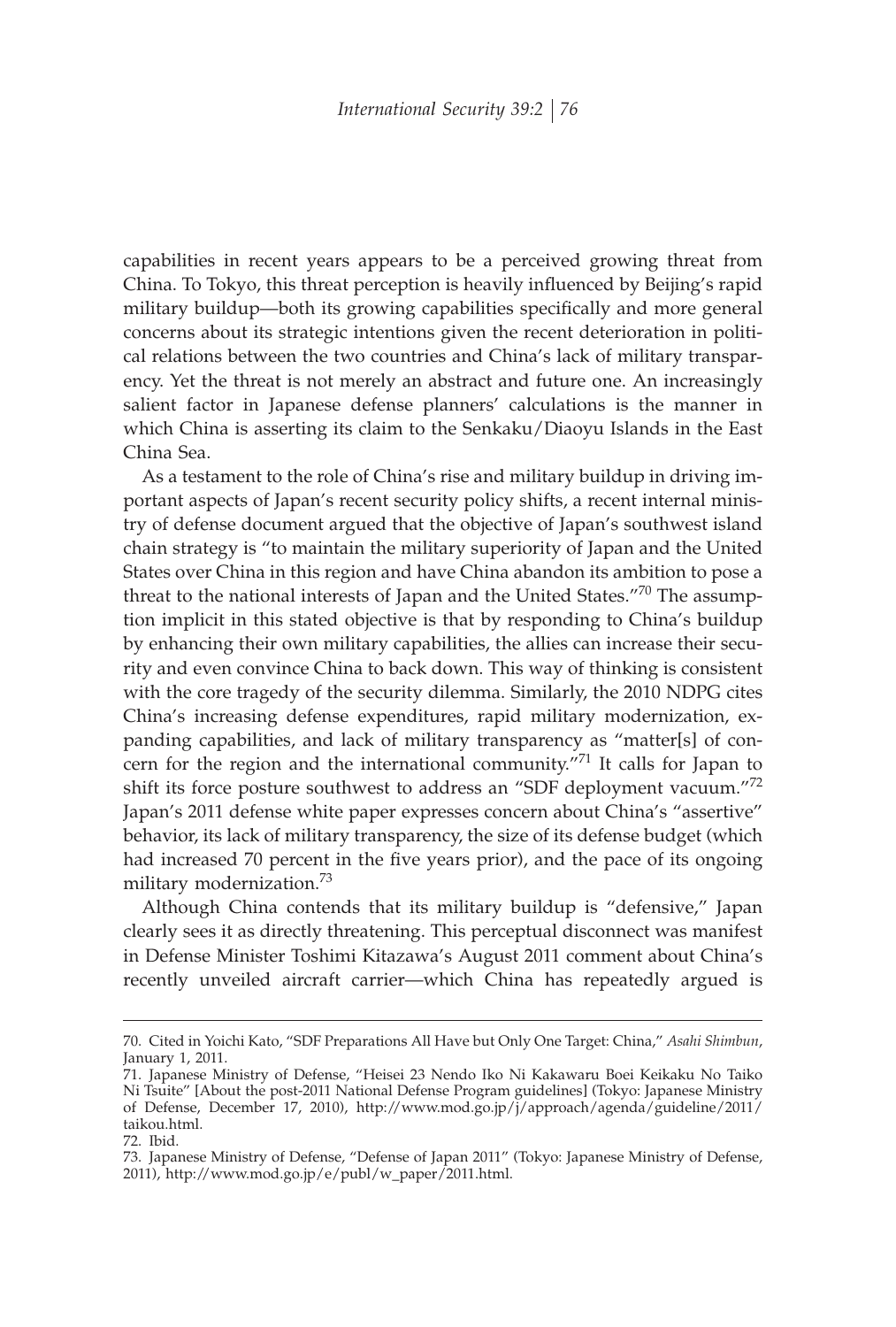"defensive," dismissing foreign concerns as "completely unreasonable."<sup>74</sup> Kitazawa disagreed, stating, "As an aircraft carrier, it is of a highly maneuverable and offensive nature. We want China to explain the reasons why it needs it.  $\ldots$  There is no doubt that it will have a big impact on the region."<sup>75</sup> Two months later, Democratic Party Prime Minister Yoshihiko Noda stated: "Uncertainty regarding our security situation continues to grow [*futomeisa wo mashiteorimasu*] due to [. . . North Korea . . .] and repeated and frequent maritime activities of China in the seas around Japan." $\frac{7}{6}$  In November 2012, Defense Minister Satoshi Morimoto explicitly linked his call for a revision of the U.S.-Japan Guidelines to the perceived China threat.<sup>77</sup>

This basic trend has accelerated over the past three years, a period that has also seen the return of the Liberal Democratic Party (LDP) to power in December 2012—suggesting that threat perceptions vis-à-vis China are widespread across the political spectrum. The reascendance of the LDP coincides with what Tokyo sees as increasingly provocative Chinese behavior in the East China Sea. This behavior has expanded significantly in the wake of the Noda administration's purchase of the Senkaku/Diaoyu Islands (claimed by China but administered by Japan) from a private Japanese owner in late 2012.<sup>78</sup>

Many aspects of Japan's security policy under Prime Minister Abe, especially as the territorial dispute in the East China Sea has festered, have been linked directly to China's rise. During the rollout of the 2013 National Security Strategy in December 2013, Defense Minister Itsunori Onodera expressed "deep concern" about China's actions in the East China Sea. Japan's 2013 defense white paper referred explicitly to "extremely regrettable" Chinese actions, including "intrusion into Japan's territorial waters, its violation of Japan's airspace and even dangerous actions that could cause a contingency situation."<sup>79</sup> In March 2014, LDP Secretary-General (and former Defense Min-

<sup>74. &</sup>quot;Zhongguo Hangmu Rulie Bu Hui Gaibian Fangweixing Guofang Zhengce."

<sup>75. &</sup>quot;Japan Calls for China to Explain Aircraft Carrier," Agence France-Presse, August 12, 2011. 76. Prime Minister's Office, "Address by Prime Minister Yoshihiko Noda at the 2011 Air Review" (Tokyo: Prime Minister's Office, October 16, 2011), http://www.kantei.go.jp/foreign/noda/ statement/201110/16kunji\_e.html.

<sup>77.</sup> Martin Fackler, "Japan Aims to Revise Security Pact with U.S.," *New York Times*, November 9, 2012.

<sup>78.</sup> Beijing criticized the central government's move as a violation of the status quo. Noda defended it as necessary to prevent Shintaro Ishihara, the governor of Tokyo, from purchasing and developing the islands. Many observers, including Noda, have argued that allowing Ishihara to acquire the islands could have incited a war with China. See Isabel Reynolds, "Noda Says Failure to Buy Islands Could Have Meant China Conflict," *Bloomberg.com*, August 22, 2014.

<sup>79.</sup> Hiroko Tabuchi, "Japan Warns of China and North Korea as Security Threats," *New York Times*, July 9, 2013, http://www.nytimes.com/2013/07/10/world/asia/japan-warns-of-threats-fromchina-and-north-korea.html.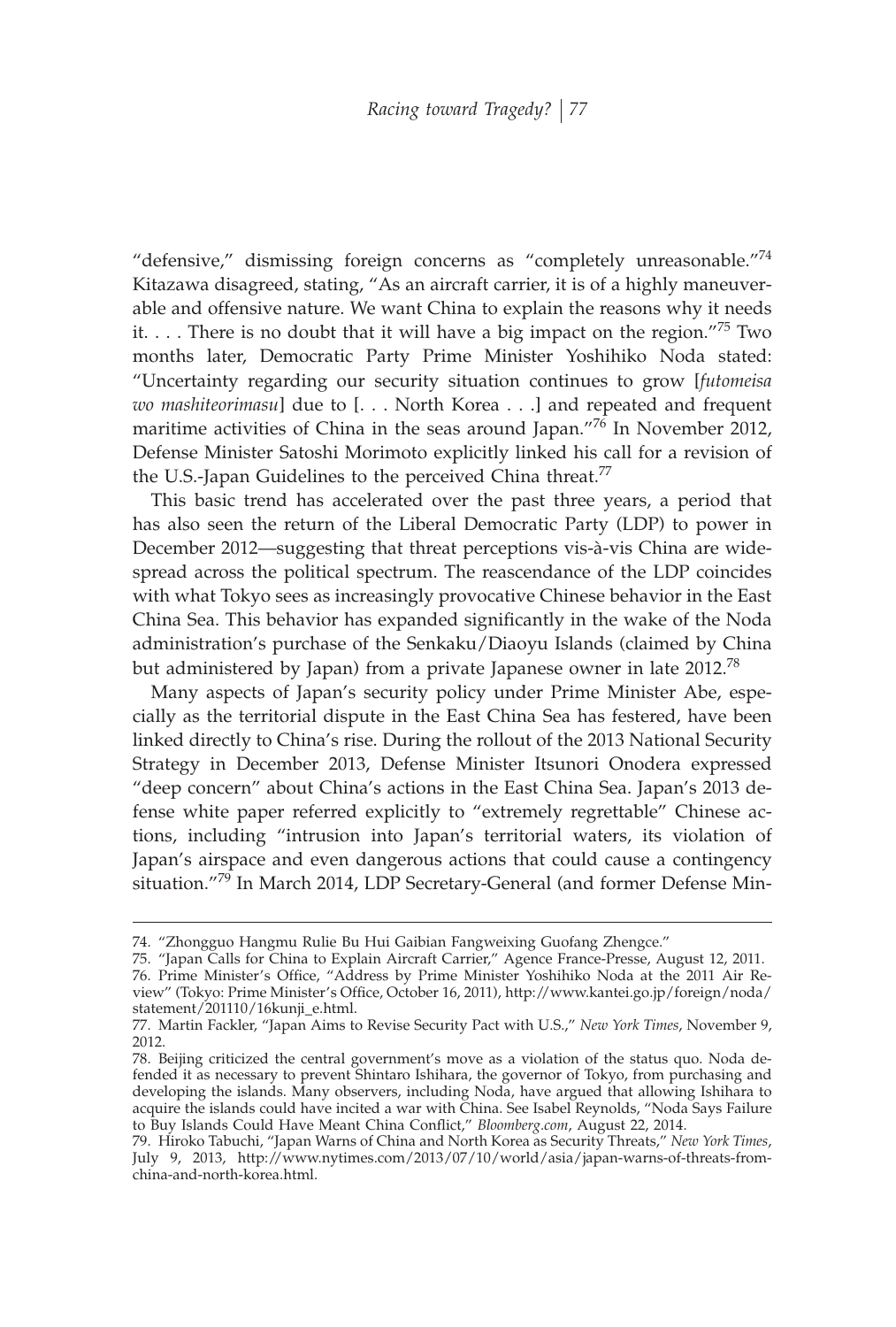ister) Shigeru Ishiba called for "an Asian version of NATO" in response to "a [likely] continued rise in China's defense budget and U.S. influence waning." $80$ 

#### **SINGAPORE**

Singapore's response to China's rise and military buildup also shows characteristics of a security dilemma driven by both military and political factors, albeit of a much milder form than Australia's and Japan's. Like Australia, but in contrast to Japan and Vietnam, Singapore has no territorial disputes or obvious direct conflicts of interest with China. Distinct from Japan and Australia, Singapore is not a U.S. treaty ally. Also, it maintains close political and economic relations with Beijing. Yet Singapore has for decades maintained a close military relationship with the United States as a hedge against possible instability in the region. As a speech delivered in 2000 by Singapore's prime minister stated, "The U.S. presence has been a determining reason for the peace and stability Asia enjoys today. It has helped turn an unstable region of tension and strife into a booming and dynamic Southeast Asia." $81$  More recently, Singapore's focus has increasingly been on concerns about China's rise and rapid military modernization.<sup>82</sup> As a 2008 study by the RAND Corporation argues, Singaporean leaders identify the United States as both a "principal stabilizer" in the region and as the "only realistic counterweight to potential Chinese external assertiveness." Consequently, a primary Singaporean foreign policy objective is to "keep[] the United States actively engaged and forward deployed in the region."<sup>83</sup>

Singapore has steadily increased its defense spending: from U.S.\$8.4 billion in 2007 to U.S.\$9.9 billion in 2014.<sup>84</sup> It purchased two modern, air-independent propulsion Swedish Archer-class submarines in 2005 (the first delivered in August 2011), plans to procure two Type-218SG submarines from Germany, and is expected to purchase the F-35 Joint Strike Fighter. In January 2014, it announced a U.S.\$2.4 billion deal with the United States to upgrade Singapore's  $F-16C/Ds.<sup>85</sup>$ 

<sup>80. &</sup>quot;Asia Needs NATO-Style Alliance against China: LDP Lawmaker," Kyodo news agency, March 6, 2014.

<sup>81.</sup> Prime Minister Goh Chok Tong, "ASEAN-U.S. Relations: Challenges," speech presented at the Asia Society, Singapore, September 7, 2000, http://asiasociety.org/asean-us-relations-challenges. 82. Robyn Klingler-Vidra, "The Pragmatic 'Little Red Dot': Singapore's U.S. Hedge against China," IDEAS Report SR015 (London: London School of Economics, 2012), pp. 67, 71–72. 83. Medeiros et al., Pacific Currents, pp. 185-186.

<sup>84.</sup> Jon Grevatt, "Singapore Announces SGD12.56 Billion Defence Budget," *Jane's Defence Weekly*, February 25, 2014.

<sup>85.</sup> Ibid.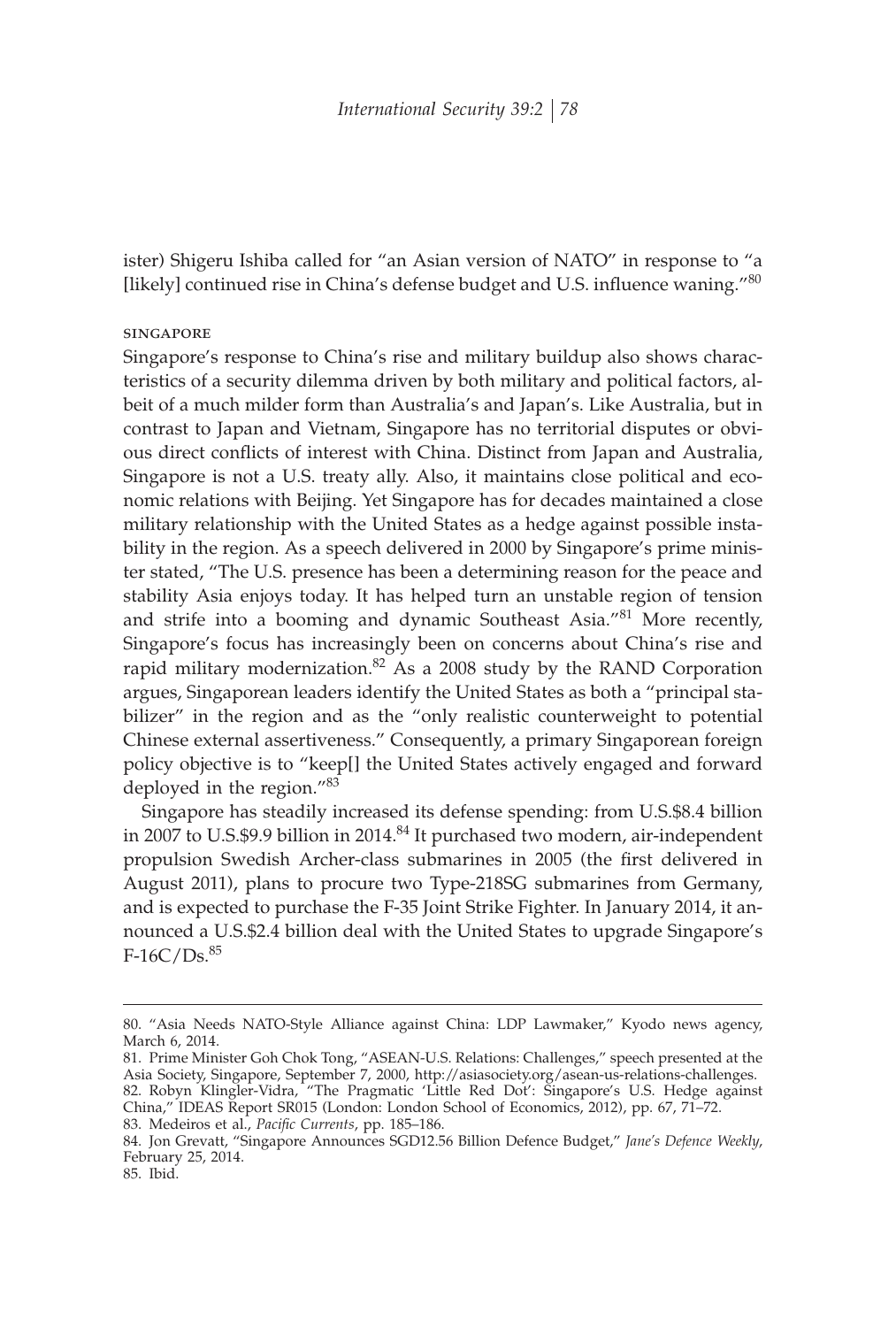In July 2005, Singapore and Washington signed a strategic framework agreement making Singapore a "major security-cooperation partner" of the United States. Based on the agreement, the two sides have expanded their joint military exercises and training; enhanced cooperation in counterterrorism, defense technology, and counterproliferation; and increased policy dialogues. Singapore's advanced military—particularly its air force—gives it the ability to interoperate with U.S. forces. Singapore currently hosts U.S. Navy Logistic Group West Pacific and the U.S. Air Force 497th Combat Training Squadron.<sup>86</sup> Since 2000 its Changi Naval Base has been open to U.S. aircraft carriers.<sup>87</sup> Its military forces have access to training and bases in the United States.<sup>88</sup> Since 2013 the Obama administration has forward-deployed littoral combat ships to Singapore as a core component of its rebalancing efforts. The first of these ships conducted patrols in the South China Sea, among other missions.<sup>89</sup>

China's long-term strategic intentions and its relationship with the United States appear to be Singapore's two primary security concerns. In a 2013 study, Capt. Dexian Cai of Singapore's armed forces argues that "Singapore avoids any discourse that might paint China as a threat, but must remain uncertain about Chinese motives."<sup>90</sup> Singapore is too small—its population is  $1/270$ th the size of China's—to consider competing with Beijing by itself. Also, because it does not have any territorial disputes with China, China's military buildup poses a reduced concrete threat. Accordingly, Singapore's basic strategy is a mix of economic engagement of China concomitant with tightening security ties with the United States, Japan, and others as a hedge against uncertainty especially in the face of China's rapid rise and military modernization.<sup>91</sup> The aim of the latter part of its strategy is to maintain a balance of power to support regional stability. Singaporean leaders make a concerted effort to keep Washington engaged in the region and the U.S. military forward deployed.<sup>92</sup>

- 90. Cai, "Hedging for Maximum Flexibility," p. 3.
- 91. Medeiros et al., *Pacific Currents*, pp. 185-186; Klingler-Vidra, "The Pragmatic 'Little Red Dot,"
- pp. 67, 70–72; and Cai, "Hedging for Maximum Flexibility."
- 92. Medeiros et al., *Pacific Currents*, pp. 185–186.

<sup>86.</sup> Embassy of the United States, Singapore, "Navy Region Center Singapore (NRCS)" (Singapore: Embassy of the United States, Singapore, n.d.), http://singapore.usembassy.gov/nrcs.html. 87. Dexian Cai, "Hedging for Maximum Flexibility: Singapore's Pragmatic Approach to Security

Relations with the US and China," *Pointer: Journal of the Singapore Armed Forces*, Vol. 39, No. 2 (2013), p. 2.

<sup>88.</sup> Ibid., p. 3.

<sup>89.</sup> Grace Jean, "USN LCS Patrolled South China Sea during Deployment," *Jane's Defence Weekly*, January 7, 2014.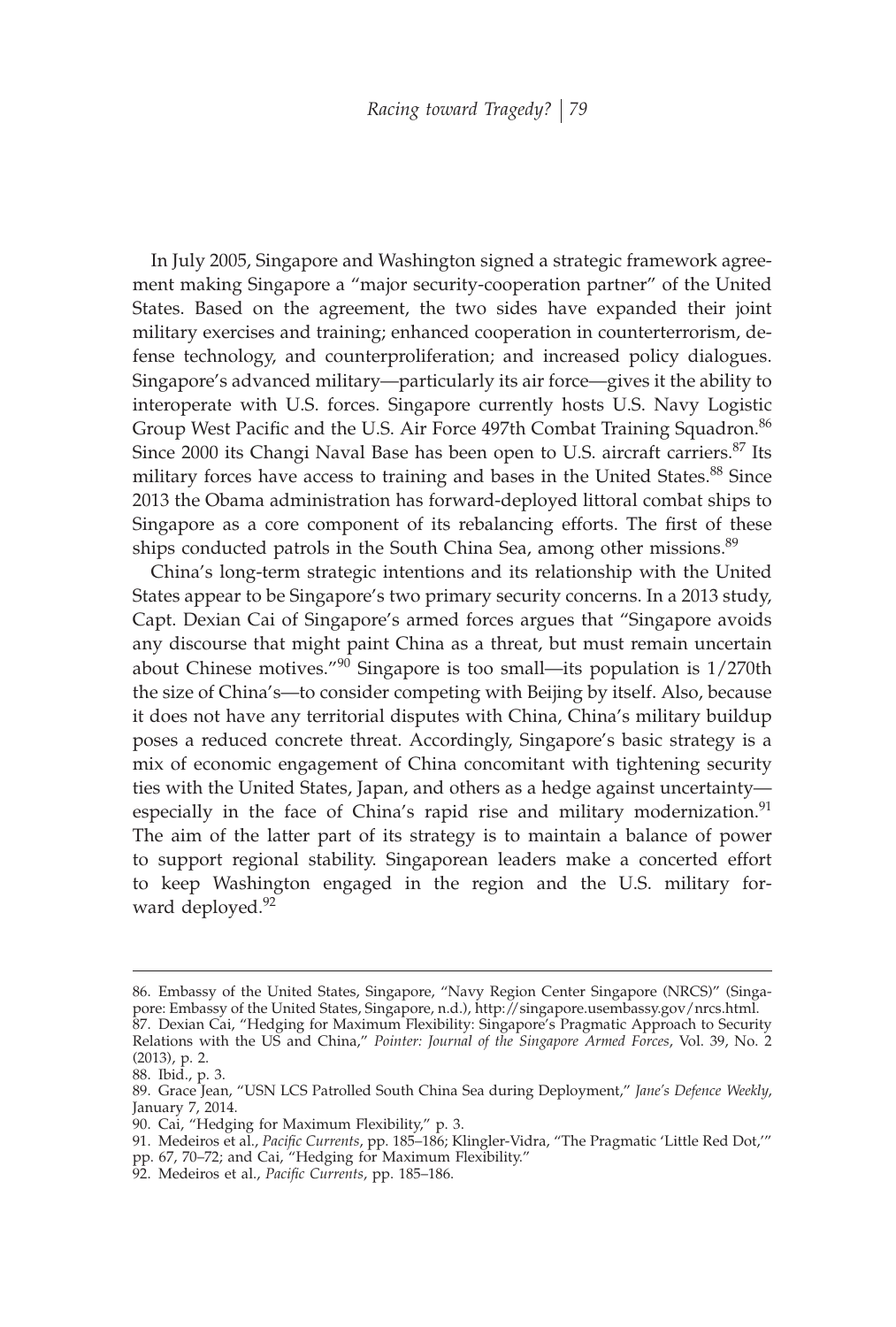#### vietnam

Major tensions are a defining characteristic of contemporary security relations between Hanoi and Beijing. These tensions have arisen from longstanding, sometimes violent, and worsening territorial disputes in the South China Sea—specifically, over the Spratly and Paracel Islands. Changes in Vietnamese security policy over the past several years evince the serious threat that Hanoi believes these disputes pose to its interests and appear primarily driven by a desire to enhance its ability to defend those claims. Albeit from a low base, to this end Vietnam appears committed to significantly enhancing its military capabilities, especially in the maritime and air domains. Defense spending increased by 70 percent in 2011.<sup>93</sup> According to the International Institute for Strategic Studies, from 2012 to 2013 Hanoi further raised the official budget—from  $$3.3$  billion to  $$3.8$  billion.<sup>94</sup> Jane's Defence Weekly projects that this figure will increase rapidly—to \$4.9 billion—by 2017.<sup>95</sup> In late 2009, Vietnam signed a deal to purchase 6 Kilo-class submarines from Russia for \$2 billion, due for delivery by  $2016<sup>96</sup>$  It has also finished orders for or expressed interest in fast attack craft, Su-30MK2 fighter aircraft, and a coastal defense system from Russia.<sup>97</sup> By 2017 it will have procured its third and fourth Russian-built Gepard light frigates, intended for antisubmarine warfare—most likely in the South China Sea. In mid-2013 Vietnam stood up a combined air force and navy brigade tasked with maritime missions.<sup>98</sup>

In addition to enhancing its military capabilities, Vietnam is strengthening military ties with other regional states. In the second half of 2010 alone, Vietnam signed defense collaboration partnerships "of variable scope and detail" with fifteen countries. The content of these agreements varies, but can include military exchanges, training, arms sales, and search-and-rescue collab-

<sup>93.</sup> Official defense spending amounted to only \$2.6 billion. Actual spending is believed to have been much higher. Jon Grevatt, "Vietnam's Military Spending to Rise by 70% in 2011," *Jane's Defence Weekly*, January 17, 2011.

<sup>94.</sup> International Institute for Strategic Studies, "Chapter Six: Asia," *The Military Balance 2014* (London: International Institute for Strategic Studies, 2014), p. 287.

<sup>95.</sup> Jon Grevatt, "Briefing: Powering Up," *Jane's Defence Weekly, July 17, 2013*.

<sup>96. &</sup>quot;Russia to Hand Over 'Black Hole' Sub to Vietnam in November," *RIA Novosti*, July 29, 2013, http://en.rian.ru/military\_news/20130729/182478140/Russia-to-Hand-Over-Black-Hole-Sub-to-Vietnam-in-November.html.

<sup>97.</sup> Jon Grevatt, "Vietnam Outlines 2011 Strategy," *Jane's Defence Weekly*, December 30, 2010; Jon Grevatt, "Vietnam Negotiates for Russian Coastal Defence Systems," *Jane's Defence Weekly*, August 15, 2011; and Jon Grevatt, "Vietnam Signs Deal with Russia to Procure Additional Su-30MK2s," *Jane's Defence Weekly*, August 21, 2013.

<sup>98.</sup> Gareth Jennings, "Vietnam Stands Up New Air Force–Navy Brigade," *Jane's Defence Weekly*, July 10, 2013.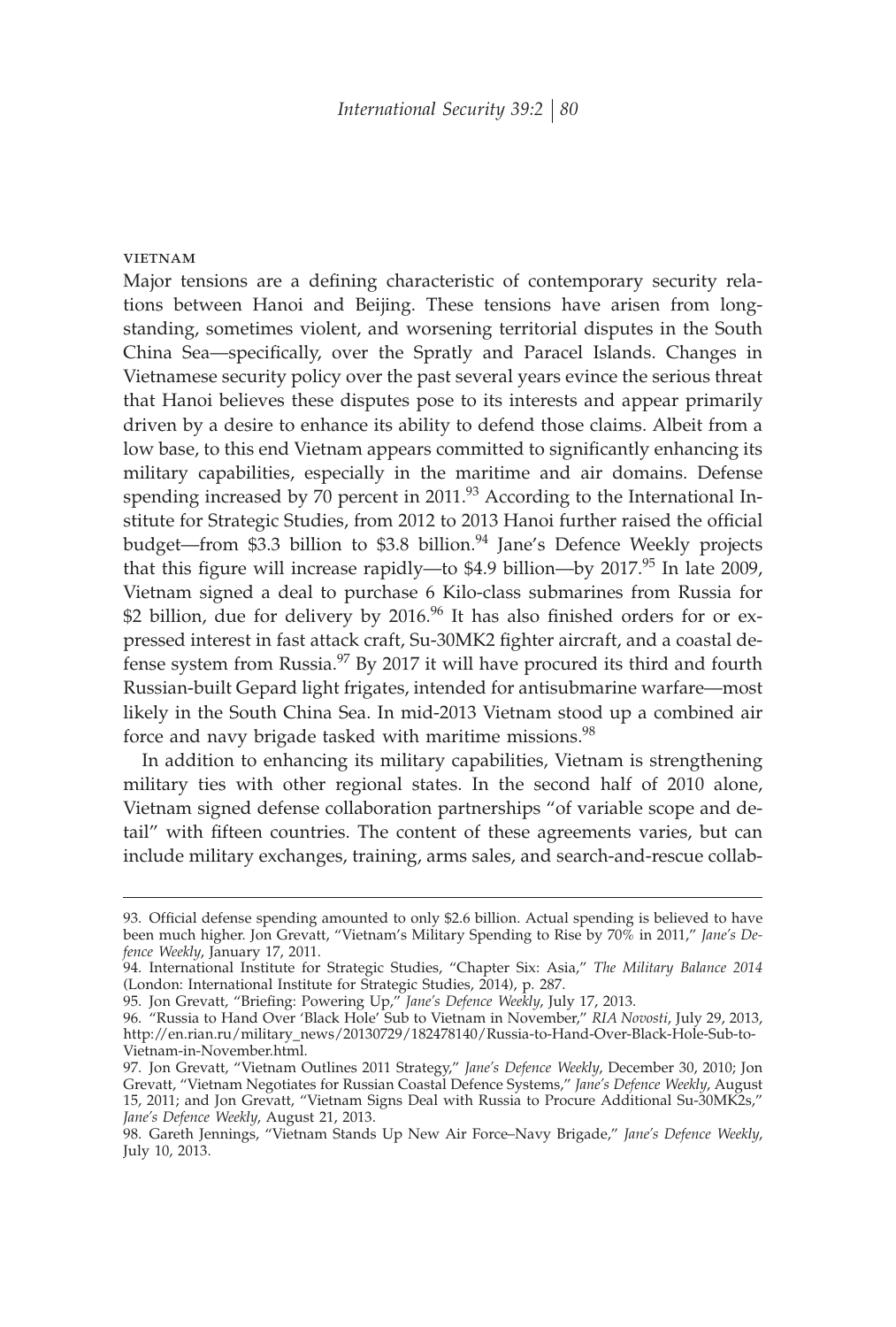oration.<sup>99</sup> In 2011 it opened up its deep-water port in Cam Ranh Bay to foreign navies.<sup>100</sup> U.S.-Vietnam military ties are deepening rapidly, though from a low base. The two navies are conducting their first joint naval exercises since the Vietnam War.<sup>101</sup> In 2013 Presidents Obama and Truong Tân Sang pledged to deepen military ties and agreed to a "Comprehensive Partnership."<sup>102</sup> Washington is currently considering easing a long-standing arms embargo against Hanoi.<sup>103</sup>

Vietnam is also reaching out to U.S. allies. In 2010 Hanoi and Canberra signed the "Memorandum of Understanding on Defence Cooperation."<sup>104</sup> Building on a similar memorandum signed with Japan in 2011, in 2014 Tokyo and Hanoi agreed to enter into an "extensive strategic partnership" designed to enhance bilateral defense cooperation and cooperation in maritime security, and even jointly criticized China for provocative behavior vis-à-vis territorial disputes.<sup>105</sup> A similar joint statement criticizing China was made with Philippines President Benigno Aquino.<sup>106</sup> Meanwhile, Japan has taken initial steps to provide Vietnam with patrol boats, 10 of which Vietnam requested in 2013, and the United States has offered funds to enhance Hanoi's maritime capabilities, including fast patrol boats and training.<sup>107</sup>

Vietnam's surging defense expenditures, its recent procurement of Kilo-class submarines and other weapons platforms from Russia, and its efforts to establish stronger security ties with almost every major player both within and outside the Asia Pacific suggest that Hanoi is engaged in an increasingly severe capabilities competition with China. There appears to be little evidence, however, that Hanoi's policy shifts are driven by type-1 dynamics: a security di-

<sup>99.</sup> Jon Grevatt, "UK and Vietnam to Sign Landmark Defence Co-operation Agreement," *Jane's Defence Weekly*, September 7, 2010.

<sup>100.</sup> Amol Sharma et al., "Asia's New Arms Race," *Wall Street Journal*, February 12, 2011.

<sup>101. &</sup>quot;U.S.-Vietnam Naval Exercises Begin Amid Sea Tensions," *Bloomberg.com*, April 8, 2014.

<sup>102.</sup> Carlyle A. Thayer, "U.S.-Vietnam Defence Relations: Convergence Not Congruence," *China Policy Institute* blog, March 12, 2014, http://blogs.nottingham.ac.uk/chinapolicyinstitute/2014/ 03/12/u-s-vietnam-defence-relations-convergence-not-congruence/.

<sup>103.</sup> Jon Grevatt, "U.S. 'May Ease' Export Restrictions against Myanmar and Vietnam," *Jane's Defence Weekly*, February 19, 2014.

<sup>104.</sup> Julian Kerr and James Hardy, "Australia, Vietnam Signal Closer Defence Ties," *Jane's Defence Weekly*, March 20, 2013.

<sup>105.</sup> Jon Grevatt, "Japan, Vietnam Pave Way for Further Defence Collaboration," *Jane's Defence Weekly*, April 23, 2014; and "Japan, Vietnam Criticize China for Instability in South China Sea," Kyodo news agency, May 22, 2014.

<sup>106.</sup> Kristine Kwok and Julian Ryall, "Vietnam Edges Closer to Old U.S. Foe as Maritime Dispute with China Heats Up," *South China Morning Post*, May 30, 2014.

<sup>107.</sup> Scott Cheney-Peters, "Japan to Provide Vietnam Patrol Boats Next Year," *USNI News*, June 2, 2014, http://news.usni.org/2014/06/02/japan-provide-vietnam-patrol-boats-next-year.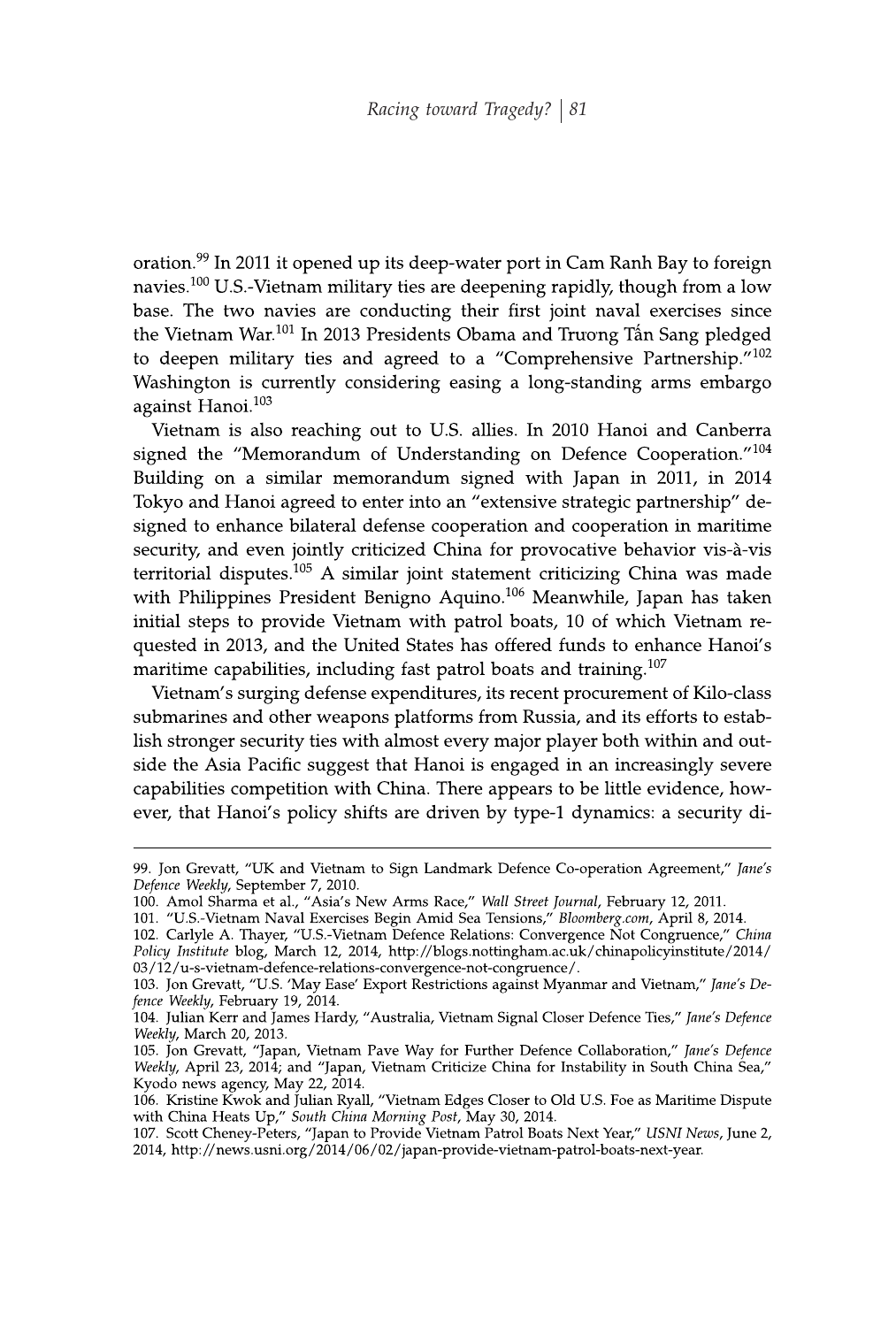lemma resulting from a misunderstanding of Beijing's intentions. Rather, they appear more likely to be driven by type-2 dynamics: a concrete dispute over material and territorial interests.

## united states

A self-proclaimed Asia Pacific power for nearly a century, the United States in recent years has increasingly shifted its force posture toward the region. While the basic thrust of this shift precedes President Obama's first inauguration, his administration has famously dubbed this effort the "Asia Pacific rebalance."<sup>108</sup> Although the administration's approach transcends any given domain and is heavily focused on trade, investment, multilateralism, the advancement of democracy, and engagement with emerging powers, the military component is also important. Although explicitly not aimed at "containing" China's emergence, it is driven by the growing importance of the Asia Pacific to U.S. interests, coupled with widespread concerns about instability—in particular, given China's rapid military buildup and uncertainty about its strategic intentions.<sup>109</sup>

Yet as discussed earlier, what Washington in large part sees as an economic and political agenda in the interest of stability in the Asia Pacific is perceived in Beijing as confrontational and threatening. This perceptual disconnect suggests that even though Washington has a decades-long track record of encouraging China's development and prosperity, and although tensions over some long-standing issues (e.g., Taiwan's status) remain salient, as China's military capabilities grow rapidly, a type-1 dynamic is increasingly at play.

The U.S. military's increasing focus on the Asia Pacific region manifests in the U.S. Navy's growing presence in San Diego and Guam, as well as the growing capabilities of its forward-deployed forces. Current efforts continue a long-term trend of increasing U.S. military capability in the Asia Pacific. For example, the U.S. Seventh Fleet has grown quantitatively and qualitatively over the past twelve years. It now operates up to 70 ships, compared with

<sup>108.</sup> For background, see Obama, "Remarks by President Obama to the Australian Parliament"; Clinton, "America's Pacific Century"; U.S. Department of Defense, *Sustaining U.S. Global Leadership: Priorities for 21st Century Defense* (Washington, D.C.: U.S. Department of Defense, January 2012); and Susan E. Rice, "Remarks As Prepared for Delivery by National Security Advisor Susan E. Rice," Georgetown University, Washington, D.C., November 20, 2013, http://www.whitehouse .gov/the-press-office/2013/11/21/remarks-prepared-delivery-national-security-advisor-susan-erice.

<sup>109.</sup> Yoichi Kato, "Interview/ Mark Lippert: U.S. Deploys High-End Weapons in Pacific to Meet China's Challenge, Other Contingencies," *Asahi Shimbun*, May 29, 2013.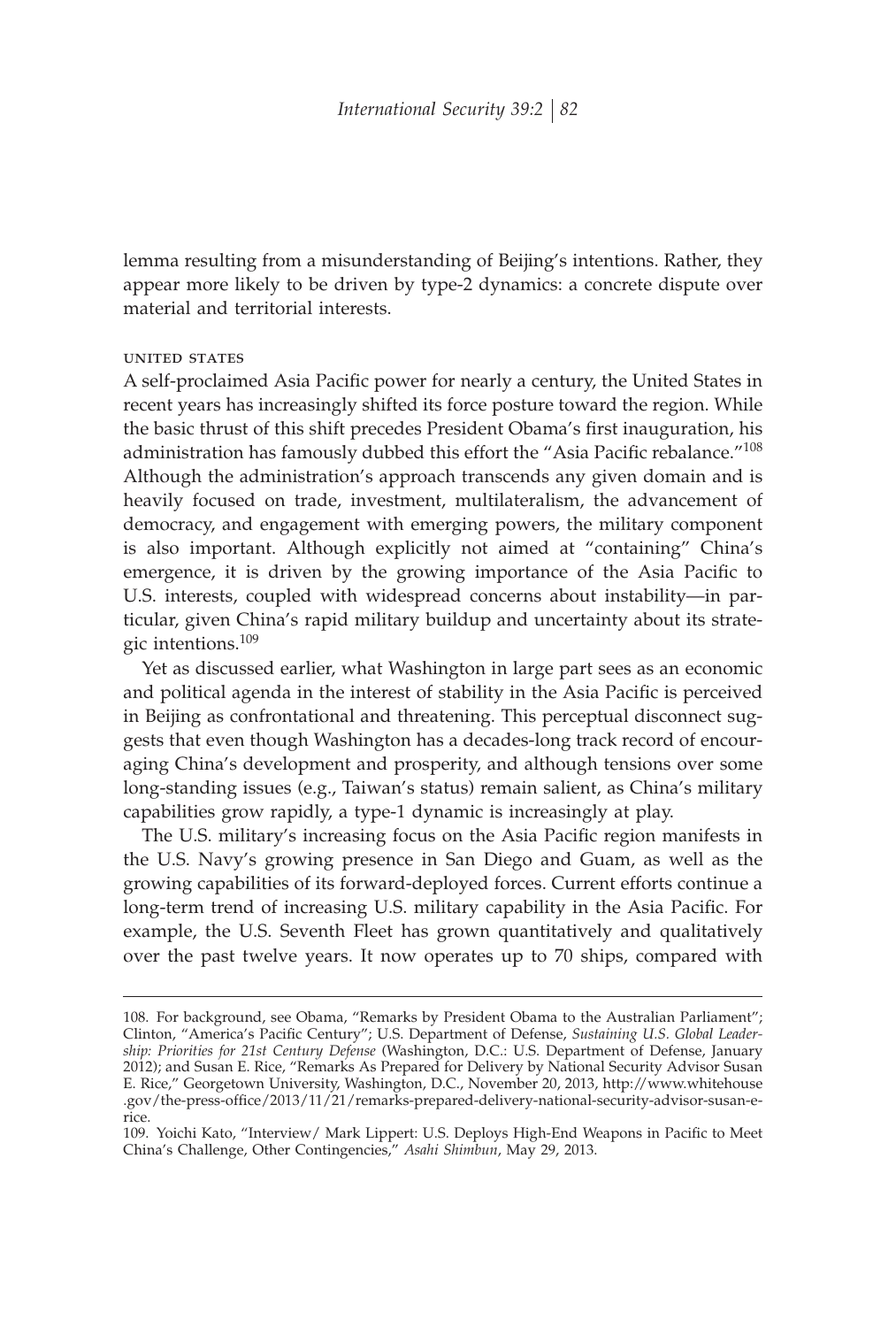50–60 a decade ago, each of which is far more capable than its predecessors.<sup>110</sup> In June 2012, Secretary of Defense Leon Panetta announced that the United States would further enhance its military strength by continuing to replace obsolescent ships with more advanced ones, expanding and increasing military exercises, and reposturing its naval forces. Six of 11 aircraft carrier battle groups and 60 percent of the U.S. Navy's ships are scheduled to be homeported in the Pacific Ocean by 2020.<sup>111</sup>

Washington is also considering significant doctrinal innovation to enhance its warfighting capabilities in a potential conflict with China, exemplified by the controversial Air-Sea Battle Concept. Details remain murky and the concept remains under debate at a classified level, but it appears to entail developing new capabilities potentially to be employed in the event of a war to attack the mainland of a nuclear-armed nation.<sup>112</sup> Accordingly, it is seen by many in the United States, to say nothing of China, as very provocative, even destabilizing. As discussed earlier, the U.S. military is also significantly enhancing security cooperation and interoperability with its long-standing allies and partners in the region, as well as new partners, such as Vietnam.

Recent changes to the U.S. military's force posture show that its naval and air forces will increasingly focus on the western Pacific theater and engage security allies and partners—new and old. An overview of key official statements from American civilian and military leaders suggests that these policies stem not only from the objective reality of China's rapid military buildup and its increased capabilities, but also deepening concerns about bilateral political relations and China's military transparency.

The 2011 National Military Strategy states that the U.S. Joint Chiefs of Staff "remain concerned about the extent and strategic intent of China's military modernization, and its assertiveness in space, cyberspace, in the Yellow Sea, East China Sea, and South China Sea." The report goes on to state that U.S. "strategic priorities and interests" will increasingly be in the Asia Pacific region, that Washington will "invest new attention and resources" in South and Southeast Asia, and that it will deepen cooperation with and among U.S. al-

<sup>110.</sup> Scott Van Buskirk, "Remarks at Asia Society Hong Kong," February 21, 2011, http:// www.c7f.navy.mil/news/2011/02-february/030.htm.

<sup>111.</sup> Leon Panetta, "The U.S. Rebalance towards the Asia Pacific," speech presented at the Eleventh Shangri-La Dialogue, Singapore, June 2, 2012.

<sup>112.</sup> For an unclassified summary of the Air-Sea Battle Concept, see Air-Sea Battle Office, Air-Sea *Battle: Service Collaboration to Address Anti-Access and Area Denial Challenges* (Arlington, Va.: U.S. Department of Defense, May 2013), http://www.defense.gov/pubs/ASB-ConceptImplementation-Summary-May-2013.pdf.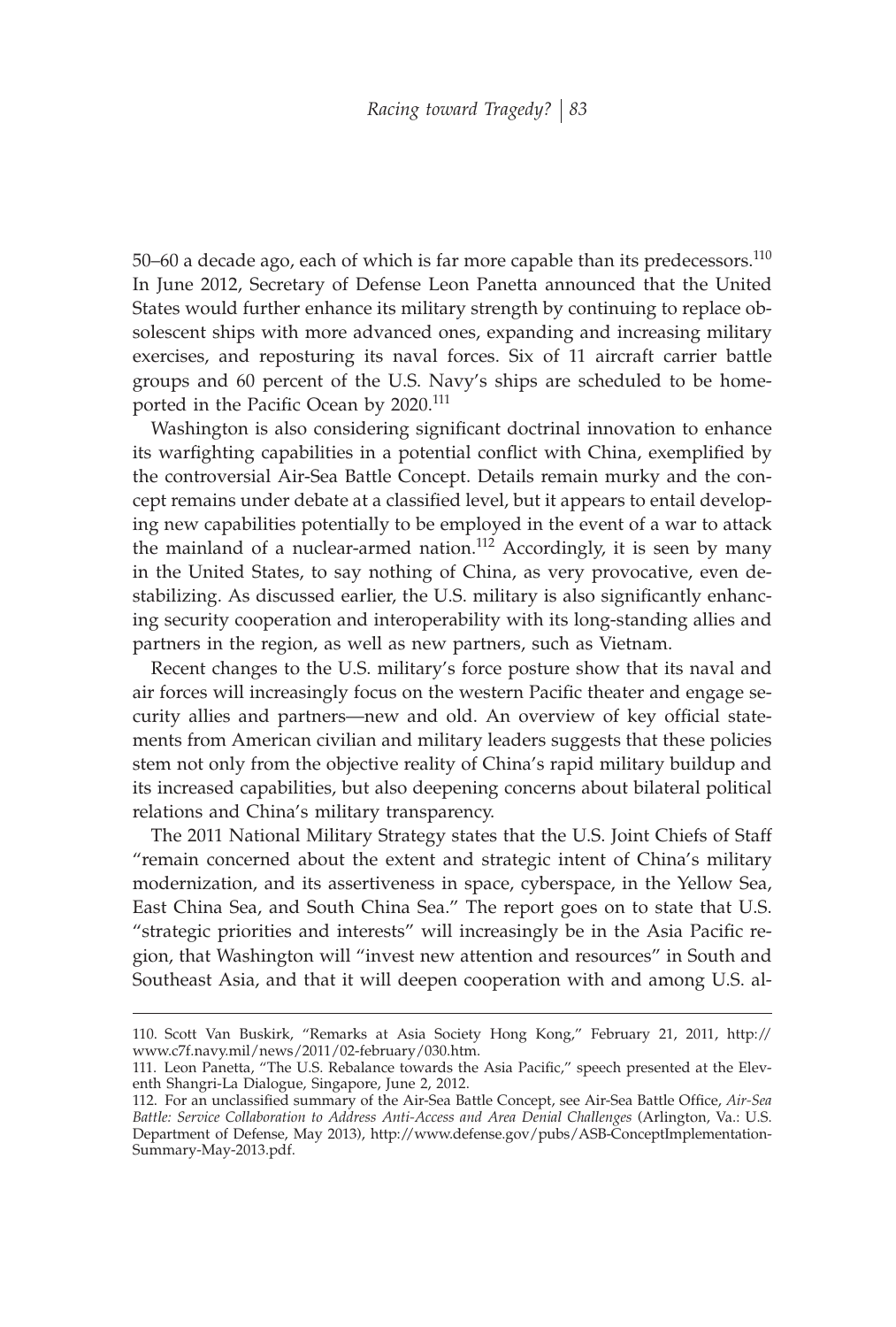lies.<sup>113</sup> During a January 2011 trip to Asia, Secretary of Defense Robert Gates told reporters, "Funding for a new generation of long-range nuclear bombers, new electronic jammers and radar, and rockets to launch satellites would help the U.S. military maintain its competitive edge even as China flexes its growing military muscle," suggesting that despite China's rapid advancements in capabilities, the United States is determined to maintain military superiority.<sup>114</sup>

Evidence that China's lack of military transparency exacerbates U.S. concerns about Beijing's intentions by compelling worst-case-scenario-based planning is exemplified by Deputy Assistant Secretary of Defense Michael Schiffer's 2011 statement that "the pace and scope of China's sustained military investments have allowed China to pursue capabilities that we believe are potentially destabilizing to regional military balances, increase the risk of misunderstanding and miscalculation, and may contribute to regional tensions and anxieties."<sup>115</sup> In June 2010, Chairman of the Joint Chiefs of Staff Adm. Michael Mullen stated that he had "gone from being curious about where China is headed to being concerned about it."<sup>116</sup> Daniel Picutta, adviser to U.S. Pacific Command, asserted that "the People's Republic of China's stated goal of a defense-oriented military capability contributing to a peaceful and harmonious Asia appears incompatible with the extent of sophisticated weaponry China produces today.... Until it's determined that China's intent is indeed benign, it is all the more important that the U.S. continue to maintain the readiness of our forces."<sup>117</sup> Meanwhile, Bonnie Glaser, senior fellow at the Center for Strategic and International Studies, argued that "[Washington] is responding to measures that China is taking, and to the unwillingness of China to sit down and tell us what they're doing and what missions these new platforms and weapons are intended to achieve." In the same article, an unnamed

<sup>113.</sup> U.S. Joint Chiefs of Staff, *National Military Strategy of the United States of America* (Washington, D.C.: U.S. Department of Defense, February 2011), pp. 13–14, http://www.army.mil/info/ references/docs/NMS%20FEB%202011.pdf.

<sup>114.</sup> Andrea Shalal-Esa, "Analysis: China Prism Focuses Pentagon Budget on New Weapons," Reuters, January 25, 2011.

<sup>115.</sup> U.S. Department of Defense, "DOD [Department of Defense] Press Briefing on the 2011 Annual Report to Congress: Military and Developments Involving the People's Republic of China" (Washington, D.C.: U.S. Department of Defense, August 24, 2011), http://www.defense.gov/Transcripts/Transcript.aspx?TranscriptID-4868.

<sup>116.</sup> Kathrin Hille and Mure Dickie, "China Reveals Aircraft Carrier Plans," *Financial Times*, December 17, 2010.

<sup>117.</sup> Jeanette Steele, "With Eye on China, U.S. Seeks to Define Asia Role," *SignOnSanDiego.com*, June 13, 2011, http://www.signonsandiego.com/news/2011/jun/13/eye-china-us-seeks-defineasia-role/.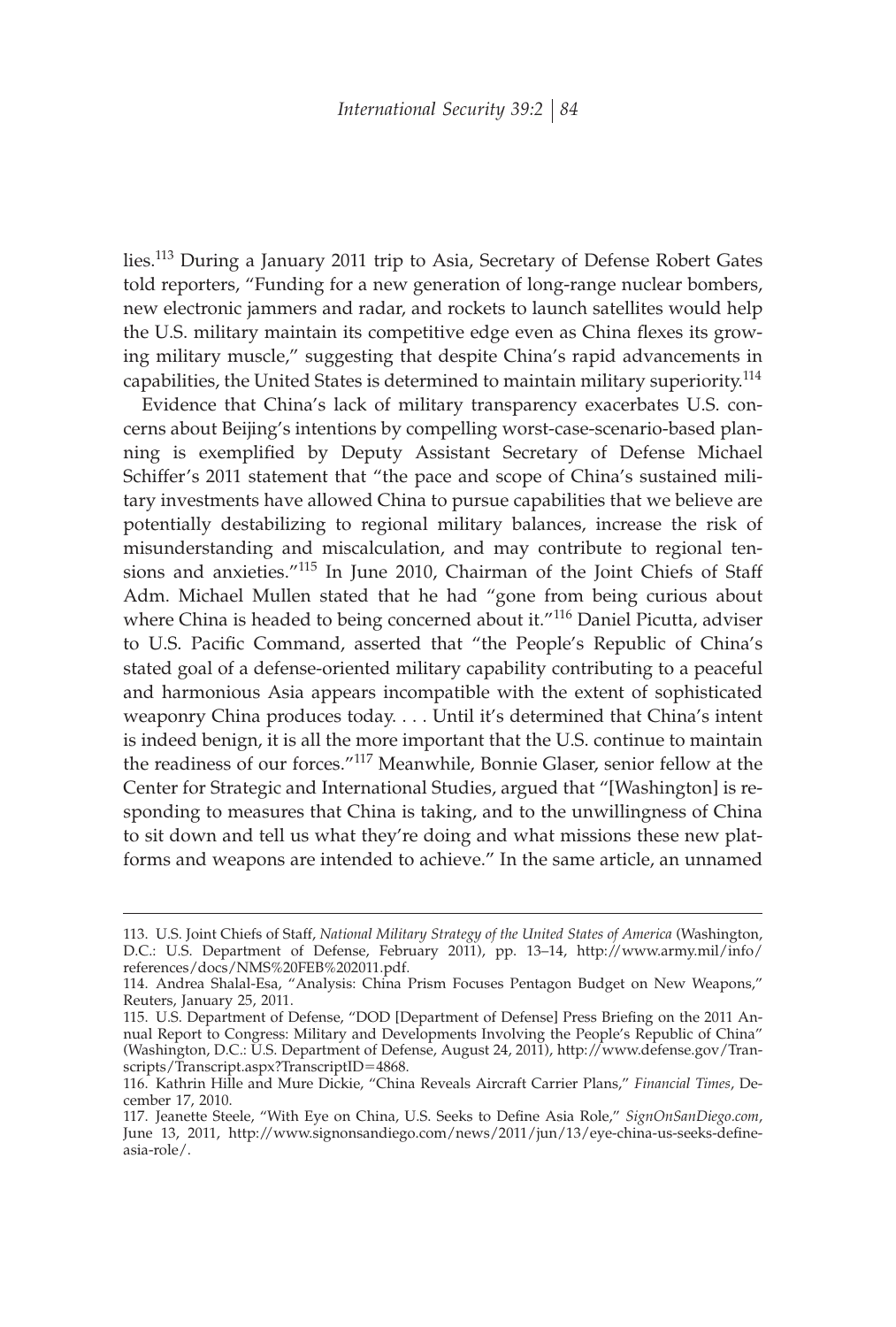American analyst is quoted as saying, "[The United States and China are] priming for a fight that I'm not sure either of us needs or wants to have."<sup>118</sup>

In a major speech in late 2013, National Security Advisor Susan Rice called on China to enhance military engagement and transparency in order to "manage the realities of mistrust and competition."<sup>119</sup> In the context of a discussion of factors that could lead to conflict and undo growing peace, stability, and prosperity in the Asia Pacific, the Pentagon's 2014 *Quadrennial Defense Review* references "the rapid pace and comprehensive scope of China's military modernization . . . combined with a relative lack of transparency and openness from China's leaders regarding both military capabilities and intentions." It calls for continued "rebalancing U.S. engagement toward this critical region," including strengthening security alliances and partnerships, as well as seeking out areas for cooperation with China in nontraditional security.<sup>120</sup> The secretary of defense's 2014 report to Congress on China's military makes the point explicitly: "China's lack of transparency surrounding its growing military capabilities and strategic decision-making has led to increased concerns in the region about China's intentions. Absent greater transparency from China and a change in its behavior, these concerns will likely intensify as the PLA's military modernization program progresses."<sup>121</sup> All of these statements suggest that the core logic of the security dilemma is a major factor shaping the United States' responses to China's rise.

Concomitant with growing concerns about China's surging military spending and rapidly improving capabilities, U.S. political and military leaders increasingly express concern about China's "assertive" and "aggressive" behavior vis-à-vis its vast and ambiguous claims in the South and East China Seas. These disputes, which in several cases directly involve U.S. allies and partners, further exacerbate concerns about China's trajectory.<sup>122</sup> U.S. official rhetoric has become more severe in response. Whereas in late 2013 National Security Advisor Rice referred to "the rise of maritime disputes in the East China Sea and South China Sea" as a "growing threat to regional peace and security—and U.S. interests" without mentioning China explicitly as the pro-

<sup>118.</sup> Michael Wines, "U.S. and China Try to Agree on Military Strategy," *New York Times*, July 14, 2011.

<sup>119.</sup> Rice, "Remarks As Prepared for Delivery by National Security Advisor Susan E. Rice."

<sup>120.</sup> Department of Defense, *Quadrennial Defense Review, 2014* (Washington, D.C.: U.S. Department of Defense, 2014), pp. 4, 16–17.

<sup>121.</sup> Office of the Secretary of Defense, Military and Security Developments Involving the People's Re*public of China*, Annual Report to Congress (Washington, D.C.: U.S. Department of Defense, 2014). 122. Shalal-Esa, "Aggressive Chinese Territorial Claims Bring Risks."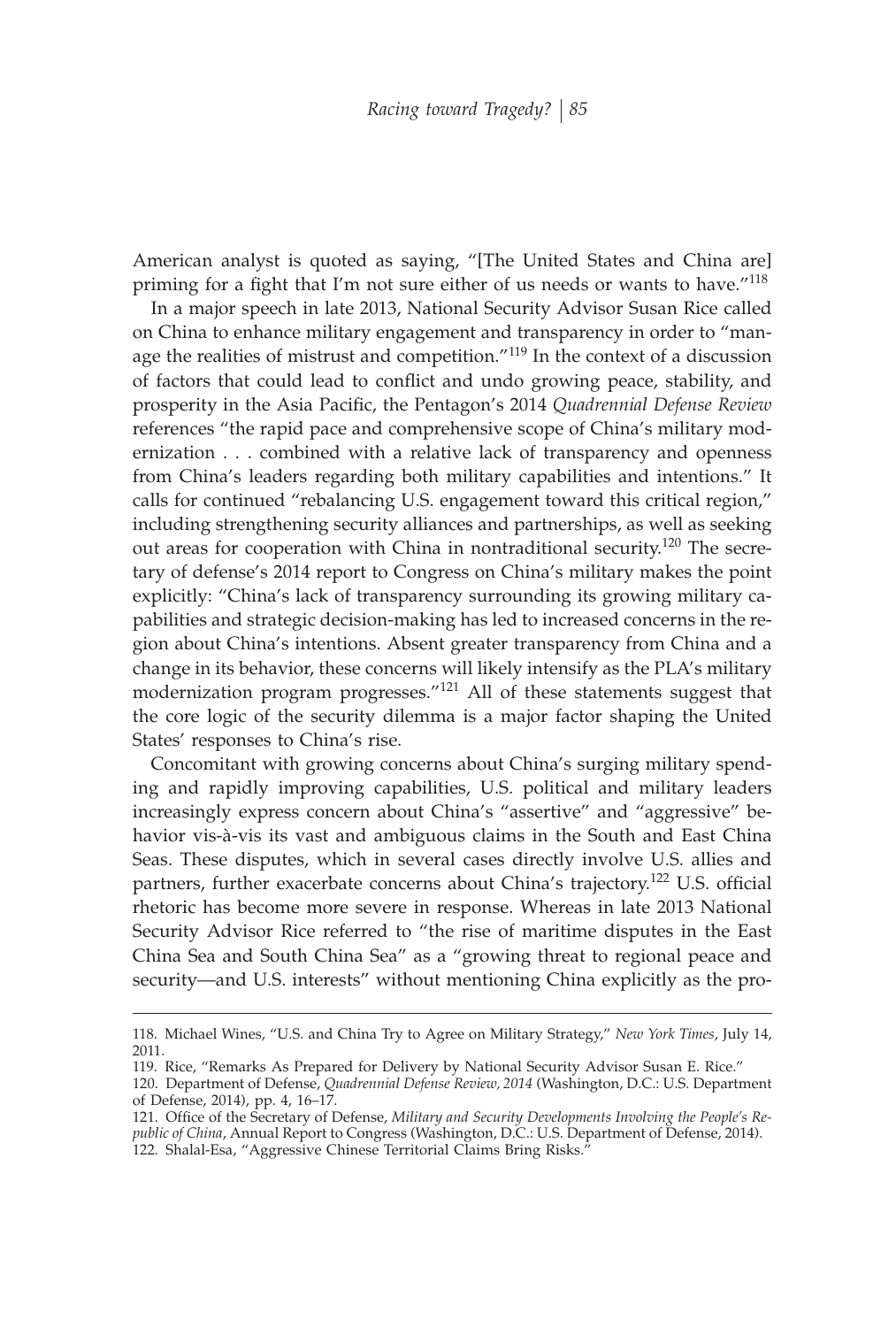vocateur,<sup>123</sup> several months later Secretary of Defense Chuck Hagel implicitly accused China of "intimidation and coercion," as well as "destabilizing, unilateral actions asserting its claims in the South China Sea."<sup>124</sup>

### discussion

The preceding empirical survey yields several preliminary conclusions. First, security dilemma dynamics appear to be important drivers of states enhancing military capabilities in the increasingly volatile Asia Pacific region. This dynamic is unfolding between China on the one hand and the United States and several of China's neighbors on the other. The cases can be divided roughly into three categories based on the drivers of their military capabilities enhancement measures vis-à-vis China. The first group of states—in declining order of severity of observable policy responses—includes the United States, Australia, Japan, and Singapore. These states may also have long-standing interest-based disputes with China—for example, Washington's frictions with Beijing over the international status of Taiwan—but recent security policy shifts and investments in enhancing military power also appear to be directly attributable to China's growing military capabilities and uncertainty about its strategic intentions. The second group of states have significantly enhanced their military capabilities for reasons directly connected to both China's military buildup in the abstract, and its more provocative behavior vis-à-vis specific disputes over material/territorial interests seen by their leaders as de facto revisionist. The former is seen as posing a more abstract threat, whereas the latter is perceived to be specific and imminent. Among the cases examined above, Japan (East China Sea) also appears to fall into this second category most clearly. The third group consists of states whose efforts to enhance their military capabilities seem driven primarily by perceived revisionist behavior vis-à-vis specific disputes over material/territorial interests. Vietnam (South China Sea) falls most clearly into this category.

Second, not all action-reaction military competition in the region is exclusively the result of security dilemmas. Direct conflicts over specific territorial/ material interests are also important drivers of mutual arming. Despite frequent overlap, the conceptual distinction of causal mechanisms has theoretical and practical significance. For example, the mutual military buildups of

<sup>123.</sup> Rice, "Remarks As Prepared for Delivery by National Security Advisor Susan E. Rice."

<sup>124.</sup> Chuck Hagel, speech delivered to the IISS Shangri-La Dialogue, Singapore, May 31, 2014, http://www.defense.gov/Speeches/Speech.aspx?SpeechID-1857.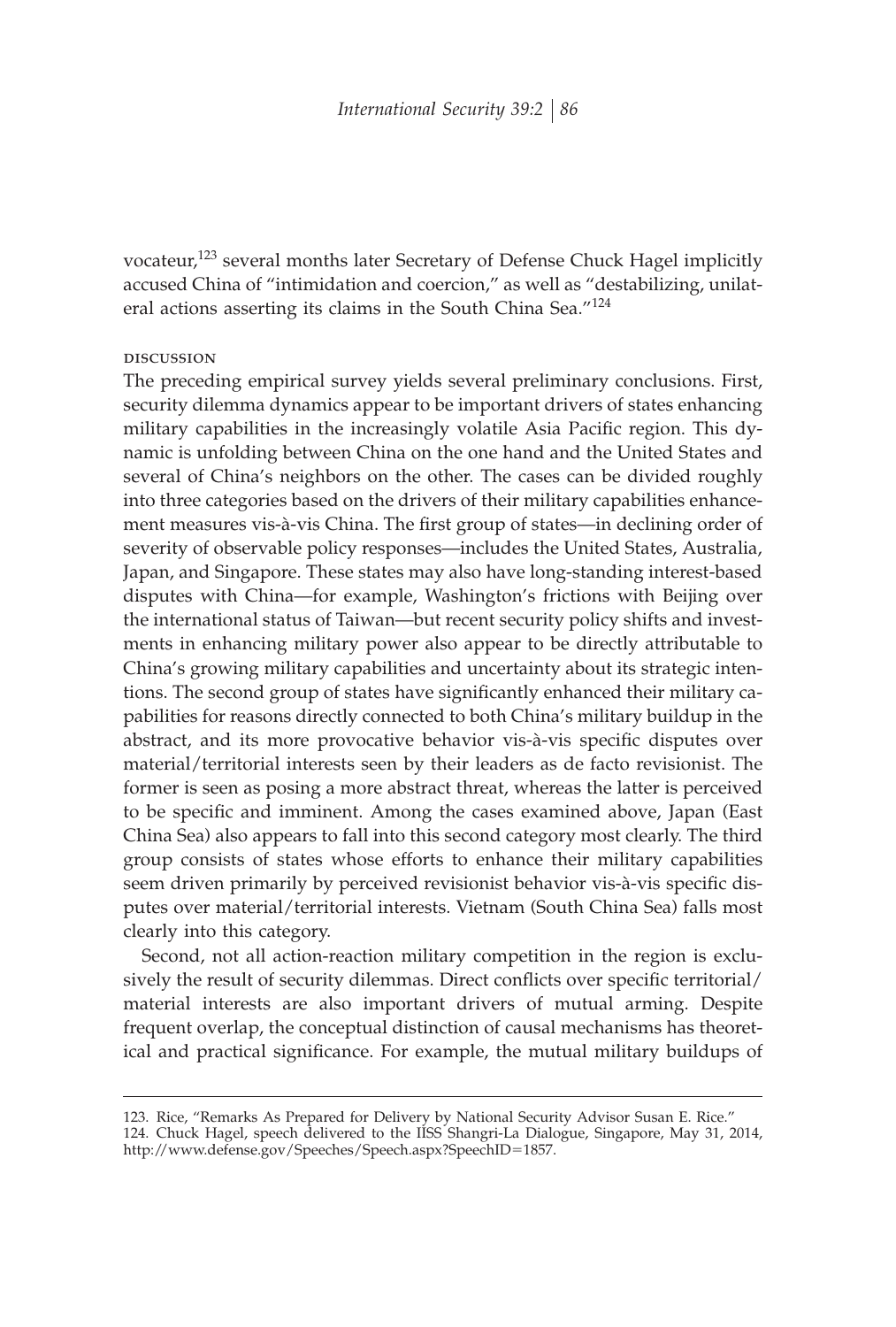Vietnam and China seem to be driven primarily by a direct clash of interests over territorial disputes in the South China Sea—whereas the potential threat posed by China's military buildup to Australia is far more abstract. Accordingly, Canberra's efforts to enhance its military capabilities are more suggestive of a traditional security dilemma dynamic. Although in both cases the observable outcomes—mutual military buildups and tensions—are similar, the core causal mechanism differs.

Third, even in cases where available evidence suggests that states' actual intentions may be status quo, the other side may not recognize that fact, which in turn exacerbates the security dilemma. Leaders from the three clearest candidates for security dilemmas with China—the United States, Australia, and Japan—have repeatedly voiced concern about China's lack of transparency regarding its military spending, capabilities, and intentions. China's leaders have repeatedly expressed a desire to enhance "strategic trust" and to "reduce misunderstanding and suspicion."<sup>125</sup> Yet if China is a status quo power setting aside the important and complicated issue of its long-standing (and destabilizing) territorial sovereignty claims—its relative lack of military transparency appears to unnecessarily exacerbate extant insecurities caused by its rapidly growing material capabilities and military power. Other states' defensive reactions to this uncertainty in turn feed back and, by appearing threatening to Beijing, further intensify the security dilemma. Ultimately, both sides end up even more insecure and worse off.

Fourth, a significant amount of the action-reaction dynamic evident in the Asia Pacific—particularly in those states already possessing advanced militaries—manifests not as surging defense spending or quantitative personnel or arms buildups but as less easily measurable—but no less important efforts to enhance military capabilities. The region has yet to witness traditional, full-scale arms races. Increases to defense spending appear roughly consistent with economic growth and seem sustainable, for now. At least outside China, leaders appear to have judged that targeted measures, rather than reflexive, reciprocal buildups reminiscent of the dreadnought race of a century ago, are more effective at enhancing military power in the twenty-first century. This trend is evident in the relatively efficient steps that the United States and China's neighbors have taken to shift their postures toward likely trouble spots, strengthen alliance coordination and military interoperability, preposition military assets, expand joint exercises and force rotations, and so forth.

<sup>125.</sup> Xi, "Work Together for a Bright Future of China-U.S. Cooperative Partnership."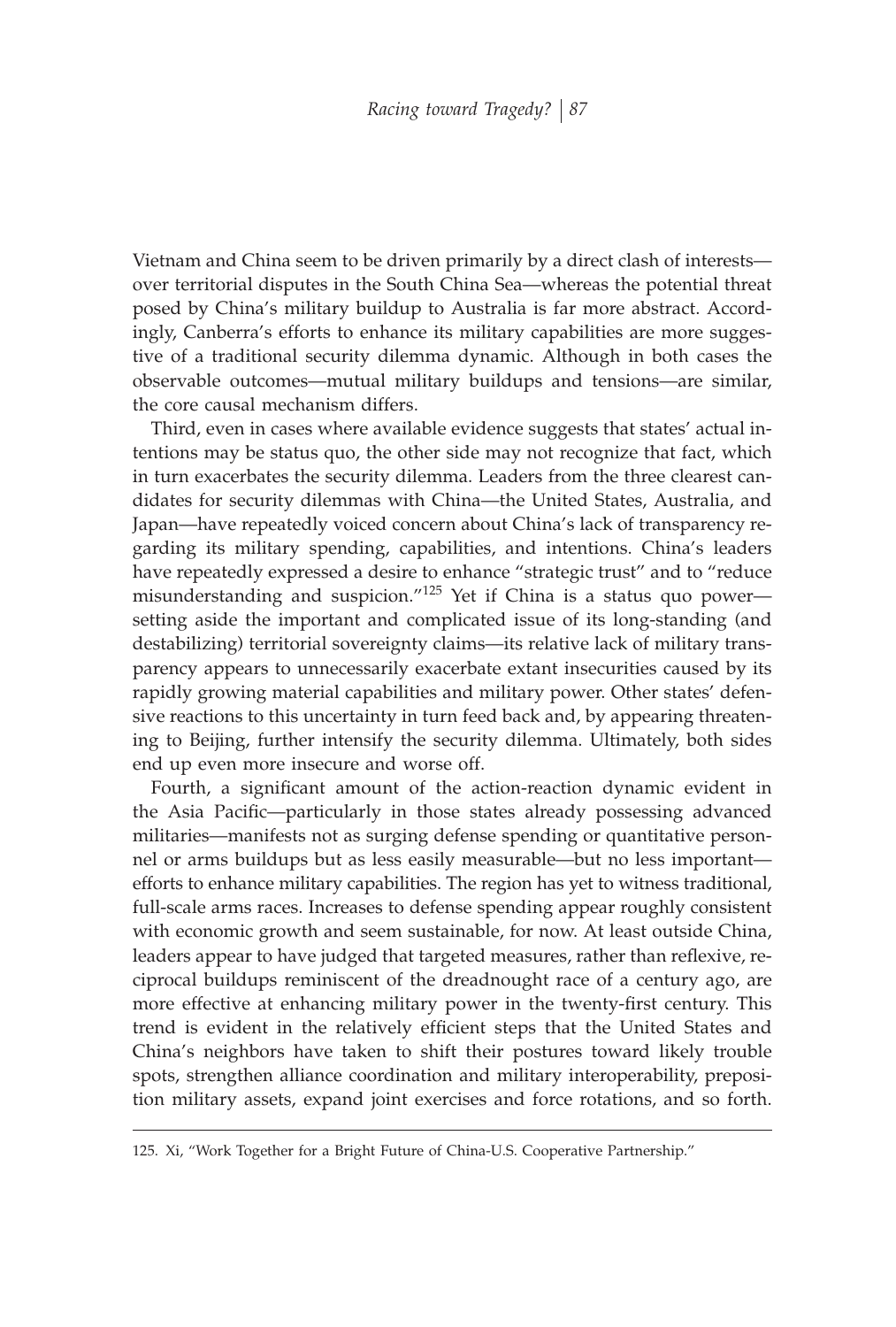States across the region are adopting these measures in a manner consistent with the security dilemma logic.

Finally, perceived intentions are significant in determining the incidence and intensity of security dilemmas. Even under anarchy, states' military policy responses to others are shaped not just by the other side's objectively identifiable capabilities, but also by international politics: the degree of mutual strategic (mis)trust, which in turn powerfully shapes how attempts at reassurance (i.e., signaling status quo intentions) are perceived.

## *Conclusion*

The rise of China and rapid economic development throughout the Asia Pacific have changed the distribution of material capabilities in the region, raising the specter of a worsening and destabilizing military competition. This article has examined the salience of one possible driver of the action-reaction mutual arming already under way. Traditional, full-scale security dilemma– induced arms races do not appear to be occurring—at least not yet. Nevertheless, there is evidence of a security dilemma–driven spiral gradually unfolding between China and several states that is driving investments in military capabilities and that may worsen significantly in the years ahead.

While the objective fact of China's rapidly expanding material capabilities may be likely to elicit balancing responses from its neighbors to at least some degree under most circumstances, the pace and scale of Beijing's military buildup, its tendency to dismiss other states' concerns, and its low transparency about actual spending, capabilities, and intentions seem to be exacerbating regional tensions and, consequently threat perceptions vis-à-vis Beijing. Meanwhile, Washington's and other states' policies and messages of status quo intentions appear to be widely misinterpreted within the Chinese government as confrontational, even revisionist.

While the sources of security dilemma military competition may have deep structural roots, in the Asia Pacific today, its intensity is heavily contingent on situational variables—uncertainty, misperceptions, strategic mistrust, and the failure to establish credible assurances of restraint. Indeed, if the involved states recognize that current tensions are to some degree driven by a security dilemma, opportunities to ameliorate frictions exist. Specific to China's rise and its consequences, five types of steps may be particularly effective. Given space constraints, we focus our recommendations specifically on the United States and China.

First, Beijing and Washington must both recognize that they are at least par-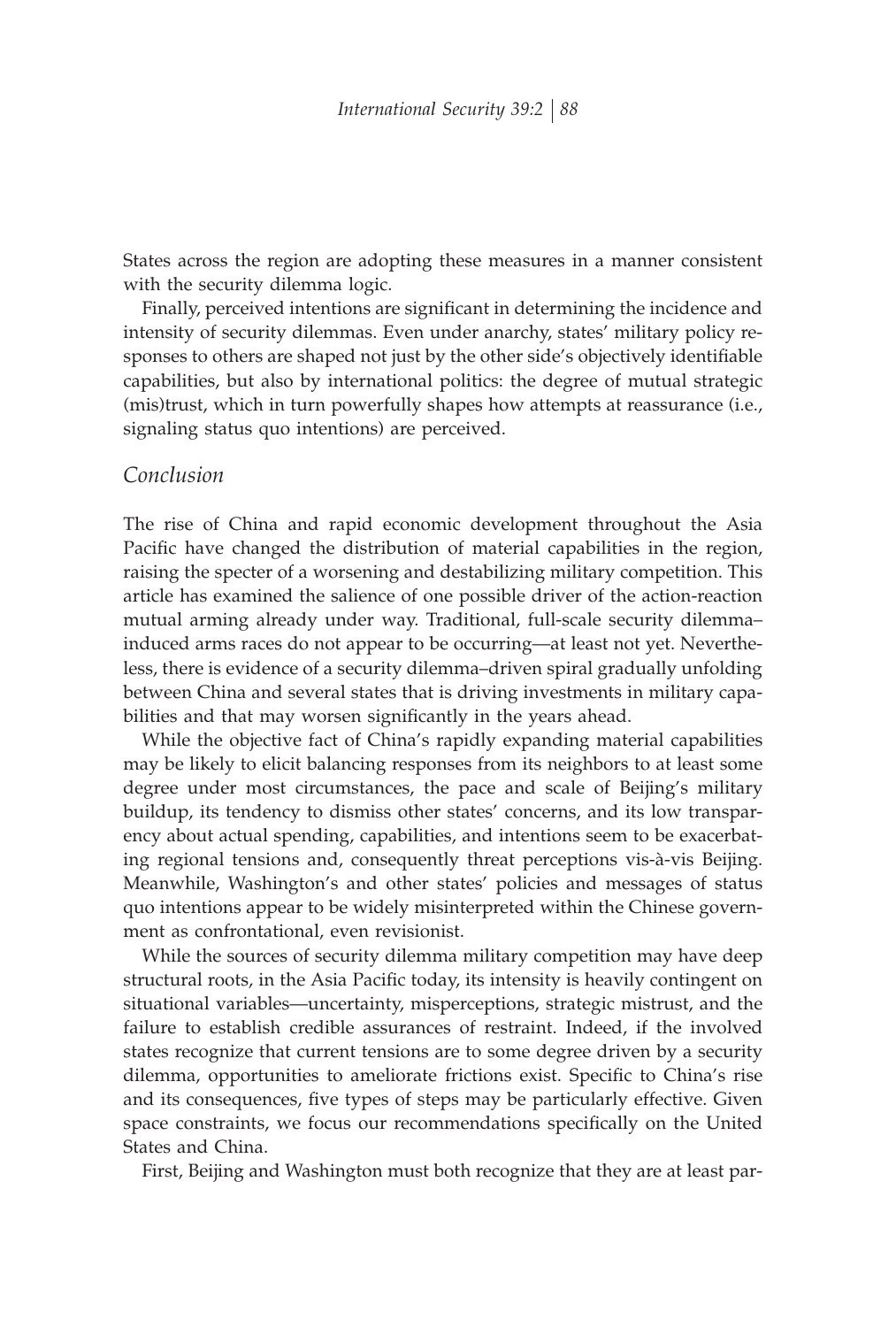tially caught in a security dilemma. Self-understood defensively oriented policies are generating insecurity and military responses on the other side that make both countries less secure and trigger new rounds of competition. The United States must avoid being unnecessarily provocative in its strategic moves and rhetoric, more proactively explaining the comprehensive (not military-specific) nature of its growing focus on the Asia Pacific and linking it explicitly to a stable regional status quo that serves the interests of all. China's leaders need to appreciate the security dilemma as a concept—and as a security problem that threatens China's own interests—and adopt measures to significantly reduce widespread uncertainty about Beijing's military capabilities and intentions. China must recognize that its rise is not occurring in a strategic vacuum; while it has the right to develop military power commensurate with its coveted status, regardless of its true intentions, under anarchy doing so will have consequences as other states adopt measures to enhance their own security. Yet anarchy is by no means determinative of outcomes; without major changes to its policies and rhetoric, Beijing's military buildup may trigger even more severe, and unwelcome, defensive responses from the United States and others. Even well-intentioned states whose leaders do not harbor what Beijing often uncritically dismisses as "ulterior motives" to "contain China's peaceful rise" are likely to respond to its growing capabilities and uncertainty over its future intentions in ways that will leave China less secure. For leaders on both sides to acknowledge a security dilemma at work is to open up a bargaining space for reciprocal steps to manage and moderate the otherwise potentially dangerous spirals of competition.

Second, each side should do more to candidly share information about its interpretations of the other's policies and rhetoric. To do so effectively necessitates more active diplomacy—dialogues, exchanges, and ongoing intergovernmental working groups—and this must be a two-way street. The Strategic and Economic Dialogue held annually among policymakers in Washington and Beijing is a good first step. The goal of these dialogues is to provide more systematic and credible information about the intentions of the other side. This is particularly important in the area of intermilitary dialogues, where both sides must candidly explain their strategic intentions, operational goals, and doctrines. Intermilitary dialogues have increased, but remain infrequent, under-institutionalized, and superficial. They must not be conditional on the vicissitudes of political relations.

Third, both sides should increase transparency of their military capabilities, strategic objectives, and military policy decisionmaking. Greater transparency can reduce uncertainty, thereby decreasing the risks of miscalculations that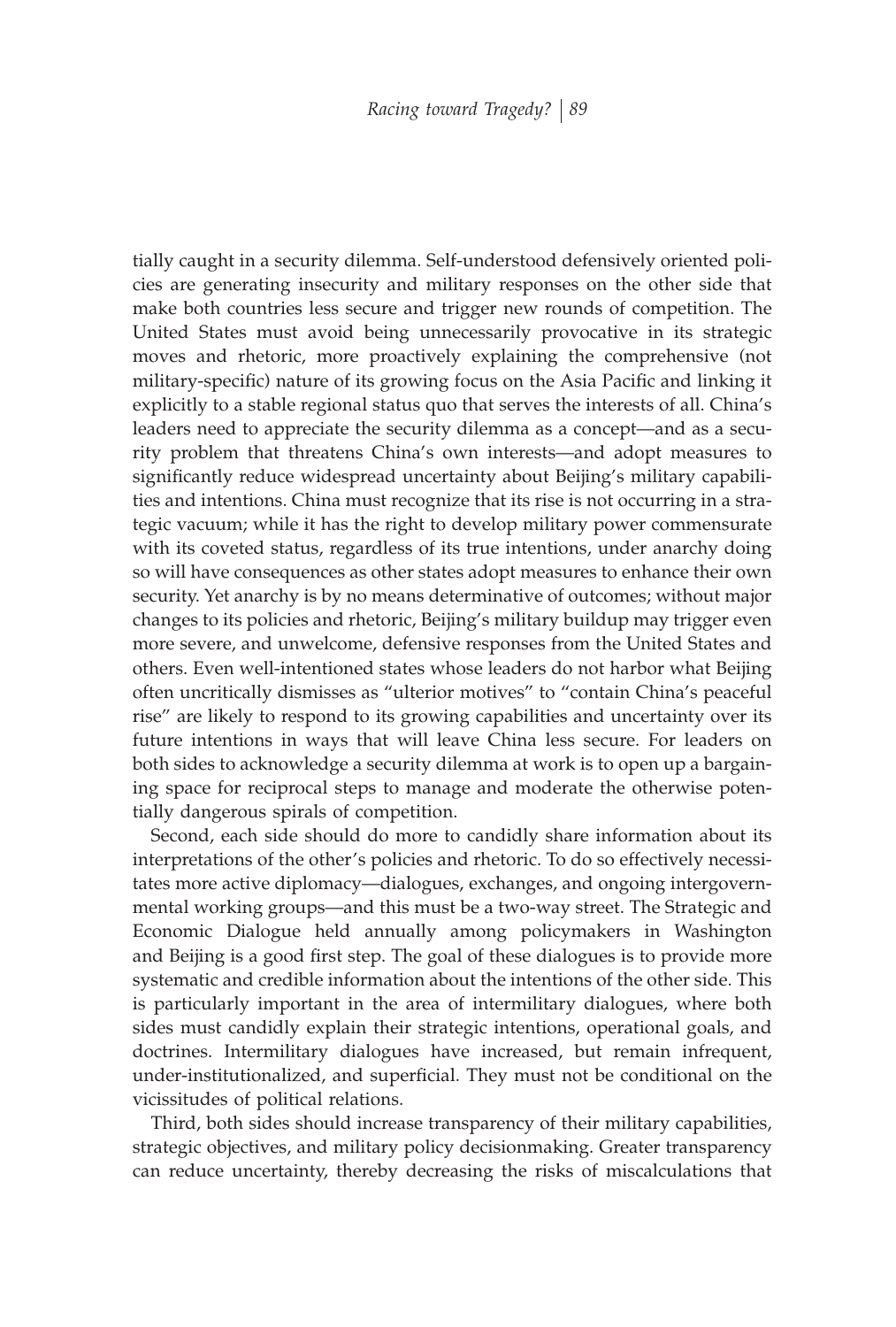lead to war. Washington must more effectively explain why exactly China's low transparency harms strategic trust, making clear how the paucity of reliable information creates strong incentives for defensively oriented worst-case scenario planning. Beijing should understand that if its motives are in fact status quo-oriented, it does both itself and its neighbors a severe disservice by not being more transparent about the drivers and content of its military policies. Regardless of per capita income or other developmental metrics, China has the world's second-largest economy and military budget, with both growing rapidly. Under these conditions, and regardless of the Chinese Communist Party's and PLA's extremely conservative political culture and traditions, for policymaking to remain a closed and opaque system is unnecessarily destabilizing and invites miscalculation and military competition.

Fourth, both sides should establish and strengthen diplomatic mechanisms for bargaining. When the presence of a security dilemma is recognized by both sides, mechanisms need to be available for leaders to offer reciprocal, and verifiable, gestures of restraint. These sorts of bargains will ultimately need to be negotiated at the highest levels. Beijing and Washington also have strong incentives to significantly expand routine communications and strengthen personal relationships at all levels, which help to build confidence generally and, in the event of an unintended clash, can also significantly enhance crisis management.

Finally, China, the United States, and other countries in the region need to continue to shape and improve the wider political and strategic context in which military competition is unfolding. One check on security dilemma– driven military competition is the diffuse benefits in other domains (e.g., political, economic) put at risk by worsening spirals and strategic rivalry. Even in the military domain, cooperation in other areas—such as nontraditional security—can facilitate confidence building and expand the aperture beyond an exclusive focus of leaders on areas of friction and potential threat. The involvement of the PLA Navy in the 2014 RIMPAC multilateral exercises and, since 2008, the multinational antipiracy operation in the Gulf of Aden have demonstrated mutually beneficial gains from cooperation. With regard to maritime and territorial sovereignty disputes, until peaceful resolutions are achieved, the likelihood of an unintended clash can be reduced significantly through concrete and enforceable codes of conduct, shared exploitation of resources in the disputed areas, side payments, enhanced crisis management mechanisms, and regular investments in active diplomacy.

Not all military competition in the Asia Pacific in driven by the security di-